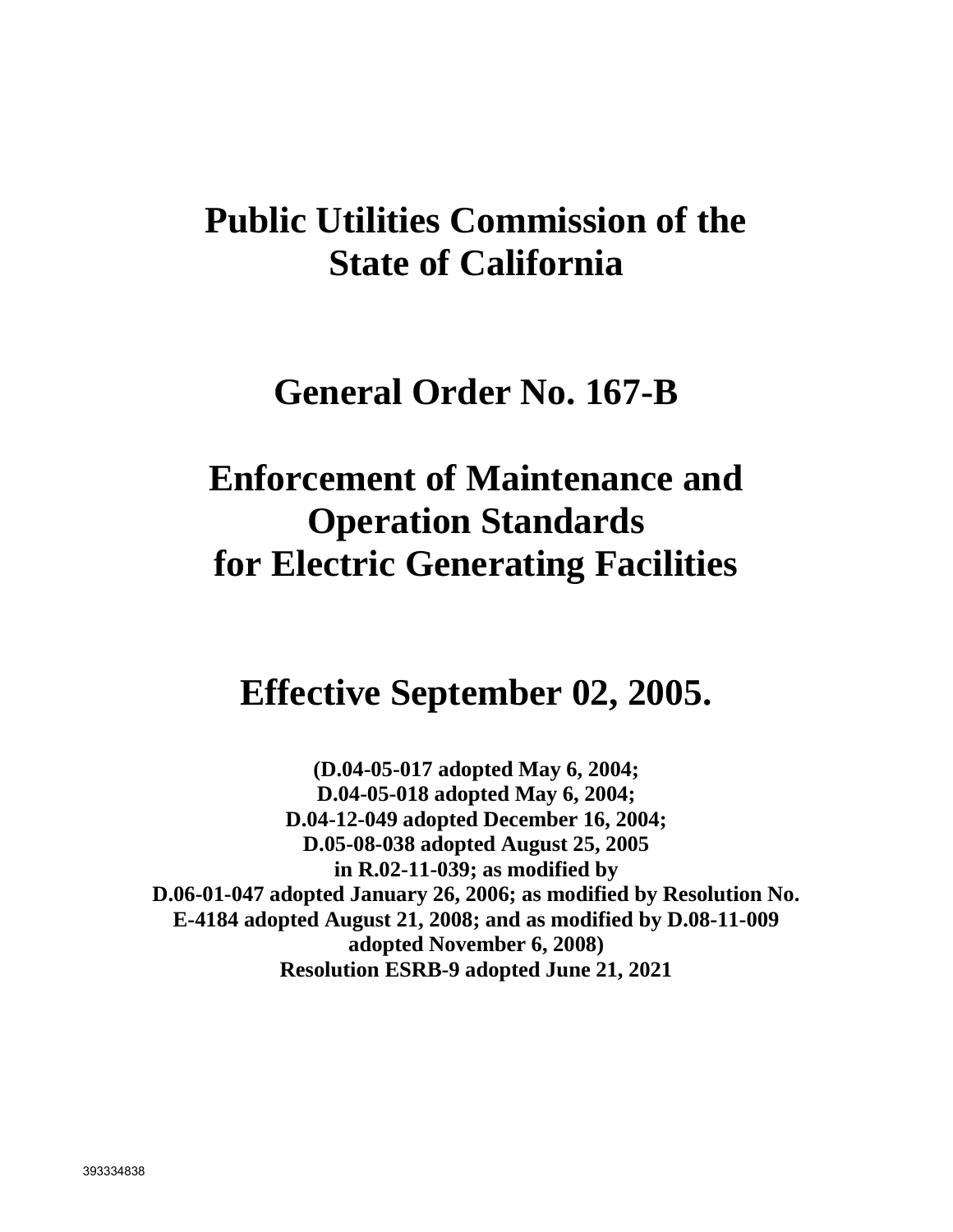# **Table of Contents**

| 1.0 |                                                                   |  |  |
|-----|-------------------------------------------------------------------|--|--|
| 2.0 |                                                                   |  |  |
| 3.0 |                                                                   |  |  |
| 4.0 |                                                                   |  |  |
| 5.0 |                                                                   |  |  |
| 6.0 |                                                                   |  |  |
| 7.0 |                                                                   |  |  |
| 8.0 |                                                                   |  |  |
| 9.0 | Independent System Operator (ISO) Outage Coordination Protocol 17 |  |  |
|     |                                                                   |  |  |
|     |                                                                   |  |  |
|     |                                                                   |  |  |
|     |                                                                   |  |  |
|     |                                                                   |  |  |
|     |                                                                   |  |  |
|     |                                                                   |  |  |
|     |                                                                   |  |  |
|     |                                                                   |  |  |
|     |                                                                   |  |  |
|     | Appendix C: Generator Logbook Standards (Hydroelectric Energy)38  |  |  |
|     |                                                                   |  |  |
|     |                                                                   |  |  |
|     |                                                                   |  |  |
|     |                                                                   |  |  |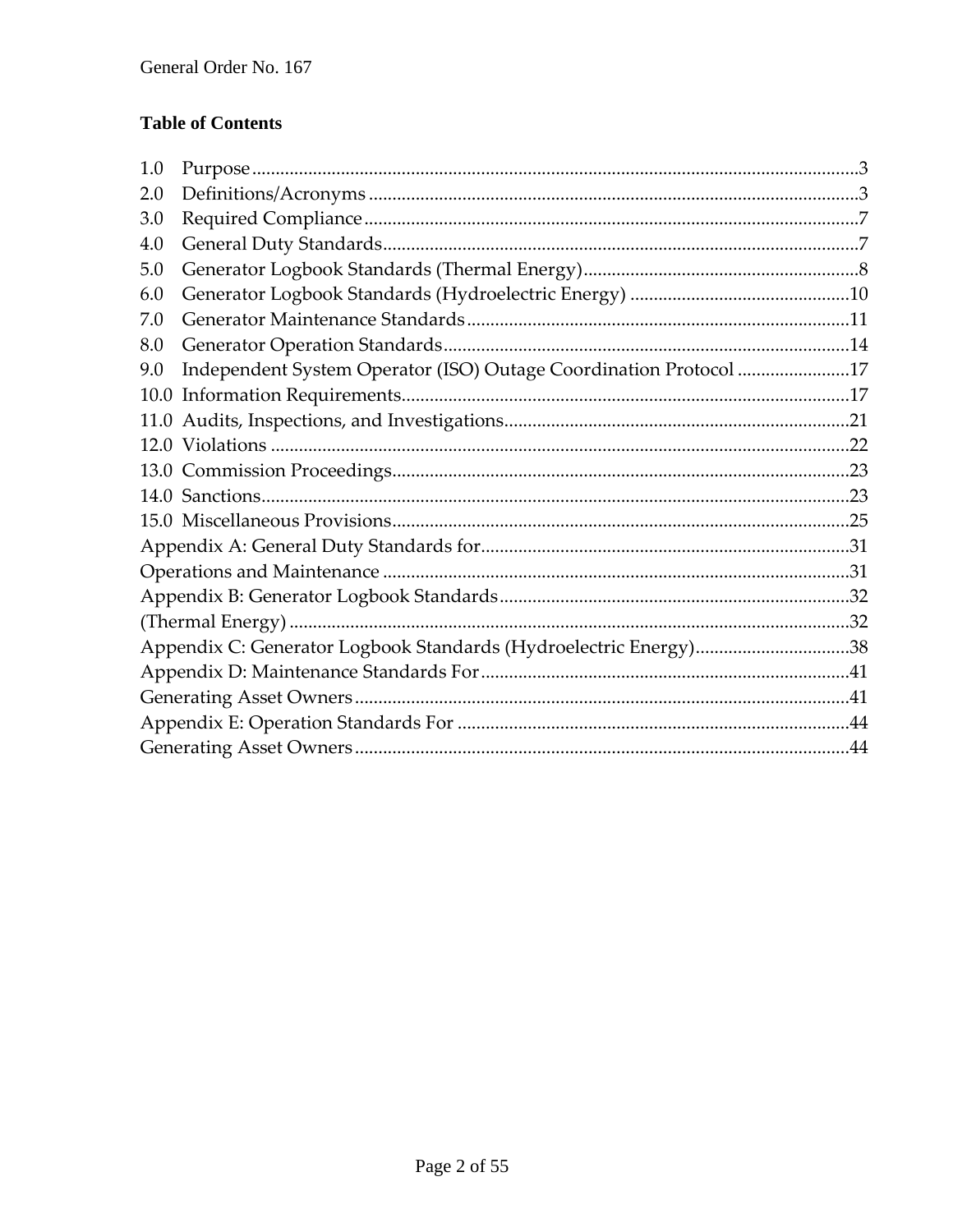#### <span id="page-2-0"></span>**1.0 PURPOSE**

The purpose of this General Order is to implement and enforce standards for the maintenance and operation of electric generating facilities and power plants so as to maintain and protect the public health and safety of California residents and businesses, to ensure that electric generating facilities are effectively and appropriately maintained and efficiently operated, and to ensure electrical service reliability and adequacy. The General Order provides a continuing method to implement and enforce General Duty Standards for Operations and Maintenance, Generator Maintenance Standards (Maintenance Standards), Generator Operation Standards (Operation Standards), and any other standard adopted pursuant to Public Utilities Code § 761.3 (Chapter 19 of the Second Extraordinary Session of 2001-02 (SBX2 39, Burton *et al*.). The General Order also provides a means to enforce the protocols for the scheduling of power plant outages of the California Independent System Operator. The General Order is based on the authority vested in the California Public Utilities Commission by the California Constitution; California statutes and court decisions; prior Commission decisions and orders; and federal law including, but not limited to, the Federal Power Act, 16 U.S.C. § 791 *et seq.*, and section 714 of the Energy Policy Act of 1992, 16 U.S.C. § 824(g). Nothing in this general order diminishes, alters, or reduces the Commission's existing authority to inspect power plants and to request data from those power plants to assure continued maintenance and operation of the facilities in order to support public safety and the reliability of California's electricity supply.

#### <span id="page-2-1"></span>**2.0 DEFINITIONS/ACRONYMS**

- 2.1 "Active Service" means the status of an electric generating unit that is interconnected, is capable of operating in parallel with the electricity grid, and has achieved commercial operation.
- 2.2 "California Independent System Operator" or "ISO" is that nonprofit public benefit corporation authorized under Public Utilities Code § 345 *et seq.* to operate California's wholesale power grid. For purpose of information-sharing under this General Order, ISO is considered to be a governmental agency.
- 2.3 "Commission" means the California Public Utilities Commission.
- 2.4 "Committee" means the California Electricity Generation Facilities Standards Committee, formed pursuant to Public Utilities Code  $§ 761.3(b).$
- 2.5 "Safety and Enforcement Division" or "SED" means that division of the Commission, or any successor entity, designated by the Commission to enforce this General Order.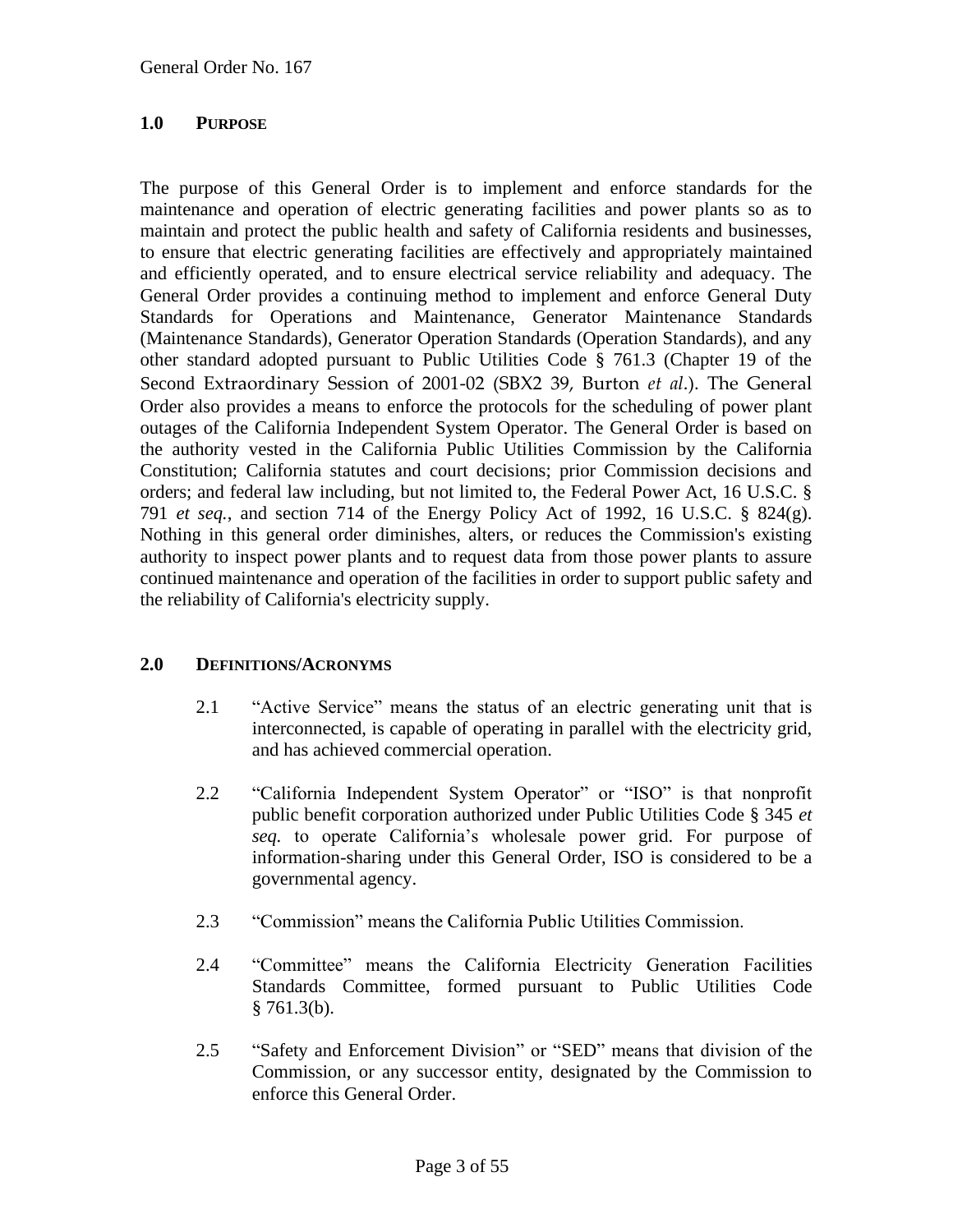- 2.6 "Exigent circumstance" means any condition related to the operation and maintenance of a Generating Asset that may result in imminent danger to public health or safety, including electrical service reliability or adequacy, or to persons in the proximity of a Generating Asset.
- 2.7 "General Duty Standards" means the Standards 1 through 3 and 5 & 6 from the General Duty Standards for Operation and Maintenance, adopted by the Committee on May 2, 2003, and revised on June 3, 2003, and set forth as Attachment A to Committee Resolution No. 3, which was filed with the Commission on June 6, 2003. This initial set of General Duty Standards is set forth in Appendix A to this General Order. "General Duty Standards" also includes any subsequent amendments or revisions to those standards
- 2.8 "Generating Asset" means any device owned by an electrical corporation (as that term is defined in Public Utilities Code § 218) or located in the State of California used for the generation of electric energy. To be a Generating Asset, the device must have a metered output, or an administratively defined group of generating devices that may or may not have individual metered outputs, but are aggregated for performance measurement. *However*, for the purposes of this General Order, a Generating Asset does not include:
	- 2.8.1 A nuclear powered generating facility that is federally regulated and subject to standards developed by the Nuclear Regulatory Commission, and whose owner or operator participates as a member of the Institute of Nuclear Power Operations, *provided* that the owner or operator of such a facility shall comply with the reporting requirements of Public Utilities Code § 761.3(d).
	- 2.8.2 A qualifying small power production facility or a qualifying cogeneration facility within the meaning of sections 201 and 210 of Title 11 of the federal Public Utility Regulatory Policies Act of 1978 (16 U.S.C. §§ 796(17), 796(18) & 824a-3) and the regulations adopted pursuant to those sections by the Federal Energy Regulatory Commission (18 C.F.R. §§ 292.101 to –602, inclusive), *provided* that an electrical corporation that has a contract with a qualifying small power production facility, or a qualifying cogeneration facility, with a name plate rating of 10 megawatts or greater, shall comply with the reporting requirements of Public Utilities Code § 761.3(d)(2)(B).
	- 2.8.3 A generation unit installed, operated, and maintained at a customer site, exclusively to serve that customer's load.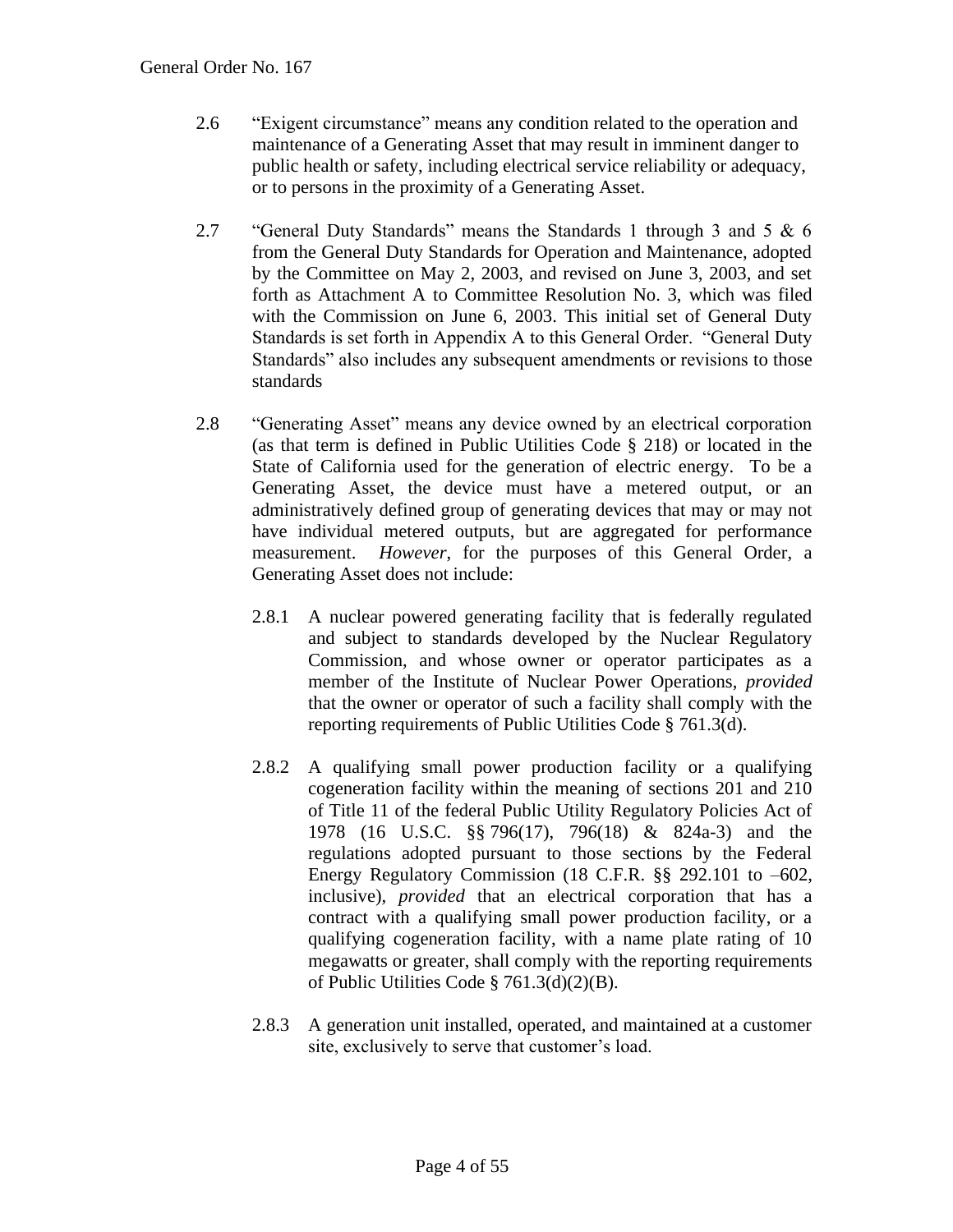- 2.8.4 A facility owned by a local publicly owned electric utility as defined in Public Utility Code § 9604(d).
- 2.8.5 A facility at a public agency that is used to generate electricity incidental to the provision of water or wastewater treatment.
- 2.8.6 A facility owned by a city and county operating as a public utility, furnishing electric service as provided in Public Utility Code § 10001.
- 2.9 "Generating Asset Owner" means any person or entity owning, controlling, operating, or managing a Generating Asset. "Generating Asset Owner" includes, but is not limited to, an electrical corporation (as that term is defined in Public Utilities Code § 218). "Generating Asset Owner" does not include any governmental agency described in Public Utilities Code § 761.3(h). Although for the various purposes of this General Order more than one person or entity may meet the preceding definition, this section is not intended to require duplicate or redundant filings or notifications for any particular Generating Asset.
- 2.10 "Generating Availability Data System" or "GADS" means that data base system maintained by the North American Electric Reliability Council (NERC) which collects, records, and retrieves operating information for improving the performance of electric generating equipment.
- 2.11 "Generator Logbook Standards (Hydroelectric Energy)" means the "Logbook Standards for Hydroelectric Generating Facilities," adopted by the Committee on April 7, 2004, and filed with the Commission on April 14, 2004. The Generator Logbook Standards (Hydroelectric Energy) are set forth as Appendix C to this General Order. "Generator Logbook Standards (Hydroelectric Energy)" also includes any subsequent amendments or revisions to those standards.
- 2.12 "Generator Logbook Standards (Thermal Energy)" means the "Electricity Generating Facility Logbook Standards for Thermal Power Plants," adopted by the Committee on April 1, 2003, and filed with the Commission on April 2, 2003. The Generator Logbook Standards (Thermal Energy) are set forth as Appendix B to this General Order. "Generator Logbook Standards (Thermal Energy)" also includes any subsequent amendments or revisions to those standards.
- 2.13 "Generator Maintenance Standards" means the Maintenance Standards in the "Maintenance Standards for Generators with Suggested Implementation and Enforcement Model" adopted by the Committee on May 2, 2003, and filed with the Commission on May 16, 2003. The Generator Maintenance Standards are set forth as Appendix D to this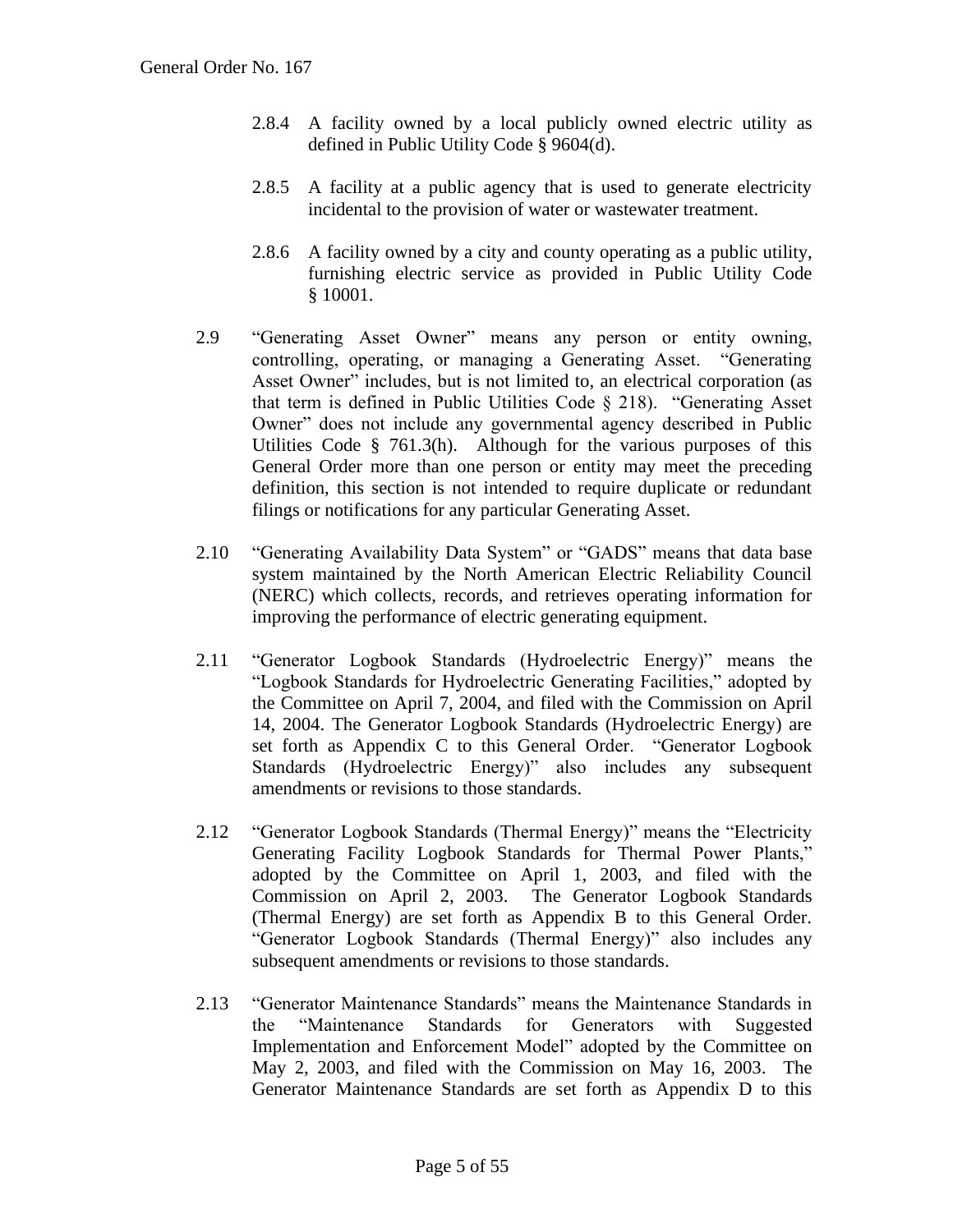General Order. "Generator Maintenance Standards" also includes any subsequent amendments or revisions to those standards.

- 2.14 "Generator Operation Standards" means the Operation Standards in the "Operations Standards for Generating Asset Owners" adopted by the Committee on October 27, 2004, and filed with the Commission on November 1, 2004. The Generator Operation Standards are set forth as Appendix E to this General Order. "Generator Operation Standards" also includes any subsequent amendments or revisions to those standards.
- 2.15 "Initial Certification" means the first document filed by a Generating Asset Owner for a specific Generating Asset certifying that the Generating Asset Owner has adopted and is implementing a Maintenance Plan for that Generating Asset as required by Section 7.0 of this General Order, or an Operation Plan for that Generating Asset as required by Section 8.0.
- 2.16 "NERC" means the North American Electric Reliability Council or any successor thereto.
- 2.17 "Notify SED," "file with the Commission," "filing," or "file" means (unless otherwise indicated) to send a written communication by the U.S. Mail or a more expeditious express mail service to the Safety and Enforcement Division, Electric Generation Performance Program, at the address specified in subsection 15.2 of this General Order. These written communications are not filed with the Commission's Docket Office.
- 2.18 "Outage Coordination Protocol" means that document set forth as sheets 509-535 (effective October 13, 2000) in the ISO tariff to coordinate schedules for maintenance, repair and construction of generating units, sections of the ISO controlled grid, and interconnections, as well as any subsequent amendments to the document.
- 2.19 "Scheduling Logging for the ISO of California" or "SLIC" is a web-based system application and procedure, and any successor system, used by the ISO and external clients for scheduling of generator outages.
- 2.20 "Standards" is a collective term including all the individual standards enforced pursuant to this General Order: General Duty Standards, Generating Logbook Standards (Hydroelectric Energy), Generating Logbook Standards (Thermal Energy), Generator Maintenance Standards, Generator Operation Standards, and the Outage Coordination Protocol of the ISO, as set forth in subsection 9.1 of this General Order.
- 2.21 "Thermal Energy" is the production of electricity from heat generated from combustion of fuels, recovery of heat from discharges from a turbine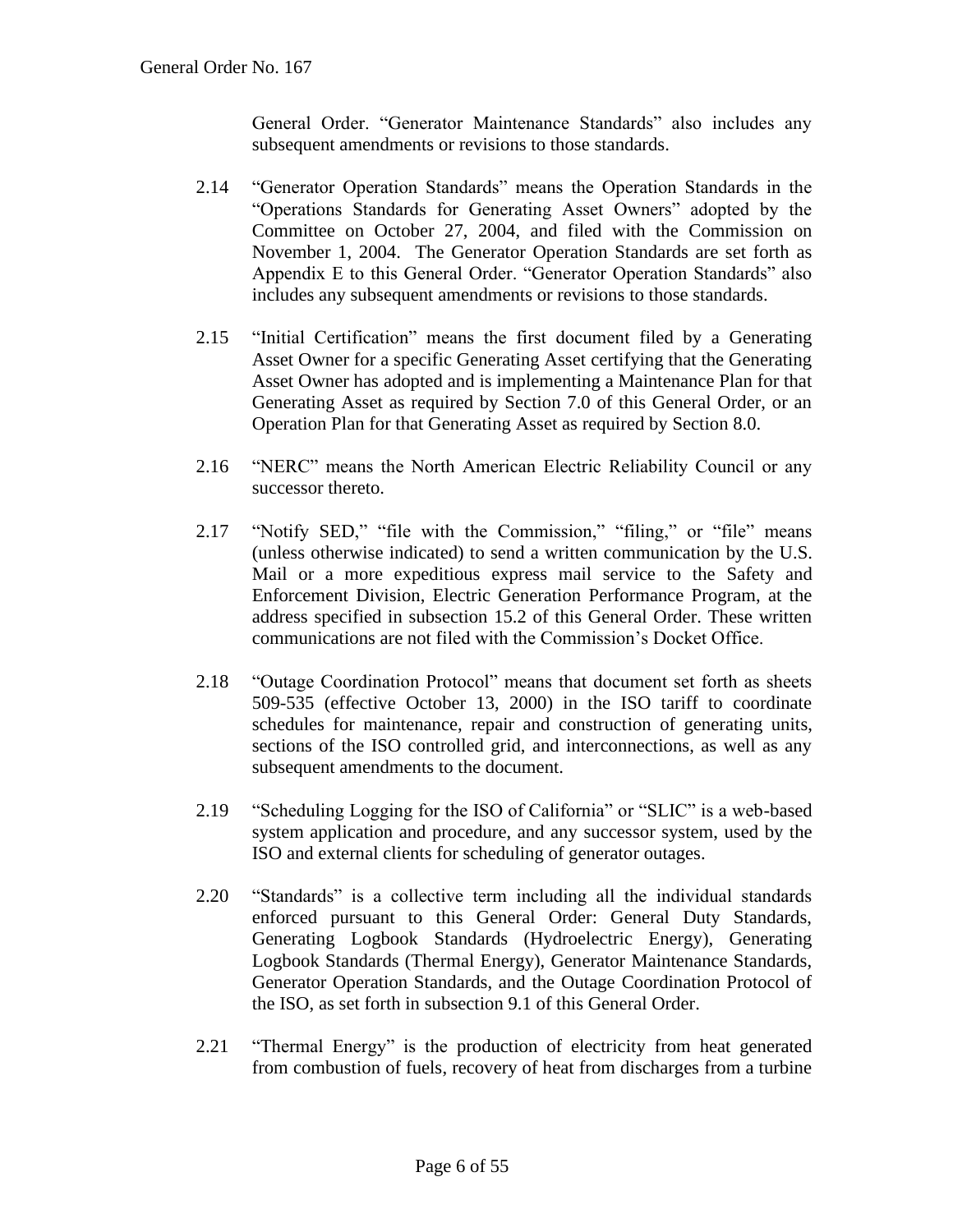or other device powered by the combustion of fuels, and geothermal energy.

#### <span id="page-6-0"></span>**3.0 REQUIRED COMPLIANCE**

- 3.1 Basic Requirement. Unless exempted below, all Generating Asset Owners shall comply with all Standards and all sections of this General Order for each Generating Asset. A Generating Asset's eligibility for an exemption shall be determined by summing the nameplate rating generating capacities of all units at that plant or location.
- 3.2 Small Facilities. Generating Assets smaller than one megawatt are currently exempt from enforcement of the Standards pursuant to this General Order. Notwithstanding this exemption, Generating Asset Owners of such Generating Assets shall cooperate in any Commission or SED investigation, inspection, or audit by permitting access to those Generating Assets and by providing information (orally or written) or documents about the maintenance and operation of those Generating Assets if so requested by the Commission or SED.
- 3.3 Medium Facilities. Generating Assets of one megawatt or larger but smaller than 50 megawatts are exempt from Generator Logbook Standards (Hydroelectric Energy), Generator Logbook Standards (Thermal Energy), Generator Maintenance Standards, and Generator Operation Standards. Accordingly, such Generating Assets are subject to all requirements of this General Order except for sections 5, 6, 7, and 8. Notwithstanding these exemptions, such facilities must follow prudent practices as required by sections 5.2, 6.2, 7.4 and 8.4.
- 3.4 Switching Centers. Switching centers controlling 50 megawatts or more of hydroelectric power must keep logbooks concerning switching center operations for all remotely controlled Generating Assets of one megawatt or larger, as provided in section 6.2.
- 3.5 Hydroelectric Facilities. Hydroelectric facilities licensed by the Federal Energy Regulatory Commission are exempt from Sections 7.0, 8.0, 9.0, 10.3, 10.4 and 15.1.

#### <span id="page-6-1"></span>**4.0 GENERAL DUTY STANDARDS**

- 4.1 The General Duty Standards are set forth in Appendix A to this General Order, as modified by any subsequent amendments or revisions to those standards.
- 4.2 Unless exempted, all Generating Asset Owners shall operate their Generating Assets in compliance with the General Duty Standards, until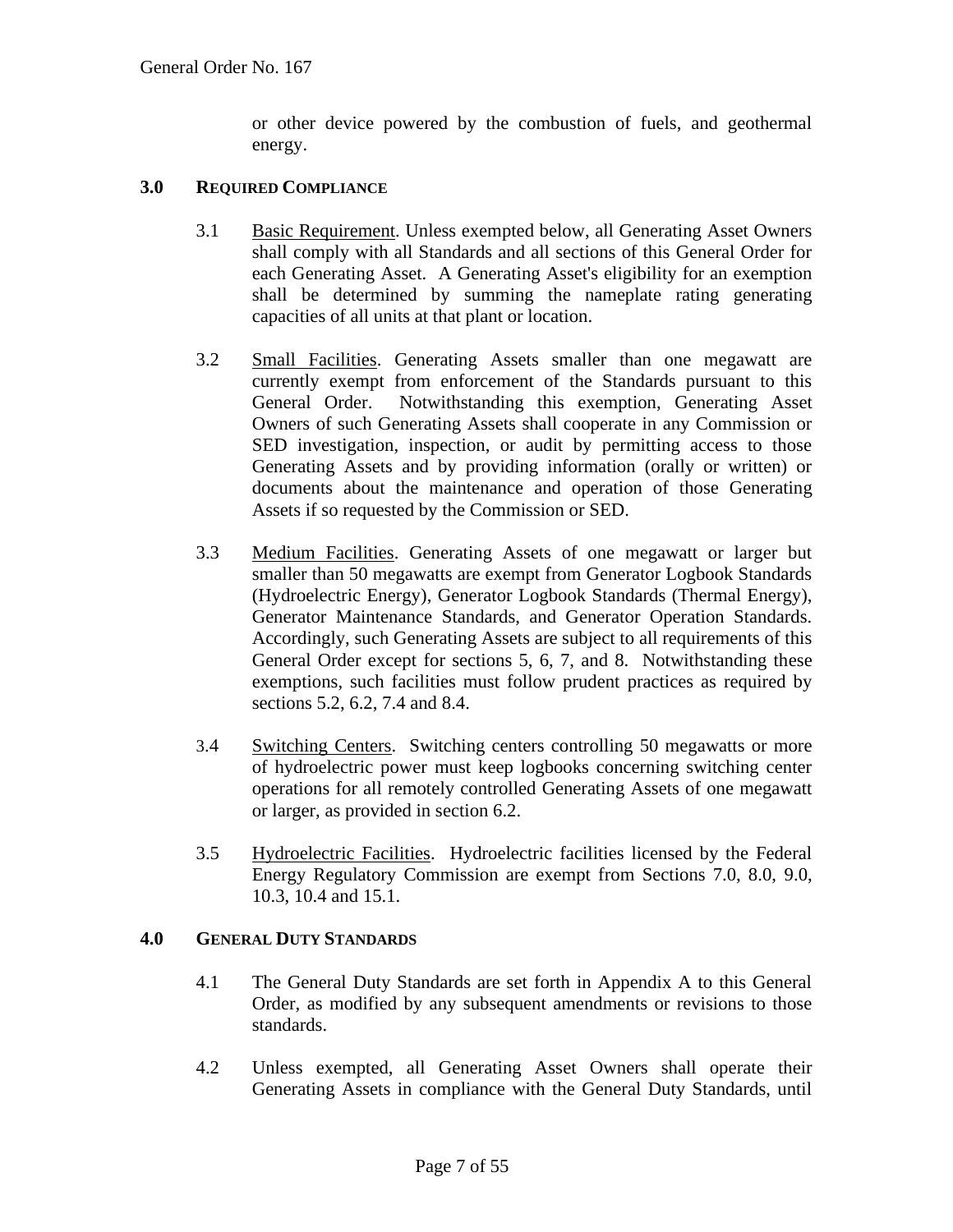such time as the Commission implements and enforces detailed operation standards applicable to said Generating Assets, at which time the General Duty Standards will cease to be applicable.

4.3 Section 4.0 ceases to be applicable on and after December 20, 2004. General Duty Standards have been incorporated as necessary and appropriate for (a) facilities 50 megawatts and larger in the specific Maintenance and Operation Standards (Sections 7.0 and 8.0 along with Appendices D and E), and (b) medium facilities in Items 5.2, 6.2, 7.4 and 8.4.

#### <span id="page-7-0"></span>**5.0 GENERATOR LOGBOOK STANDARDS (THERMAL ENERGY)**

- 5.1 Required Logbooks. Unless exempted, all Generating Asset Owners shall maintain facility logbooks in conformance with the Generator Logbook Standards (Thermal Energy) for those Generating Assets generating electricity by the use of thermal energy.
- 5.2 Exemption. Generating Assets of less than 50 megawatts are exempt from this section 5.0. Notwithstanding this exemption, each Generating Asset one megawatt or larger and smaller than 50 megawatts is required to maintain a reasonable log of operations and maintenance in a manner consistent with prudent industry practice.
- 5.3 Verified Statement. For each nonexempt Generating Asset, the Generating Asset Owner shall file one original verified statement with the Director of the Commission's SED. The verified statement shall include the following:
	- 5.3.1 The identify of the Generating Asset owned by an electrical corporation or located in California (with relevant identification and contact information);
	- 5.3.2 Confirmation that the facility is maintaining logbooks in compliance with the requirements for Generator Logbook Standards (Thermal Energy);
	- 5.3.3 Confirmation that the compliance document required by subsection 5.6 has been prepared and is available at the generation facility site;
	- 5.3.4 Confirmation that logbooks and the compliance document are being and will be updated and maintained as necessary; and
	- 5.3.5 Signature, name, title, address, telephone number, facsimile number, electronic mail address, and other relevant information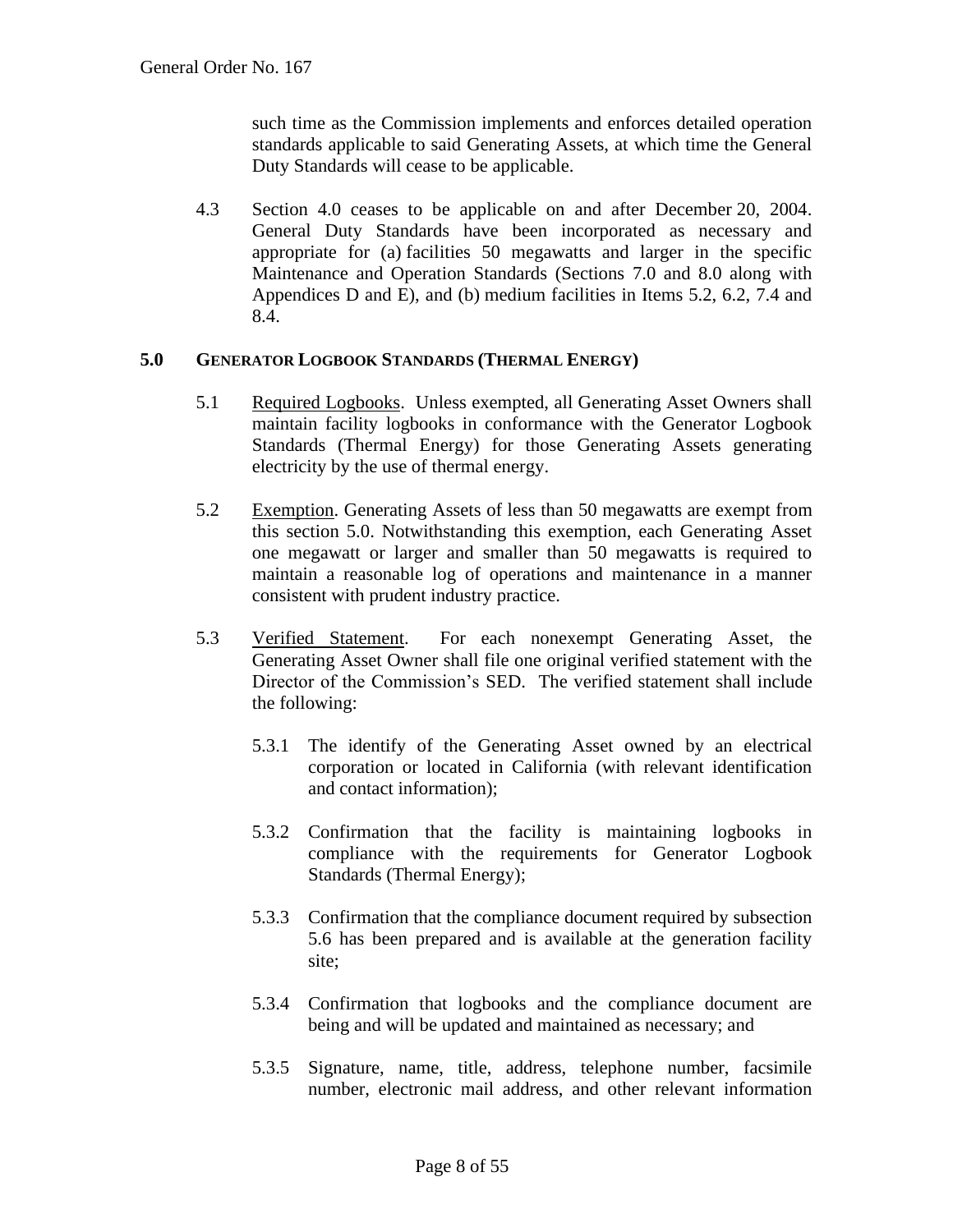regarding the authorized representative of the Generating Asset Owner.

- 5.4 Time of Filing. For each Generating Asset in Active Service on the effective date of this General Order, the Generating Asset Owner shall file the Verified Statement within 27 days of the effective date of this General Order.
- 5.5 Time of Filing for Other Assets. For each Generating Asset placed in Active Service after the effective date of this General Order, the Generating Asset Owner shall file the Verified Statement within 30 days of the Generating Asset being placed in Active Service. When a Generating Asset Owner acquires a Generating Asset from an existing Generating Asset Owner, the new owner shall file a verified statement within 30 days of the effective date of the transfer of title or within 30 days of the transfer of possession, whichever date is later.
- 5.6 Compliance Document. Each Generating Asset Owner shall prepare and maintain a compliance document. The compliance document will be available at the generation facility site. The compliance document will show:
	- 5.6.1 Where data required by the Generator Logbook Standards (Thermal Energy) is recorded and maintained.
	- 5.6.2 How data is recorded and maintained (*e.g.,* hard copy or electronic).
	- 5.6.3 Any necessary format or presentation protocols that must be understood to decipher the meaning of the electronically or manually maintained data.
	- 5.6.4 Anything else reasonably necessary to fulfill or demonstrate compliance with the Generator Logbook Standards (Thermal Energy).
- 5.7 Electronic Database Minimum Requirements. Power plants which are in the planning stage on the effective date of this subsection, and all future power plants, shall employ electronic database systems for maintaining plant logbooks, and such systems shall meet the following minimum requirements. When logbooks are updated at an existing power plant to include electronic database systems, the logbook systems shall meet the following minimum requirements. The minimum requirements are that the logbook electronic database systems are:
	- 5.7.1. Electronically searchable.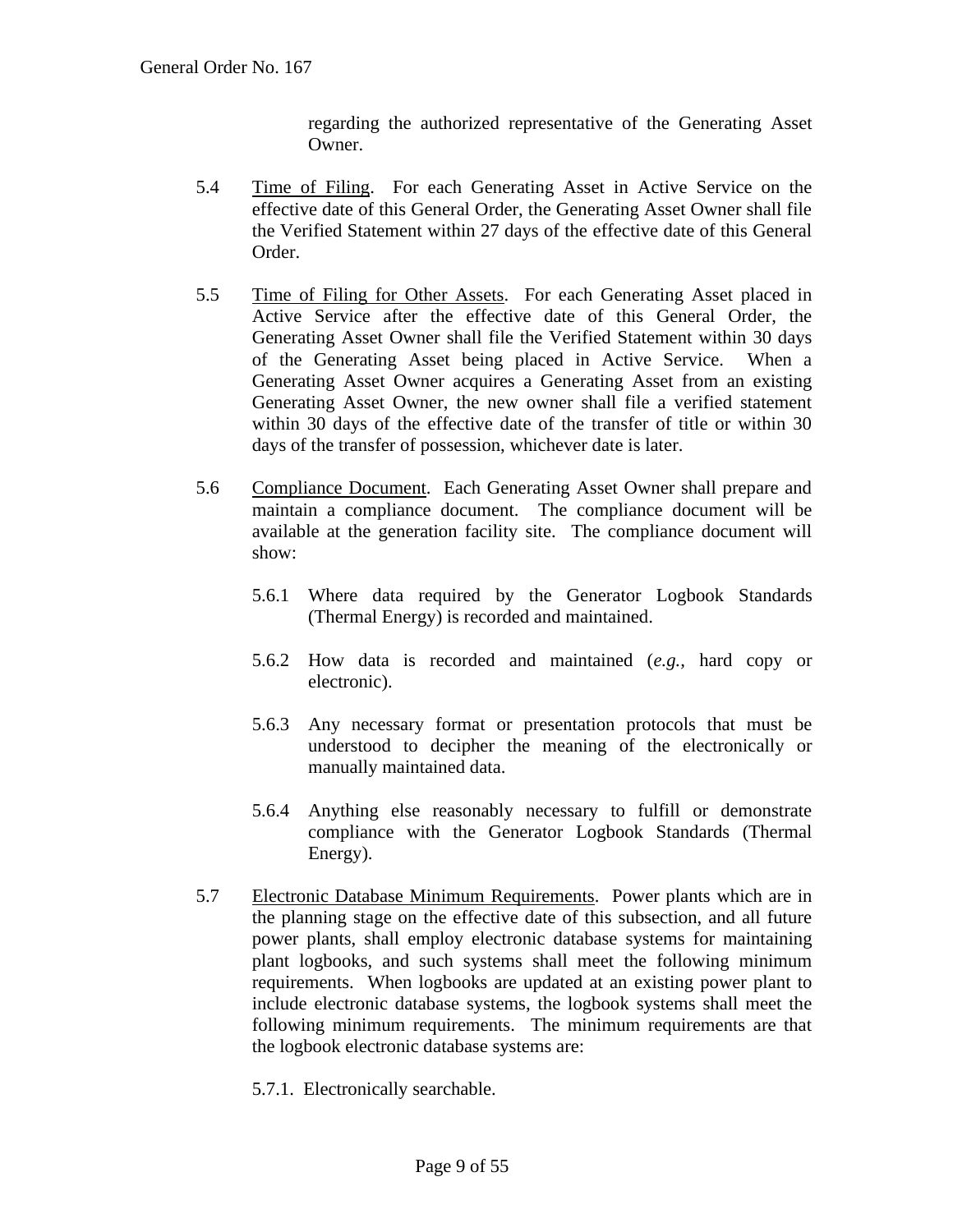5.7.2. Secure (i.e., changes are tracked and documented).

#### <span id="page-9-0"></span>**6.0 GENERATOR LOGBOOK STANDARDS (HYDROELECTRIC ENERGY)**

- 6.1 Required Logbooks. Unless exempted, all Generating Asset Owners shall maintain facility logbooks in conformance with the Generator Logbook Standards (Hydroelectric Energy) for those Generating Assets generating electricity by the use of hydroelectric energy.
- 6.2 Exemption. Locally-controlled generating assets smaller than 50 megawatts are exempt from the entirety of this section 6.0. Notwithstanding this exemption, each locally-controlled Generating Asset of one megawatt or larger is required to maintain a reasonable log of operations and maintenance in a manner consistent with prudent industry practice. Switching centers that control 50 megawatts or more do not fall under this exemption and must keep logbooks concerning switching center operations for all remotely-controlled Generating Assets of one megawatt or larger.
- 6.3 Verified Statement. For each nonexempt Generating Asset, the Generating Asset Owner shall file one original verified statement with the Director of the Commission's SED. The verified statement shall include at least the following:
	- 6.3.1 The identify of the Generating Asset owned by an electrical corporation or located in California (with relevant identification and contact information);
	- 6.3.2 Confirmation that the facility is maintaining logbooks in conformance with the Logbook Standards for Hydroelectric Facilities;
	- 6.3.3 Confirmation that the compliance document required by subsection 6.6 has been prepared and is available at the generation facility site or remote control or switching center;
	- 6.3.4 Confirmation that logbooks and the compliance document are being and will be updated and maintained as necessary; and
	- 6.3.5 Signature, name, title, address, telephone number, facsimile number, electronic mail address, and other relevant information regarding the authorized representative of the Generating Asset Owner.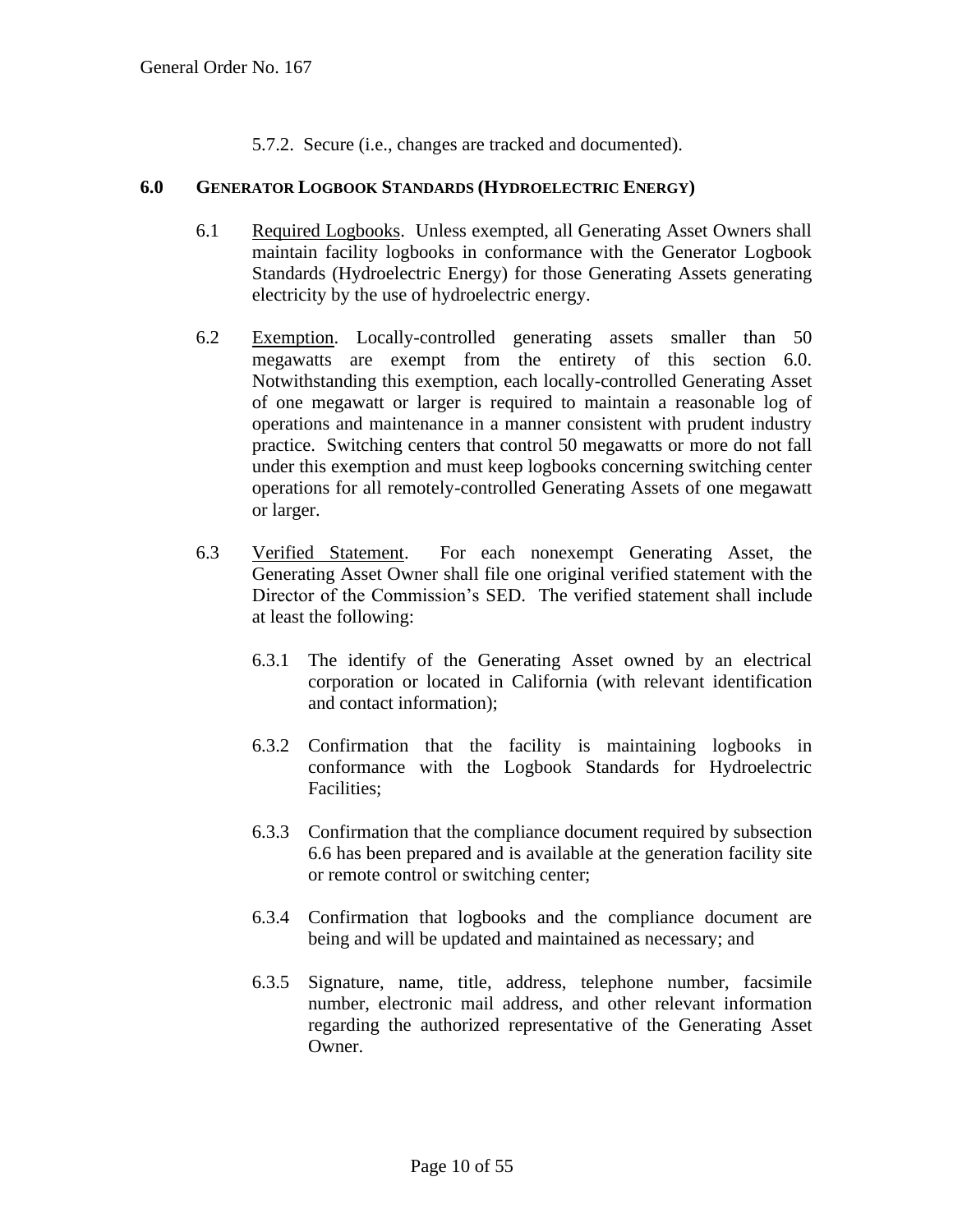- 6.4 Time of Filing. For each Generating Asset in Active Service on the effective date of this General Order, the Generating Asset Owner shall file the Verified Statement within 27 days of the effective date of this General Order.
- 6.5 Time of Filing for Other Assets. For each Generating Asset placed in Active Service after the effective date of this General Order, the Generating Asset Owner shall file the Verified Statement within 30 days of the Generating Asset being placed in Active Service. When a Generating Asset Owner acquires a Generating Asset from an existing Generating Asset Owner, the new owner shall file a verified statement within 30 days of the effective date of the transfer of title or within 30 days of the transfer of possession, whichever date is later.
- 6.6 Compliance Document. Each Generating Asset Owner shall prepare and maintain a compliance document. The compliance document will be available at the generation facility site or remote control or switching center. The compliance document will show:
	- 6.6.1 Where data required by the Logbook Standards for Hydroelectric Facilities is recorded and maintained.
	- 6.6.2 How data is recorded and maintained (*e.g.,* hard copy or electronic).
	- 6.6.3 Any necessary format or presentation protocols that must be understood to decipher the meaning of the electronically or manually maintained data.
	- 6.6.4 Anything else reasonably necessary to fulfill or demonstrate compliance with the Logbook Standards for Hydroelectric Facilities.

# <span id="page-10-0"></span>**7.0 GENERATOR MAINTENANCE STANDARDS**

- 7.1 Applicability of Standards. All Generating Asset Owners shall maintain their Generating Assets in compliance with the Generator Maintenance Standards. Guidelines on how a Generating Asset Owner may comply are available from SED.
- 7.2 Maintenance Plan.
	- 7.2.1. Contents. A Maintenance Plan is a paper or electronic document that shows how the Generating Asset Owner's maintenance practices and policies comply with each Maintenance Standard for each Generating Asset. The Maintenance Plan may be in the form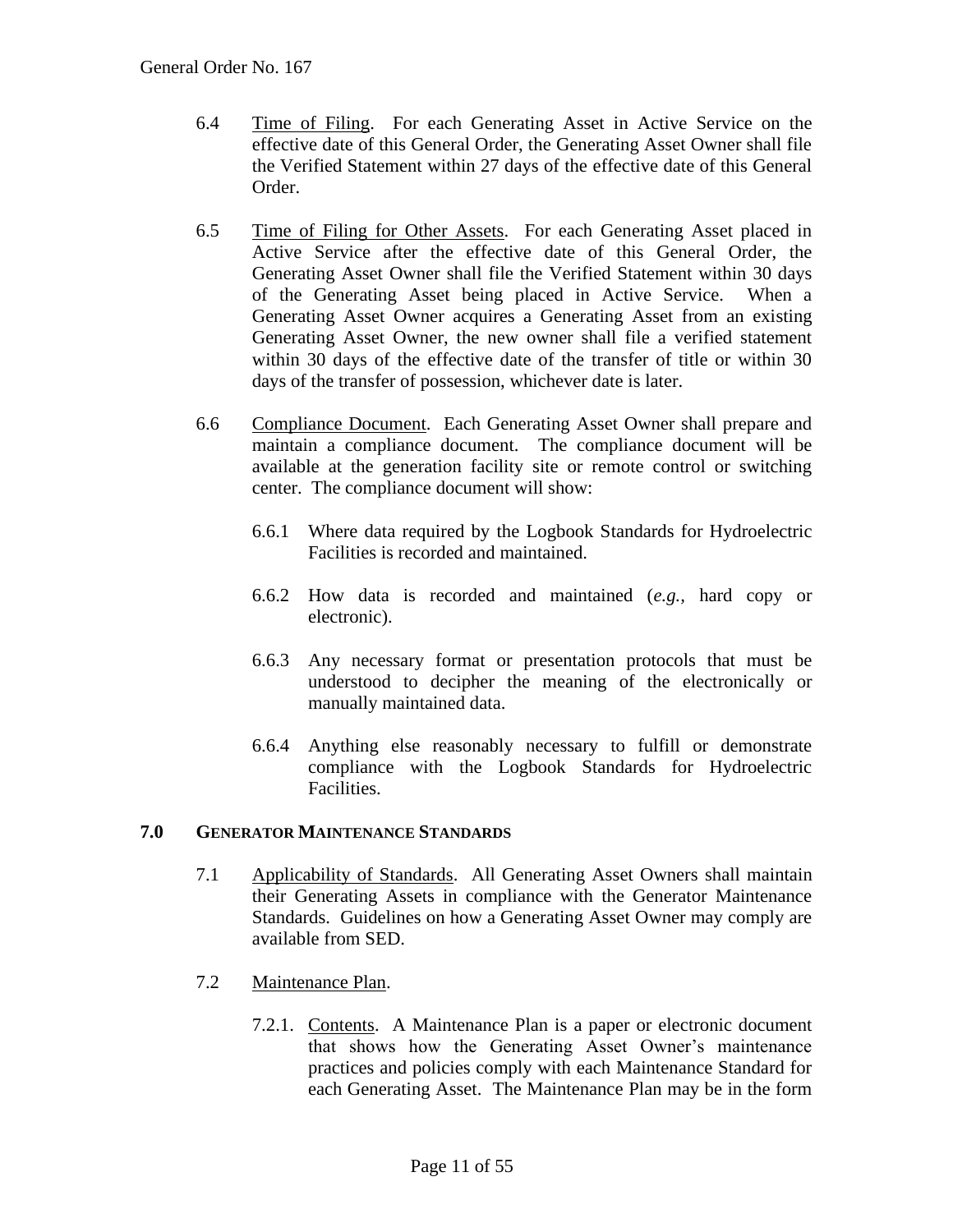of a narrative, index, spreadsheet, database, web site, or other form. The Maintenance Plan shall specifically identify the procedures and criteria that are used to comply with each Maintenance Standard. Existing equipment manuals, checklists, warranty requirements, and other documents may be identified to demonstrate compliance. If any of these documents are contradictory, the Maintenance Plan should resolve the contradiction. Where the Generating Asset Owner's maintenance does not satisfy a Maintenance Standard, the Maintenance Plan shall show how and when maintenance will be brought into compliance.

- 7.2.2. Availability. The current Maintenance Plan for each Generating Asset will be available in the vicinity of each Generating Asset or, in the case of a plant or facility with multiple Generating Assets, in the central business office located at that plant or facility. Upon SED's request, a Generating Asset Owner shall submit the current Maintenance Plan (or requested portion thereof) to SED in the manner specified in subsection 15.2 of this General Order.
- 7.2.3. Initial Certification. The Generating Asset Owner shall file an Initial Certification with SED that certifies either:
	- 7.2.3.1. Compliance. The Generating Asset Owner has adopted and is implementing a Maintenance Plan that complies with all Generator Maintenance Standards, or
	- 7.2.3.2. Noncompliance. The Generating Asset Owner has (a) identified and documented deficiencies in its maintenance practices and policies, and (b) adopted a course of corrective actions that is reasonably designed to achieve compliance with the Generator Maintenance Standards within 180 days of the date of Initial Certification.
- 7.2.4. Filing Date for Initial Certification.
	- 7.2.4.1. Asset in Active Service. For each Generating Asset in Active Service on the effective date of Section 7.0 of this General Order, the Generating Asset Owner shall file the Initial Certification within 45 days of the effective date of this section of the General Order.
	- 7.2.4.2. Other Assets: For each Generating Asset placed in Active Service after the effective date of Section 7.0 of this General Order, the Generating Asset Owner shall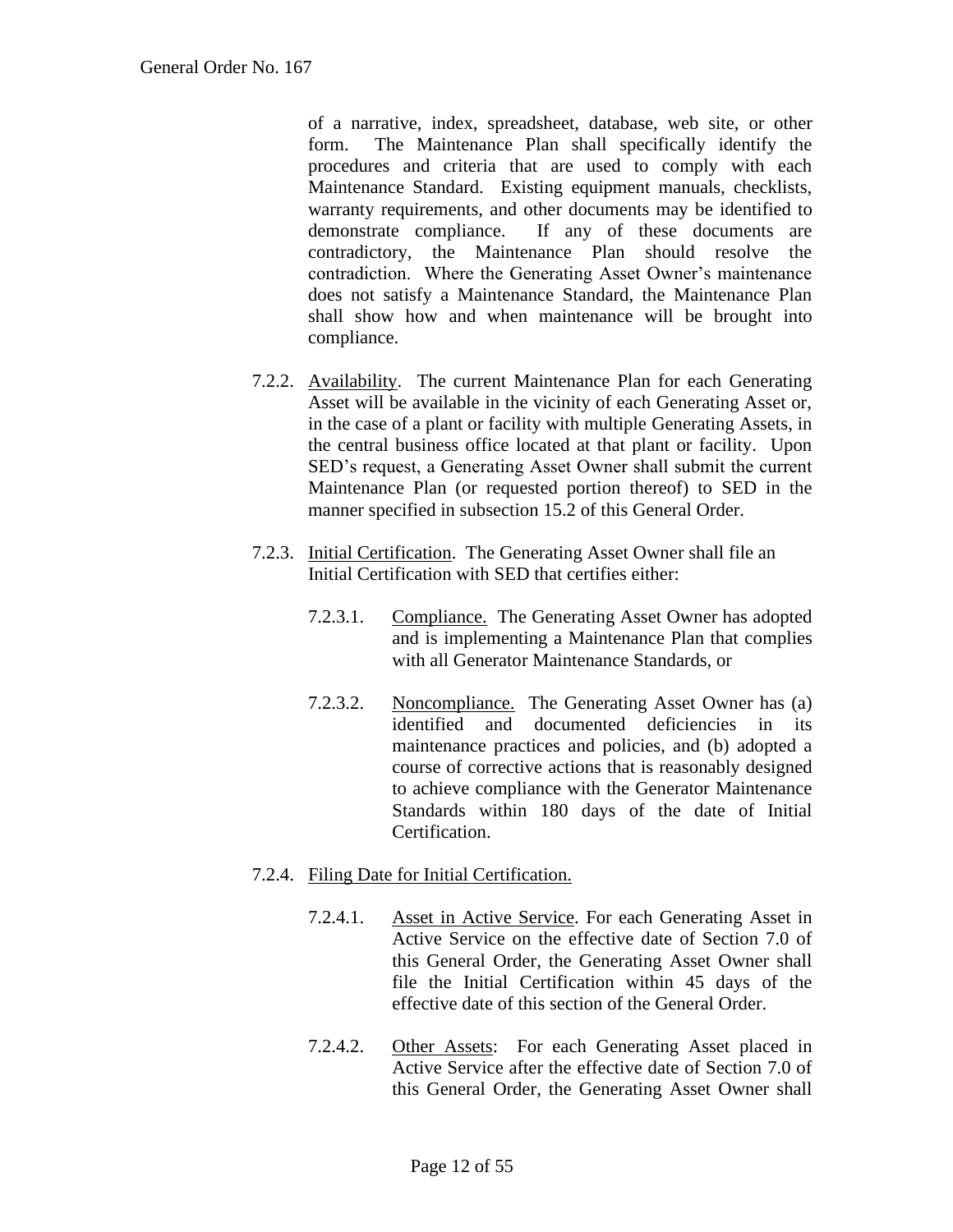file the Initial Certification within 90 days of the Generating Asset being placed in Active Service. When a Generating Asset Owner acquires a Generating Asset from an existing Generating Asset Owner, the new owner shall file its Initial Certification within 90 days of the effective date of the transfer of title or within 90 days of the transfer of possession, whichever date is later.

#### 7.3. Maintenance Plan Summary.

- 7.3.1. Contents. A Maintenance Plan Summary is a paper or electronic document that summarizes the Maintenance Plan. It shall summarize how the Generation Asset Owner's maintenance complies with each Maintenance Standard. It shall be in the format and include the content elements specified by the Commission's Executive Director. Where the Generating Asset Owner's maintenance does not satisfy a Maintenance Standard, the Maintenance Plan Summary shall summarize how and when maintenance will be brought into compliance.
- 7.3.2. Filing Date.
	- 7.3.2.1. Initial Filing for Assets in Active Service. For each Generating Asset in Active Service, the Generating Asset Owner shall file a Maintenance Plan Summary with SED within 120 days of the date the Executive Director specifies the contents and format.
	- 7.3.2.2. Other Assets: For each Generating Asset placed in Active Service after the effective date of Section 7.0 of this General Order, the Generating Asset Owner shall file the Maintenance Plan Summary at the same time as it files its Initial Certification. When a Generating Asset Owner acquires a Generating Asset from an existing Generating Asset Owner, the new owner shall file its Maintenance Plan Summary at the same time it files its Initial Certification.
	- 7.3.2.3. Updates. The Maintenance Plan Summary shall be updated and refiled with SED every other year pursuant to a schedule to be determined by SED.
- 7.4. Exemption. Generating Assets smaller than 50 megawatts are exempt from the entirety of Section 7.0. Notwithstanding this exemption,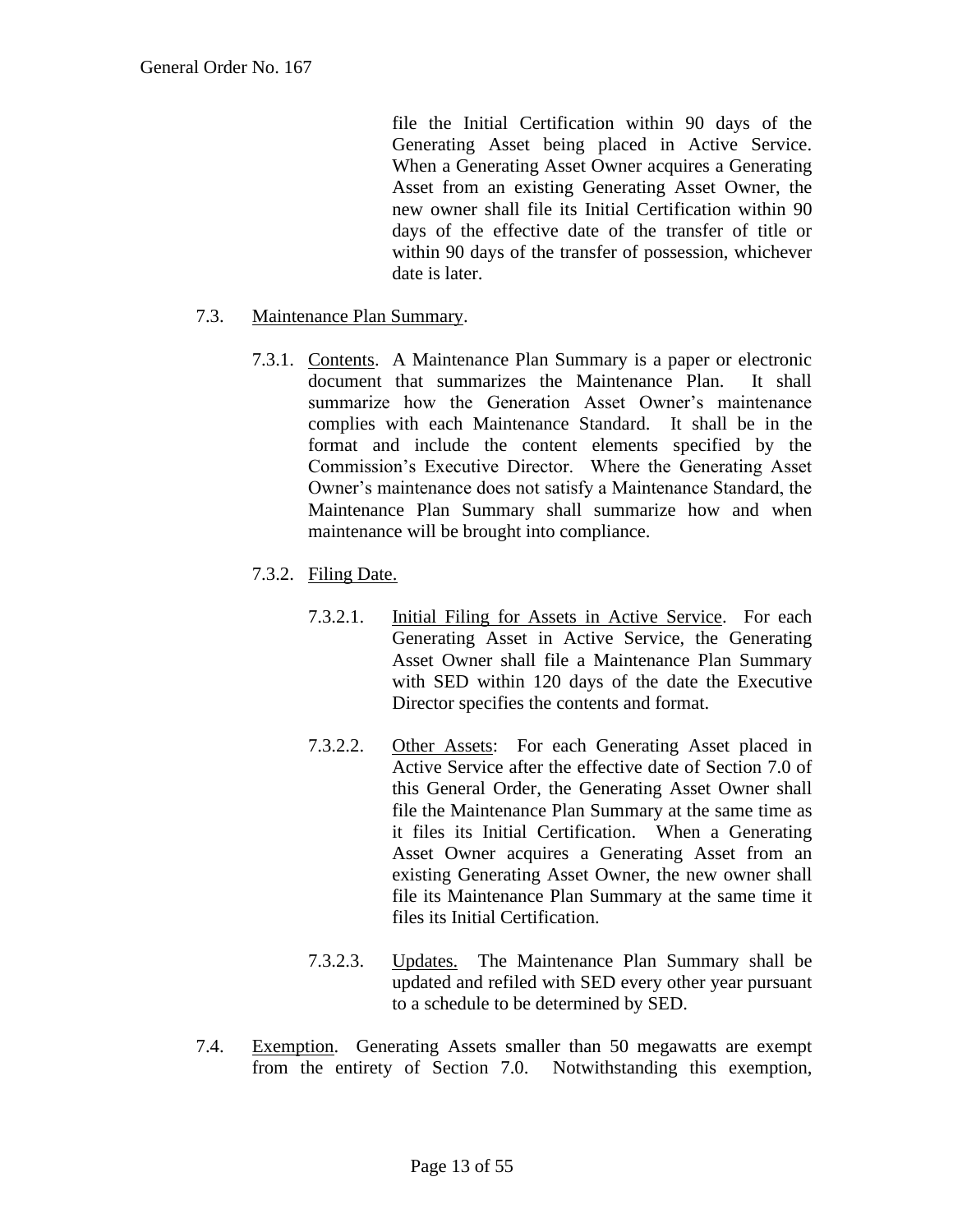generating assets one megawatt or larger and smaller than 50 megawatts are required to observe the following requirements:

- 7.4.1. Each facility shall be operated in a safe, reliable, and efficient manner that reasonably protects the public health and safety of California residents, businesses, and the community.
- 7.4.2. Each facility shall be operated so as to be reasonably available to meet the demand for electricity, and promote electric supply system reliability, in a manner consistent with prudent industry practice.
- 7.4.3. Each facility shall be operated in a reasonable and prudent manner consistent with industry standards while satisfying the legislative finding that each facility is an essential facility providing a critical and essential good to the California public.

#### <span id="page-13-0"></span>**8.0 GENERATOR OPERATION STANDARDS**

- 8.1 Applicability of Standards. All Generating Asset Owners shall operate their Generating Assets in compliance with the Generator Operation Standards. Guidelines on how a Generating Asset Owner may comply are available from SED.
- 8.2 Operation Plan.
	- 8.2.1. Contents. An Operation Plan is a paper or electronic document that shows how the Generating Asset Owner's operation practices and policies comply with each Operation Standard for each Generating Asset. The Operation Plan may be in the form of a narrative, index, spreadsheet, database, web site, or other form. The Operation Plan shall specifically identify the procedures and criteria that are used to comply with each Operation Standard. Existing equipment manuals, checklists, warranty requirements, and other documents may be identified to demonstrate compliance. If any of these documents are contradictory, the Operation Plan should resolve the contradiction. Where the Generating Asset Owner's operation does not satisfy an Operation Standard, the Operation Plan shall show how and when operation will be brought into compliance.
	- 8.2.2. Availability. The current Operation Plan for each Generating Asset will be available in the vicinity of each Generating Asset or, in the case of a plant or facility with multiple Generating Assets, in the central business office located at that plant or facility. Upon SED's request, a Generating Asset Owner shall submit the current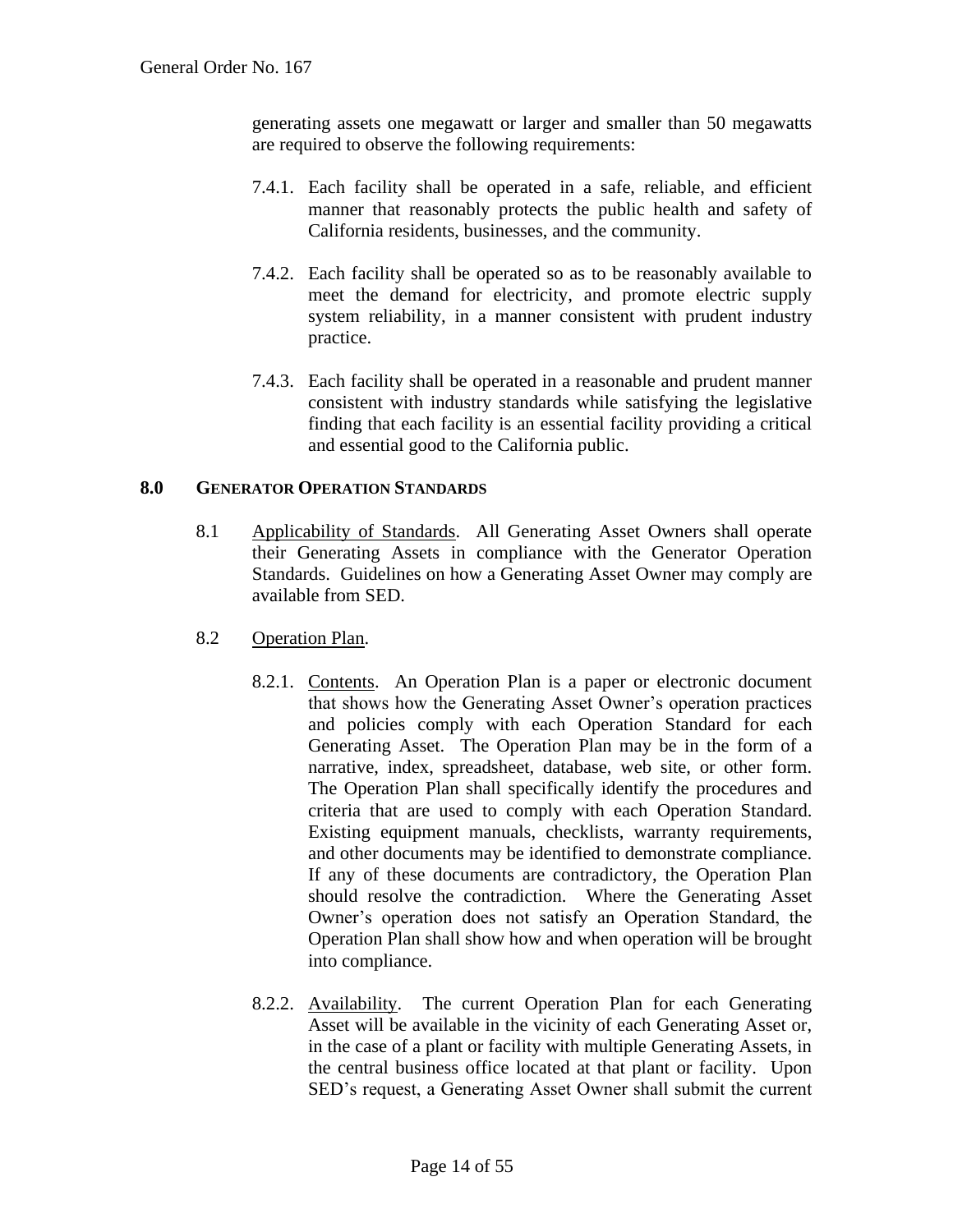Operation Plan (or requested portion thereof) to SED in the manner specified in subsection 15.2 of this General Order.

- 8.2.3. Initial Certification. The Generating Asset Owner shall file an Initial Certification with SED that certifies either:
	- 8.2.3.1. Compliance. The Generating Asset Owner has adopted and is implementing an Operation Plan that complies with all Generator Operation Standards, or
	- 8.2.3.2. Noncompliance. The Generating Asset Owner has (a) identified and documented deficiencies in its operation practices and policies, and (b) adopted a course of corrective actions that is reasonably designed to achieve compliance with the Generator Operation Standards within 90 days of the date of Initial Certification.

#### 8.2.4. Filing Date for Initial Certification.

- 8.2.4.1. Asset in Active Service. For each Generating Asset in Active Service on the effective date of Section 8.0 of this General Order, the Generating Asset Owner shall file the Initial Certification within 90 days of the effective date of this section of the General Order.
- 8.2.4.2. Other Assets: For each Generating Asset placed in Active Service after the effective date of Section 8.0 of this General Order, the Generating Asset Owner shall file the Initial Certification within 90 days of the Generating Asset being placed in Active Service. When a Generating Asset Owner acquires a Generating Asset from an existing Generating Asset Owner, the new owner shall file its Initial Certification within 90 days of the effective date of the transfer of title or within 90 days of the transfer of possession, whichever date is later.

#### 8.3 Operation Plan Summary.

8.3.1. Contents. An Operation Plan Summary is a paper or electronic document that summarizes the Operation Plan. It shall summarize how the Generation Asset Owner's operation complies with each Operation Standard. It shall be in the format and include the content elements specified by the Commission's Executive Director. Where the Generating Asset Owner's operation does not satisfy an Operation Standard, the Operation Plan Summary shall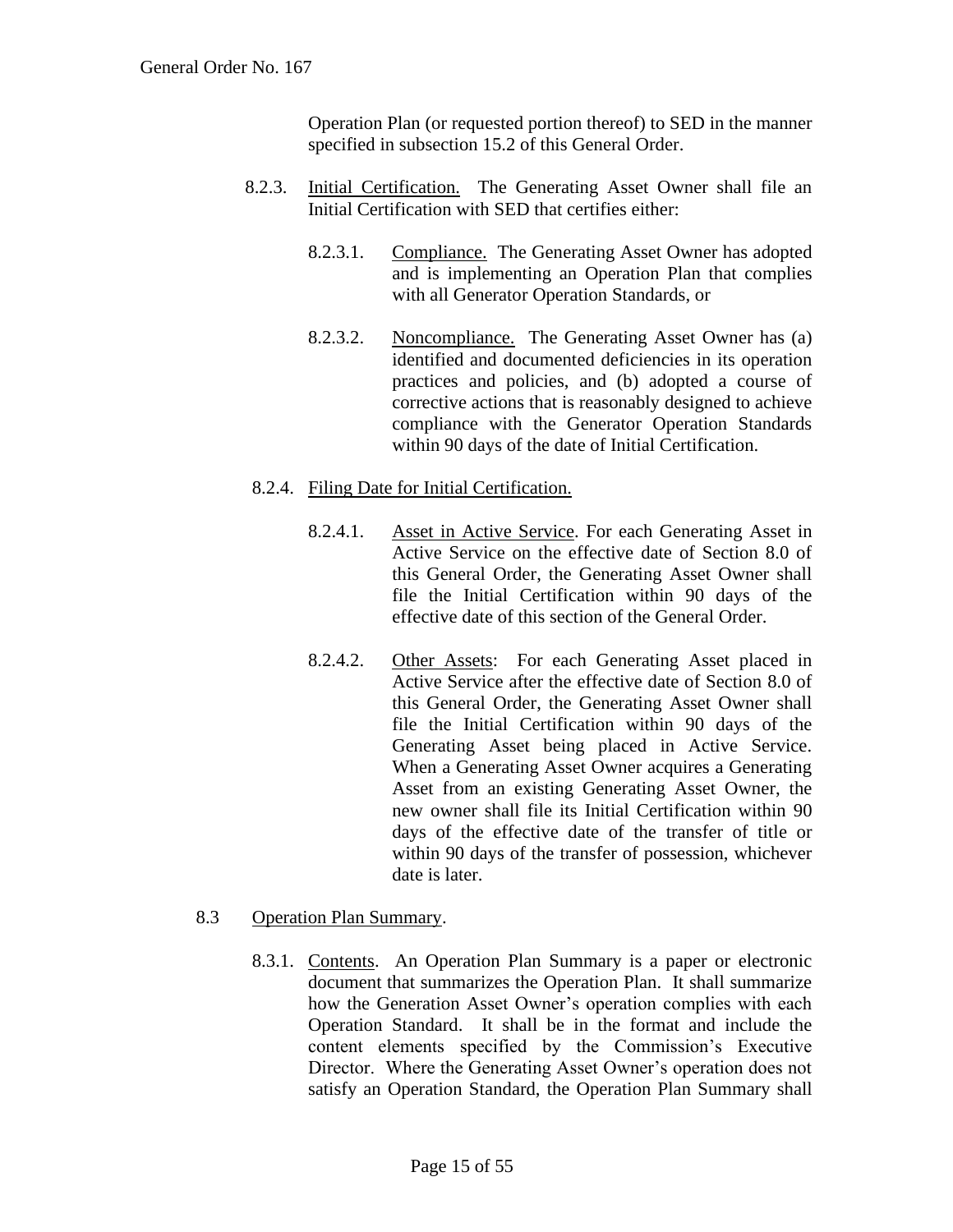summarize how and when operation will be brought into compliance.

- 8.3.2 Filing Date.
	- 8.3.2.1. Initial Filing for Assets in Active Service. For each Generating Asset in Active Service, the Generating Asset Owner shall file an Operation Plan Summary with SED within 120 days of the date the Executive Director specifies the contents and format.
	- 8.3.2.2. Other Assets: For each Generating Asset placed in Active Service after the effective date of Section 8.0 of this General Order, the Generating Asset Owner shall file the Operation Plan Summary at the same time as it files its Initial Certification. When a Generating Asset Owner acquires a Generating Asset from an existing Generating Asset Owner, the new owner shall file its Operation Plan Summary at the same time it files its Initial Certification.
	- 8.3.2.3. Updates. The Operation Plan Summary shall be updated and refiled with SED every other year pursuant to a schedule to be determined by SED.
- <span id="page-15-0"></span>8.4. Exemption. Generating Assets smaller than 50 megawatts are exempt from the entirety of Section 8.0. Notwithstanding this exemption, generating assets one megawatt or larger and smaller than 50 megawatts are required to observe the following requirements:
	- 8.4.1. Each facility shall be operated in a safe, reliable, and efficient manner that reasonably protects the public health and safety of California residents, businesses, and the community.
	- 8.4.2. Each facility shall be operated so as to be reasonably available to meet the demand for electricity, and promote electric supply system reliability, in a manner consistent with prudent industry practice.
	- 8.4.3. Each facility shall be operated in a reasonable and prudent manner consistent with industry standards while satisfying the legislative finding that each facility is an essential facility providing a critical and essential good to the California public.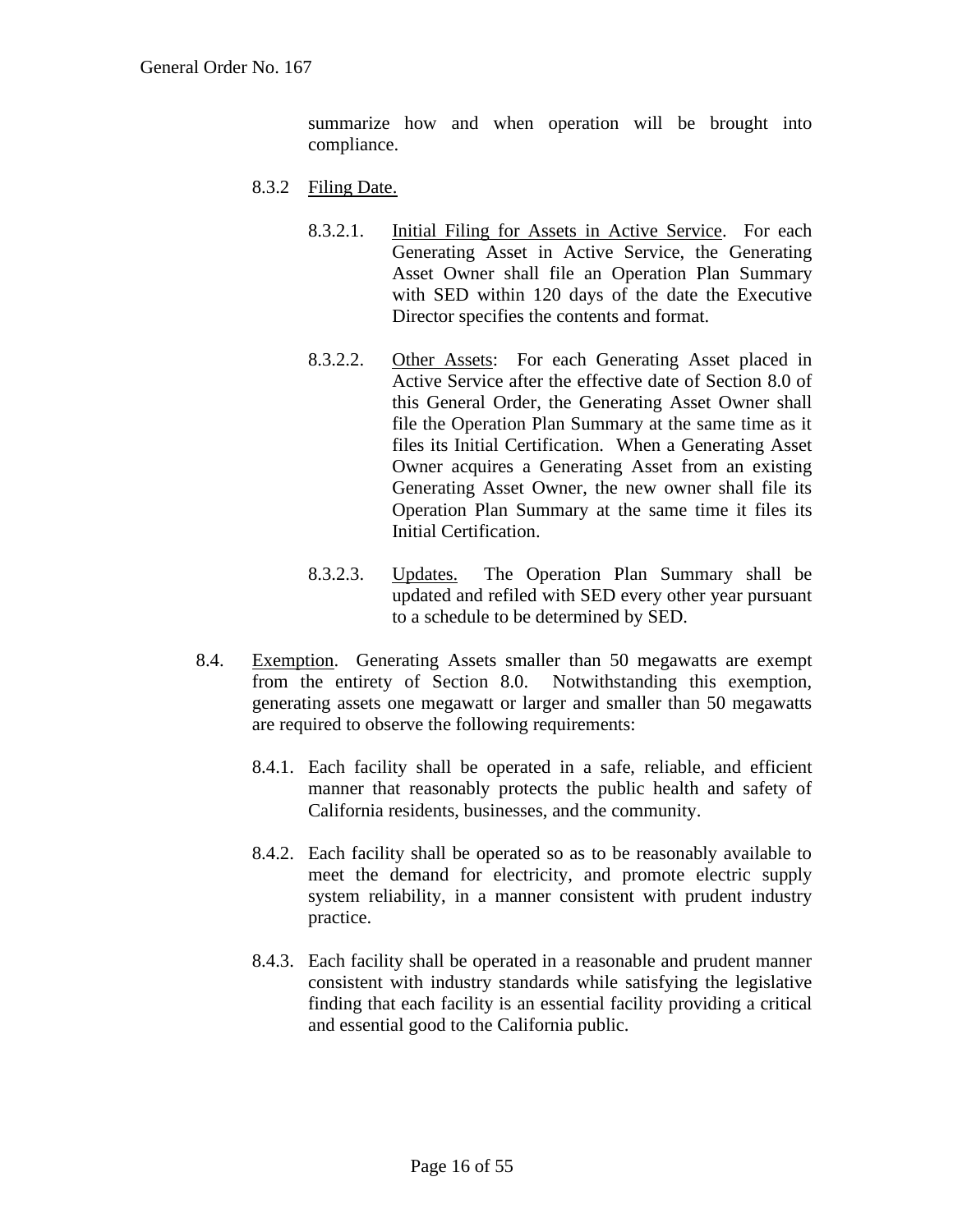#### **9.0 INDEPENDENT SYSTEM OPERATOR (ISO) OUTAGE COORDINATION PROTOCOL**

9.1 Compliance. All Generating Asset Owners shall comply with the Outage Coordination Protocol adopted by the California Independent System Operator.

#### <span id="page-16-0"></span>**10.0 INFORMATION REQUIREMENTS**

- 10.1 Provision of Information. Upon SED's request, a Generating Asset Owner shall provide information in writing concerning (a) a Generating Asset; (b) the operation or maintenance of the Generating Asset; (c) the, Initial Certification, Recertification, Corrective Plan, or Notice of Material Change pertaining to the Generating Asset; (d) any Maintenance, Operation, or Corrective Plans pertaining to the Generating Asset; (e) the design, performance, or history of a Generating Asset; (f) event or outage data concerning a Generating Asset including, but not limited to, unavailability reports or outage cause reports; (g) accounts, books, contracts, memoranda, papers, records, inspection reports of government agencies or other persons; and (h) any other documents or materials. These information requests shall be reasonably related to the requirements of this General Order. If SED has indicated when, where, and in what form the information is to be provided, the Generating Asset Owner will provide the information in that manner and will otherwise cooperate with SED in the provision of information. Except for an exigent circumstance, a minimum of five business days will be provided for the response. If SED determines the existence of an exigent circumstance, SED may establish a shorter response period for information reasonably required for SED to understand or respond to the exigent circumstance.
- 10.2 Authorization for Release of Information. Upon SED's request, a Generating Asset Owner shall authorize governmental agencies to release and provide directly to SED any information in that agency's or entity's possession regarding the operation or maintenance of that Generating Asset Owner's Generating Asset. To the extent such agencies have designated information as confidential, SED will not disclose that information to the public unless (a) SED has been authorized by that agency or entity to disclose the information; (b) the Commission orders or permits disclosure; or (c) a court of competent jurisdiction orders or permits disclosure. Where appropriate, the Commission may enter into a confidentiality agreement with such agency. Upon SED's request, a Generating Asset Owner shall authorize other persons or entities to release and provide directly to SED any information in the possession of that person or entity regarding the operation or maintenance of that Generating Asset Owner's Generating Asset, in which case the Generating Asset Owner may make a claim of confidentiality pursuant to subsection 15.4 of this General Order.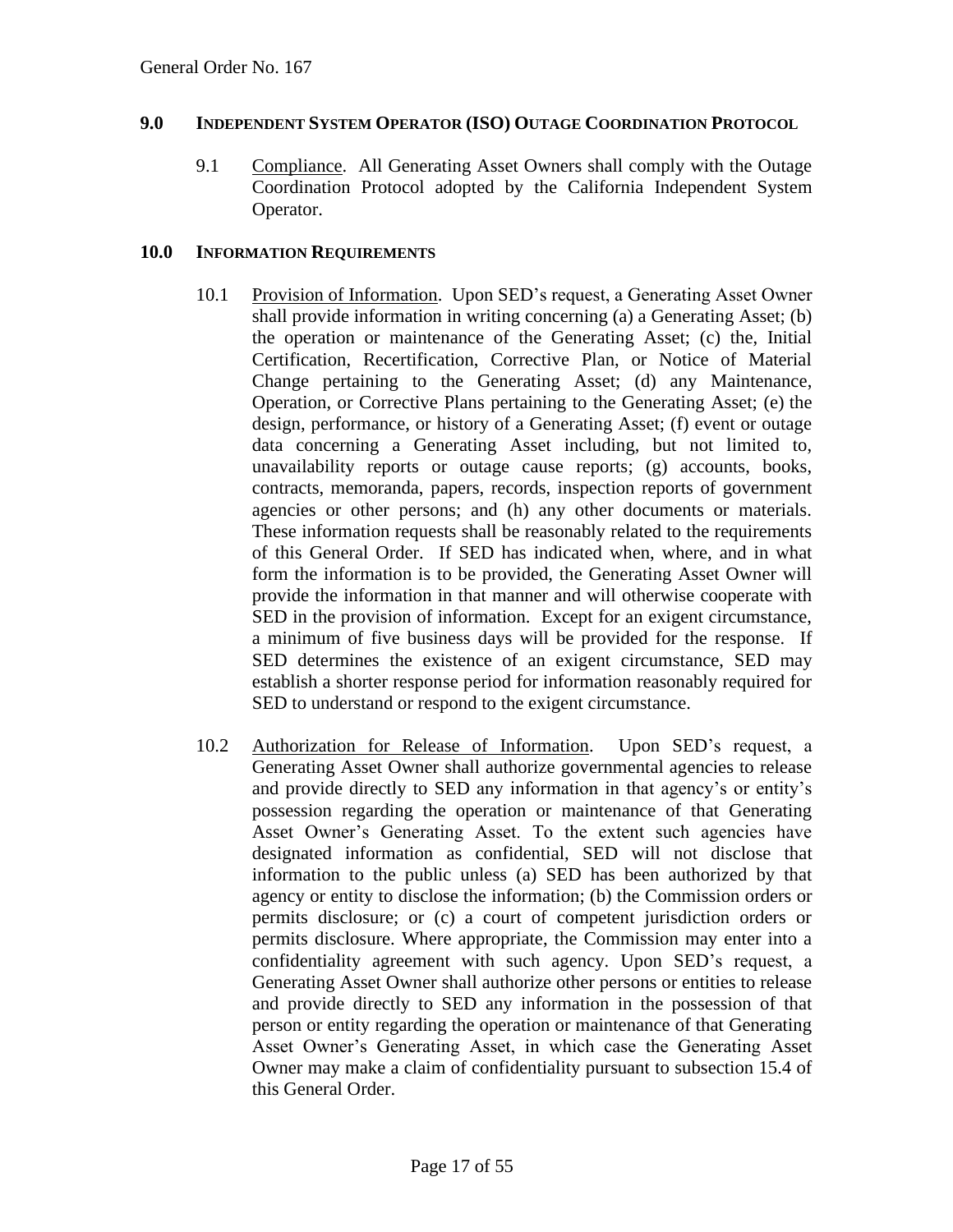- 10.3 Generating Asset Information. A Generating Asset Owner's obligations to provide or authorize the release of information specified in subsections 10.1 and 10.2 include, but are not limited by, the following specific requirements concerning Generating Assets:
	- 10.3.1 Monthly Report to ISO. As required by Public Utilities Code § 761.3(g), each Generating Asset Owner owning or operating a Generating Asset in California with a rated maximum capacity of 50 megawatts or greater shall provide a monthly report to the ISO (once the ISO has announced it is ready to receive such monthly reports) that identifies any periods during the preceding month when the unit was unavailable to produce electricity or was available only at reduced capacity. The report will include the reasons for any such unscheduled unavailability or reduced capacity.
	- 10.3.2 Submission of Information to NERC. Except for Generating Assets for which NERC does not accept data, each Generating Asset Owner shall submit generator design, performance, and event data to NERC for inclusion in GADS. Within the categories of data that NERC accepts, SED may specify the data the Generating Asset Owner must submit to NERC. If requested by SED, a Generating Asset Owner shall concurrently provide SED with a copy of all data submitted to NERC for inclusion in GADS.
	- 10.3.3 Transitional Compliance Period. If upon the effective date of this General Order, a Generating Asset Owner is not submitting generator design, performance, or event data concerning a Generating Asset to NERC for inclusion in GADS, the Generating Asset Owner shall do so within a transitional period of 180 days of the effective date of this General Order. Upon SED's request, the Generating Asset Owner shall provide comparable data directly to SED until the Generating Asset Owner begins to submit that information to NERC and the information becomes available to SED.
	- 10.3.4 Historical Information. Upon SED's request, and for any period after January 1, 1998, a Generating Asset Owner shall provide SED and/or NERC with generator design, performance, or event data concerning a Generating Asset.
	- 10.3.5 Nuclear Facility Data.
		- 10.3.5.1. As required by Public Utilities Code  $\S$  761.3(d)(1)(B), each Generating Asset Owner who owns or operates a nuclear powered generating facility shall file with the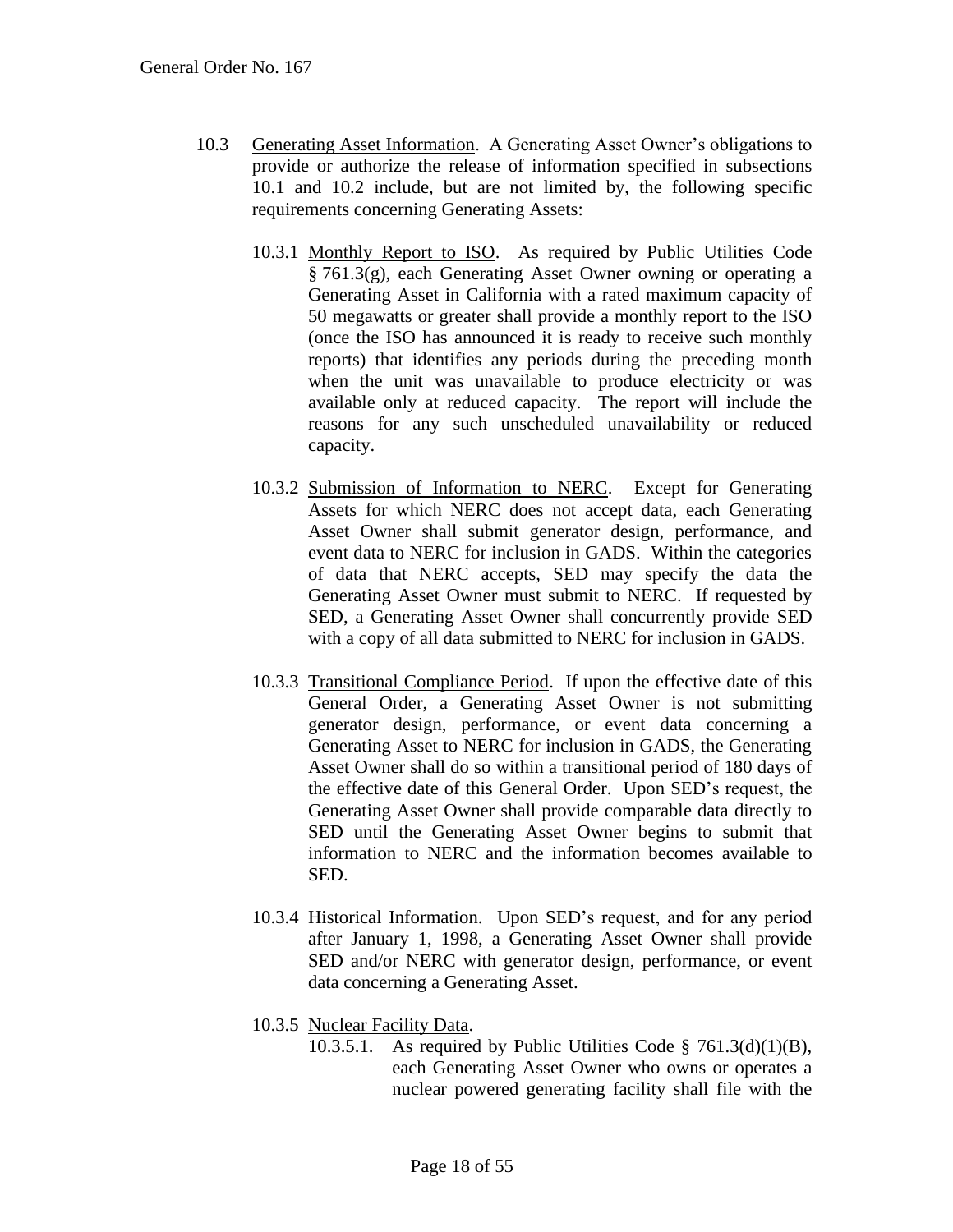Oversight Board and SED an annual schedule of maintenance, including repairs and upgrades, for each generating facility. The annual schedule of maintenance shall be filed with SED by October 15 for the maintenance scheduled for the following calendar year, and shall be updated quarterly thereafter on the fifteenth day of each January, April and July. The first such schedule shall be filed by October 15, 2005. The filing with SED shall be the same as the filing with the ISO (pursuant to Section 2.2 of the ISO's Outage Coordination Protocol or other ISO requirement) or, if different, shall clearly indicate that it is different and briefly summarize the differences. The owner or operator of a nuclear powered generation facility shall make good faith efforts to conduct its maintenance in compliance with its filed plan and shall report to the Oversight Board and the ISO any significant variations from its filed plan.

- 10.3.5.2. As required by Public Utilities Code  $\S$  761.3(d)(1)(C), each Generating Asset Owner who owns or operates a nuclear powered generating facility shall report on a monthly basis to the Oversight Board and SED all actual planned and unplanned outages of each facility during the preceding month. The report shall be filed with SED by the  $10<sup>th</sup>$  day of each month for the period covering the immediately prior month (e.g., filed by September 10 for outages in August), with the first report filed by September 10, 2005. The filing with SED shall be the same as the filing with the ISO (pursuant to the ISO's Outage Coordination Protocol, or other ISO requirement) or, if different, shall clearly indicate that it is different and briefly summarize the differences. The owner or operator of a nuclear powered generating facility shall report on a daily basis to the Oversight Board and the ISO the daily operational status and availability of each facility.
- 10.3.6 Qualifying Facility Data: Pursuant to Public Utilities Code  $§ 761.3(d)(2)(B):$ 
	- 10.3.6.1. An electrical corporation that has a contract with a qualifying small power production facility, or a qualifying cogeneration facility, with a name plate rating of 10 megawatts or greater, shall report the information specified below (§ 10.3.6.4) to the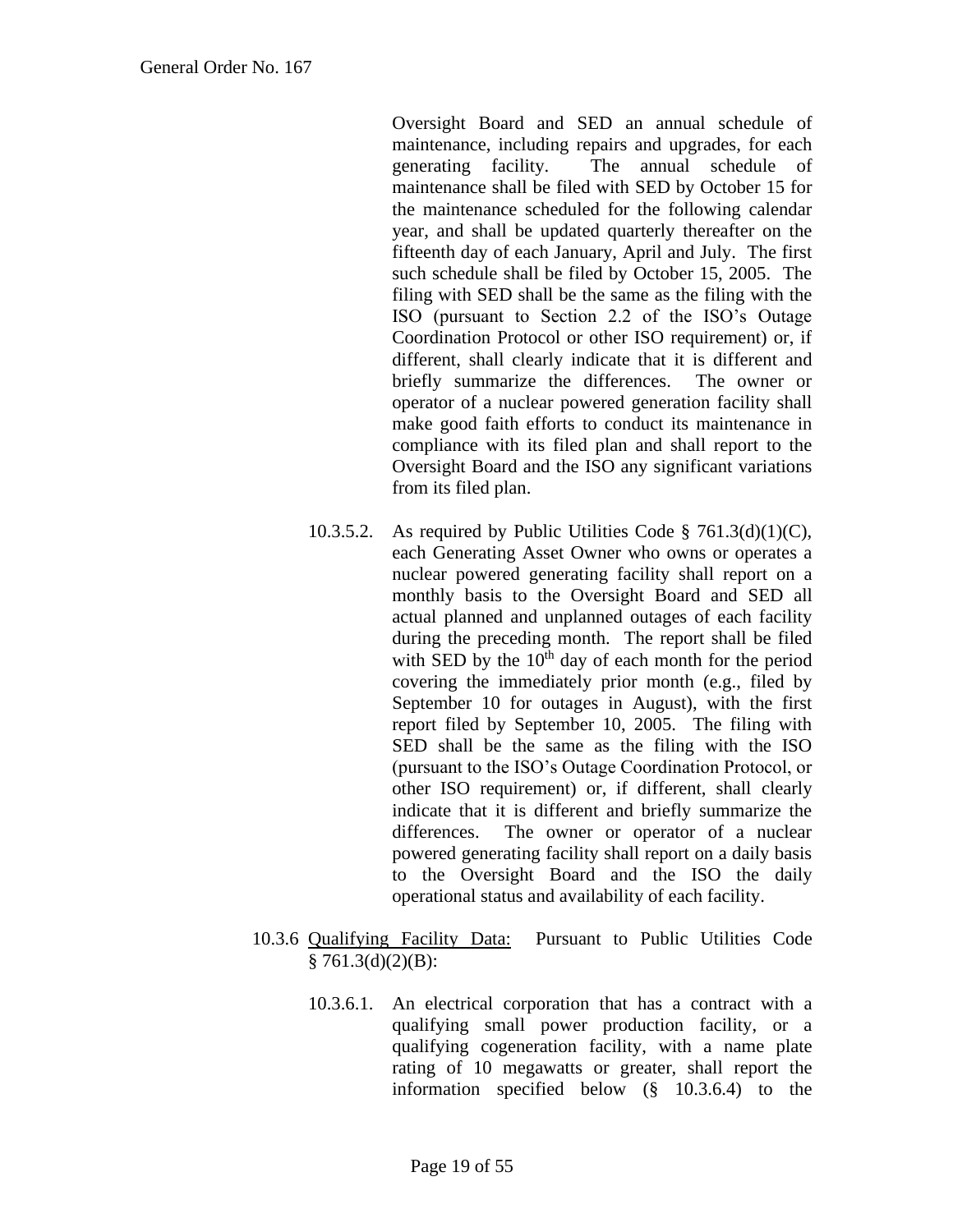Oversight Board and SED. The specified information shall be reported by the electrical corporation only if the information is provided to the electrical corporation by the qualifying facility pursuant to a contract.

- 10.3.6.2. Each qualifying facility with a name plate rating of 10 megawatts or greater shall report the information specified below (§ 10.3.6.4) directly to the Oversight Board and the ISO if the information is not provided to an electrical corporation by the qualifying facility pursuant to a contract with the electrical corporation.
- 10.3.6.3. Each electrical corporation shall file a report with SED, the Oversight Board and ISO by the thirty-first day of March covering the period of the immediately prior calendar year (e.g., January 1 through December 31). The first report shall be filed by March 31, 2006, and be updated annually thereafter on each subsequent thirtyfirst day of March. The report shall list each qualifying facility with which the electrical corporation had a contract for part or all of the prior calendar year. The list shall identify whether or not the information specified below (§ 10.3.6.4) was provided by the qualifying facility to the electrical corporation pursuant to a contract. If so, the electrical corporation shall include the specified information in its report. If not, the electrical corporation need not provide the specified information in its report, but the qualifying facility shall provide the information directly to the Oversight Board and the ISO. On the same day the report is filed with SED, the electrical corporation shall serve a copy of its report on each qualifying facility which it determines did not provide the specified information pursuant to a contract along with a cover letter. The cover letter shall inform the qualifying facility that the qualifying facility must provide the data specified below (§ 10.3.6.4) directly to the Oversight Board and ISO pursuant to Pub. Util. Code §  $761.3(d)(2)(B)$ , or pursue the matter with the electrical corporation within 30 days of the date of the letter.
- 10.3.6.4. Specified Information: The maintenance schedules for each qualifying facility, including all actual planned and unplanned outages of the qualifying facility, and the daily operational status and availability of the qualifying facility.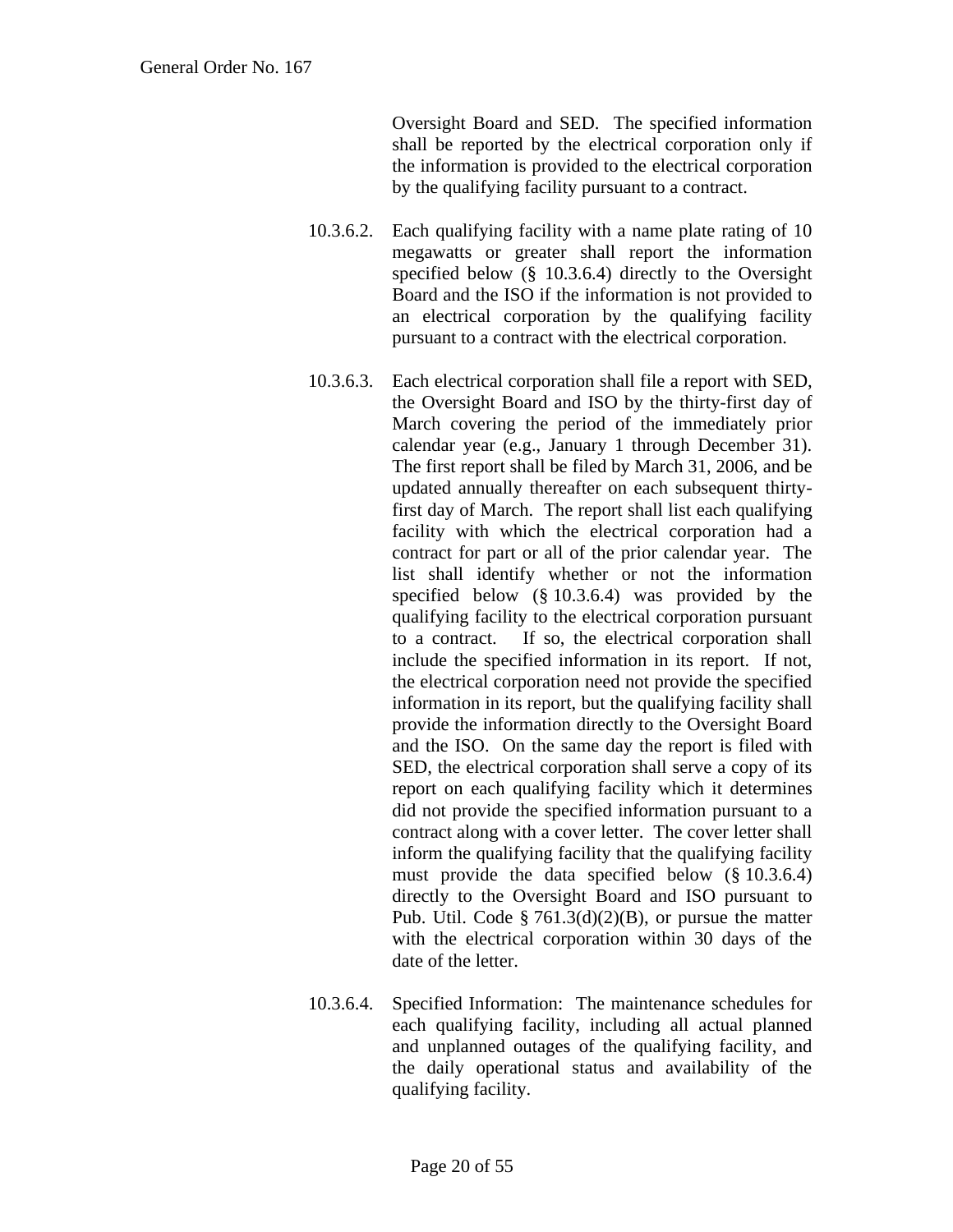10.4 Safety-related Incidents. Within 24 hours of its occurrence, a Generating Asset Owner shall report to the Commission's emergency reporting web site any safety-related incident involving a Generating Asset. If internet access is unavailable, the Generating Asset Owner may report using the backup telephone system. Such reporting shall include any incident that has resulted in death to a person; an injury or illness to a person requiring overnight hospitalization; a report to Cal/OSHA, OSHA, or other regulatory agency; or damage to the property of the Generating Asset Owner or another person of more than \$50,000. The Generating Asset Owner shall also report any other incident involving a Generating Asset that has resulted in significant negative media coverage (resulting in a news story or editorial from one media outlet with a circulation or audience of 50,000 or more persons) when the Generating Asset Owner has actual knowledge of the media coverage. If not initially provided, a written report also will be submitted within five business days of the incident. The report will include copies of any reports concerning the incident that have been submitted to other governmental agencies.

# <span id="page-20-0"></span>**11.0 AUDITS, INSPECTIONS, AND INVESTIGATIONS**

- 11.1 General Requirement. A Generating Asset Owner shall cooperate with SED during any audit, inspection, or investigation (including but not limited to tests, technical evaluations, and physical access to facilities). An audit, inspection, or investigation may extend to any records pertaining to the specifications, warranties, logbooks, operations, or maintenance of the Generating Asset. Generating Asset Owners, as entities subject to ongoing regulation under this General Order, are hereby notified that these audits, inspections, or investigations will occur on a regular, systematic, and recurring basis supplemented as needed by additional audits, inspections, or investigations to ensure compliance with this General Order.
- 11.2 Interviews and Testimony. Upon SED's request, a Generating Asset Owner, its employees, and its contractors shall provide testimony under oath or submit to interviews concerning a Generating Asset, its specifications, warranties, logbooks, operations, or maintenance.
- 11.3 Tests and Technical Evaluations. Upon SED's request, a Generating Asset Owner shall conduct a test or technical evaluation of a Generating Asset (or shall contract with an auditor, consultant, or other expert, mutually selected by SED and the Generating Asset Owner, to conduct the test or technical evaluation) so as to provide information reasonably necessary for determining compliance with the Standards enforced by this General Order. The Generating Asset Owner will pay all costs and liabilities resulting from such tests or technical evaluations, except for SED's own staff expenses. If a test or technical evaluation may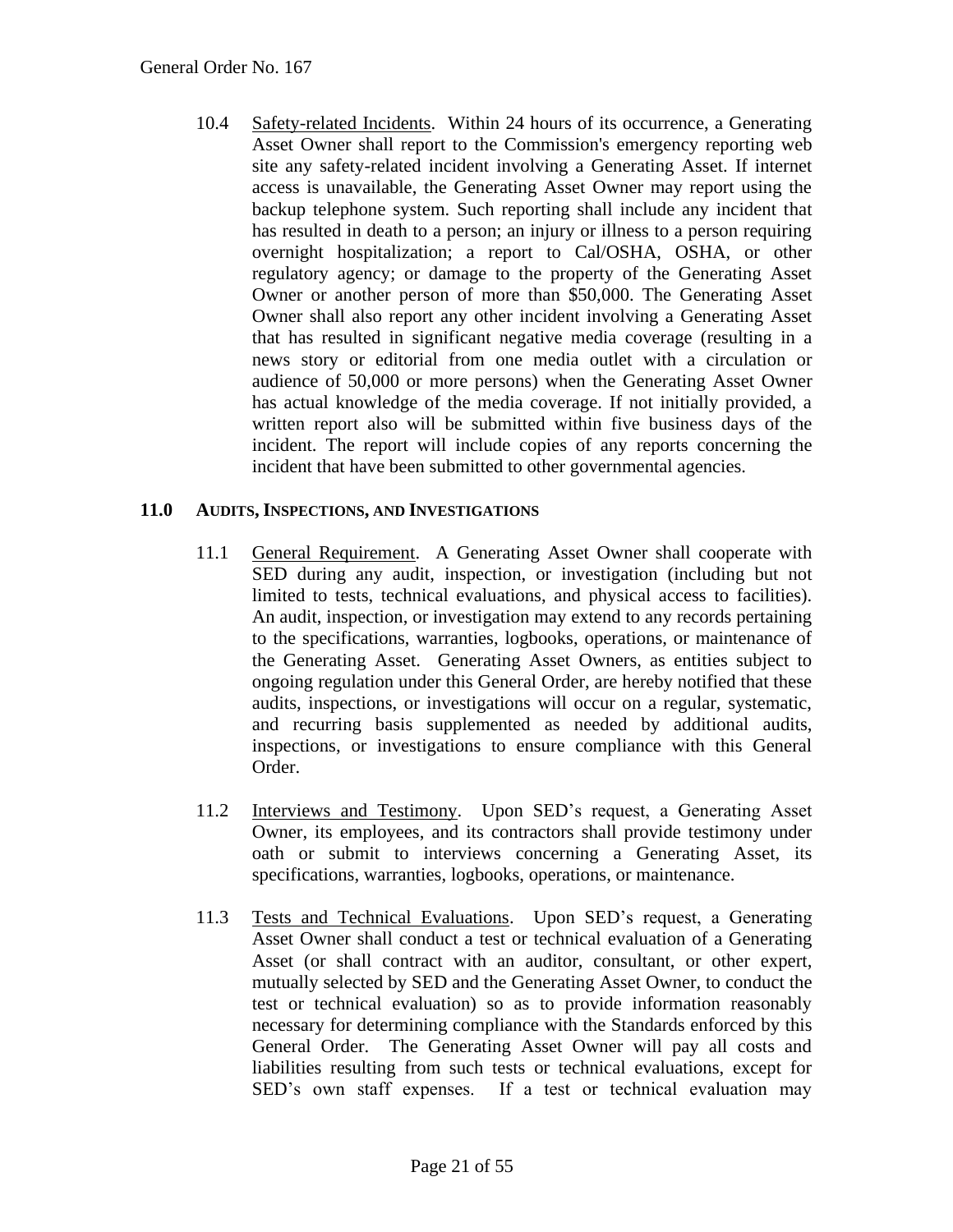reasonably result in the reduced or suspended generation from a Generating Asset, the Generating Asset Owner shall notify CAISO as soon as the Generating Asset Owner becomes aware of the test or technical evaluation. To the extent feasible, Commission staff shall schedule such tests or evaluations to minimize generation disruptions and shall, as appropriate, coordinate its activities with CAISO.

- 11.4 Preservation of Records. A Generating Asset Owner shall retain all records including logbooks, whether in paper or electronic format, concerning the operation and maintenance of a Generating Assert for five years. Any subsequent modification to a record must show the original entry, the modified entry, the date of the modification, the person who made or authorized the modification, and the reason for the modification.
- 11.5 Third-Party Audits, Tests, or Technical Evaluations. During an audit, test, or technical evaluation conducted under this section 11.0, a Generating Asset Owner may submit, or authorize access to, audits, tests, inspections, or technical evaluations previously performed by government agencies, insurance companies, or other persons or entities. While this third-party information may be relevant to the inquiry, the information may not be sufficient, in and of itself, to demonstrate compliance with the standards. SED will determine whether a third-party audit, test, inspection, or technical evaluation is sufficient for the purposes of this section 11.0.

#### <span id="page-21-0"></span>**12.0 VIOLATIONS**

- 12.1 Violation. A violation is the failure of a Generating Asset Owner to comply with a requirement of this General Order. A Generating Asset's Owner's lawful and reasonable assertion of its rights under this General Order or state or federal law will not be considered a failure to cooperate under any provision of this General Order.
- 12.2 Retaliation. Any adverse action, as that term has been used and applied under Title VII of the Civil Rights Act, 42 U.S.C. § 2000e *et seq*. or the California Fair Employment and Housing Act, Gov. Code § 12940 *et seq.,* taken by a Generating Asset Owner against an officer, employee, agent, contractor, subcontractor, or customer of a Generating Asset Owner for reporting a Violation of the Standards, reporting a Violation of this General Order, or providing information during the course of an audit, inspection, or investigation is also a Violation of this General Order.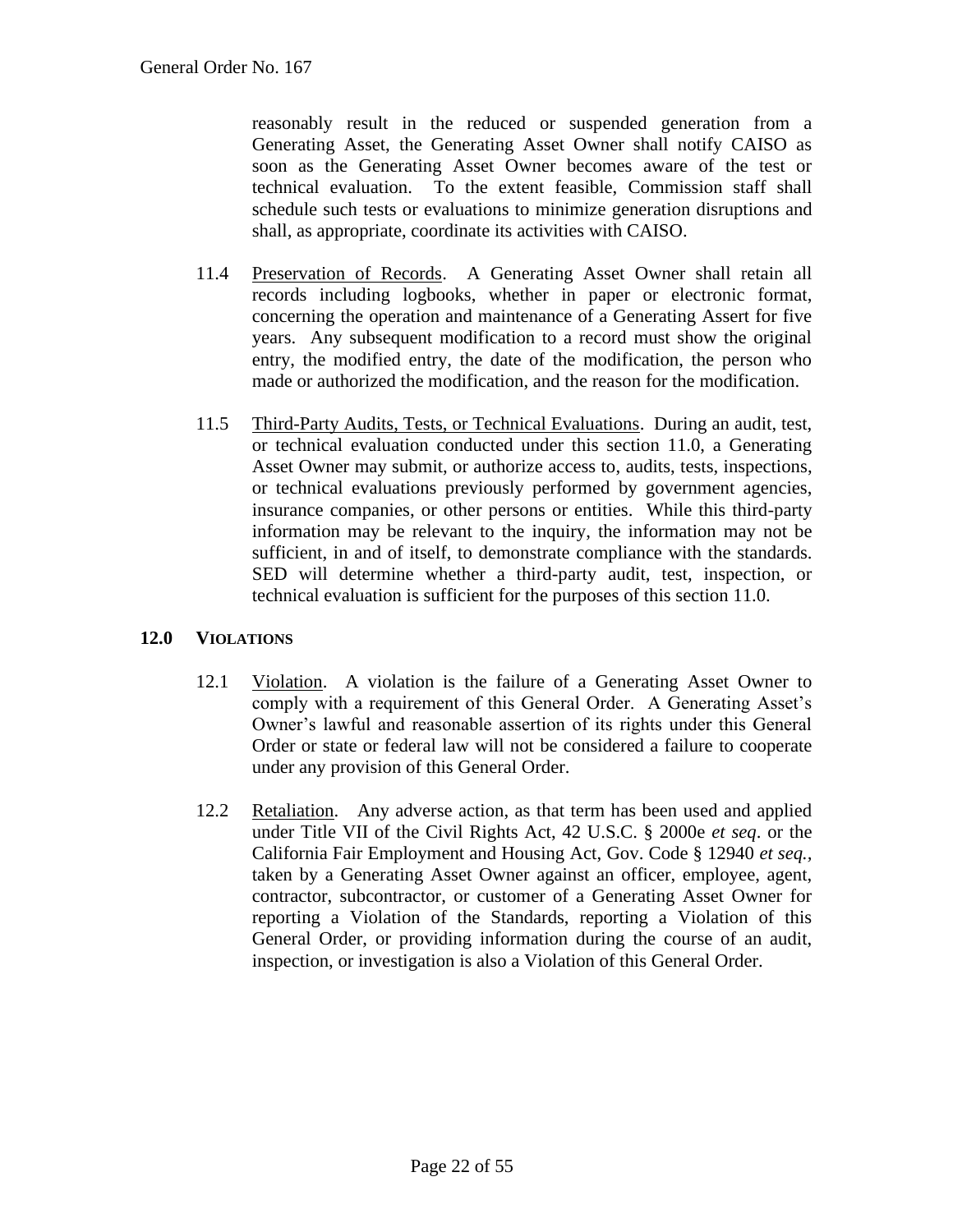#### <span id="page-22-0"></span>**13.0 COMMISSION PROCEEDINGS**

- 13.1 Formal Enforcement Proceedings. In responding to alleged Violations of this General Order, the Commission may initiate any formal proceeding authorized by the California Constitution, the Public Utilities Code, other state and federal statutes, court decisions or decrees, the Commission's RULES OF PRACTICE AND PROCEDURE, or prior Commission decisions or rulings.
- 13.2 Other Commission Remedies. In enforcing the provisions of this General Order, the Commission may pursue any other remedy authorized by the California Constitution, the Public Utilities Code, other state or federal statutes, court decisions or decrees, or otherwise by law or in equity.

#### 13.3 Imposition of Fines for Violations

- 13.3.1 Violations. For Violations of this General Order, the Director of the Safety and Enforcement Division (SED) and his/her designee may assess a scheduled fine or, in the alternative, proceed with any remedy otherwise available to SED or the Commission. .For any violation of this General Order, citations may be issued pursuant to Public Utilities Code section 2111 or other applicable authority, following the processes and procedures of the Commission's electric citation program, as set forth in D.14-12-001 as modified by D.16-09-55 and D.18-05-023, or its successor . SED shall notify the Generating Asset Owner, in writing, of any Violations and assessed fines, and shall include notice of the right to contest the fine.
- 13.3.9 Ex Parte Communications. From the date that SED issues a citation to and including the date when the final order is issued, neither the Generating Asset Owner nor SED staff, or any agent or other person acting on behalf of the Generating Asset Owner or SED, may communicate regarding the appeal, orally or in writing, with a Commissioner, Commissioner's advisor, or Administrative Law Judge, except as expressly permitted under these procedures.

#### <span id="page-22-1"></span>**14.0 SANCTIONS**

- 14.1 Sanctions. Consistent with prior Commission decisions, the following factors will be considered in determining the sanctions to be imposed against a Generating Asset Owner for violating this General Order:
	- 14.1.1 The diligence and reasonableness demonstrated by the Generating Asset Owner in attempting to prevent a Violation, in detecting a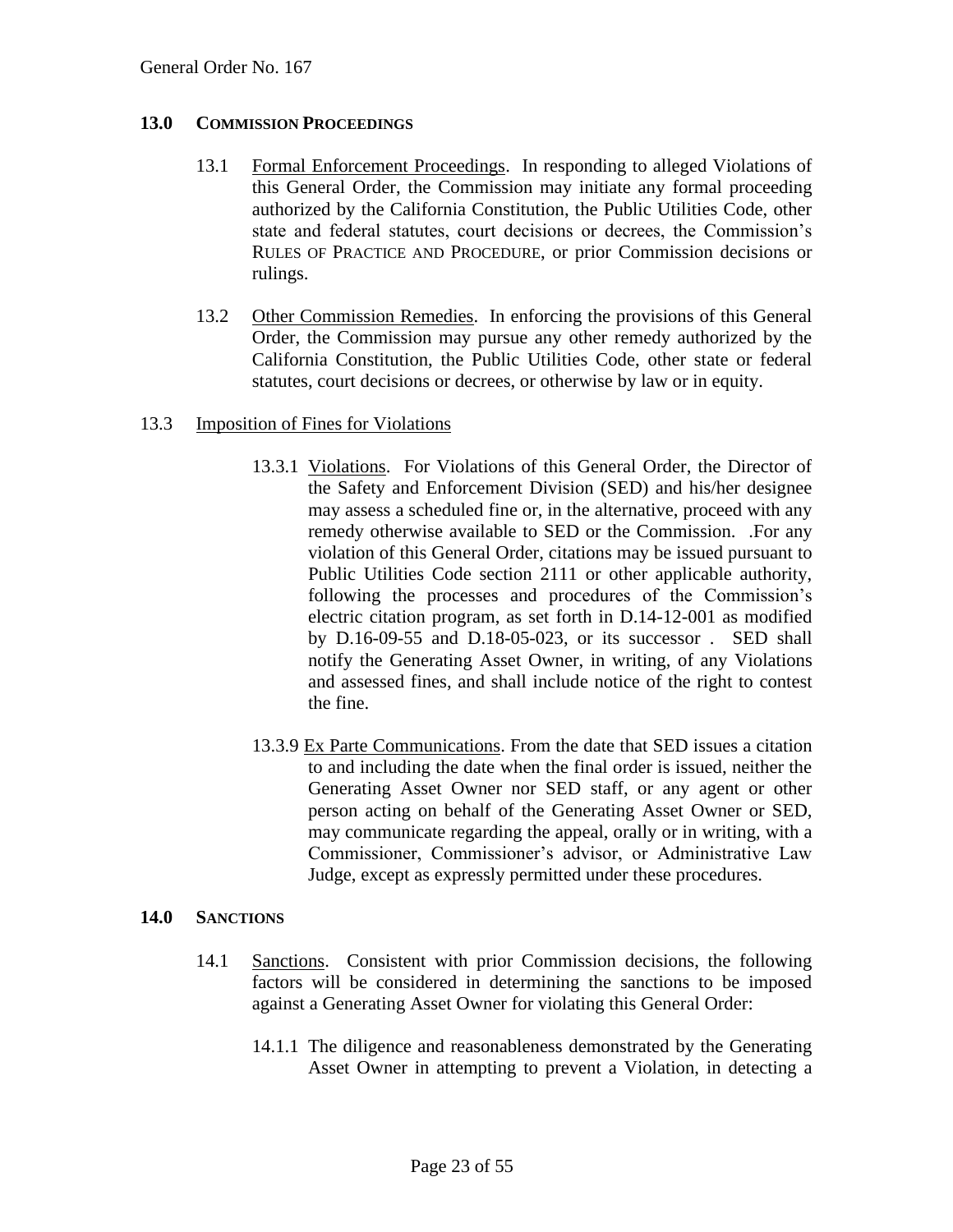Violation, in disclosing a Violation to SED and other requisite government agencies, and in rectifying a Violation.

- 14.1.2 The seriousness of the Violation in terms of injury, if any, to persons, property, and the integrity of the regulatory process.
- 14.1.3 The number and seriousness of any prior Violations.
- 14.1.4 The Generating Asset Owner's financial resources.
- 14.1.5 The totality of the circumstances in furtherance of the public interest.
- 14.1.6 Commission precedent.
- 14.2 Mitigation of Sanctions. The following factors may be considered as mitigation in considering the sanctions to be imposed for violating this General Order:
	- 14.2.1 The Generating Asset Owner's demonstrated, substantial compliance with any guidelines or other guidance issued by the Committee or the Executive Director concerning the Standards and requirements of this General Order.
	- 14.2.2 Conflicting or competing requirements imposed on the Generating Asset Owner by other governmental agencies; warranty requirements; power contract requirements; or requirements imposed by the California Independent System Operator, NERC, or the Western Electricity Coordinating Council.
	- 14.2.3 Penalties already imposed on the Generating Asset Owner by other governmental agencies, contracts, or other regulatory bodies for the same acts or omissions resulting in Violations of this General Order.
	- 14.2.4 The Generating Asset Owner's demonstrated cooperation in assisting the Commission and SED in the enforcement of this General Order.
- 14.3 Enhancement of Sanctions. The following enhancing factors may be considered in increasing the sanctions that would otherwise be imposed for violating this General Order:
	- 14.3.1 The Generating Asset Owner's demonstrated, substantial noncompliance with any guidelines or other guidance issued by the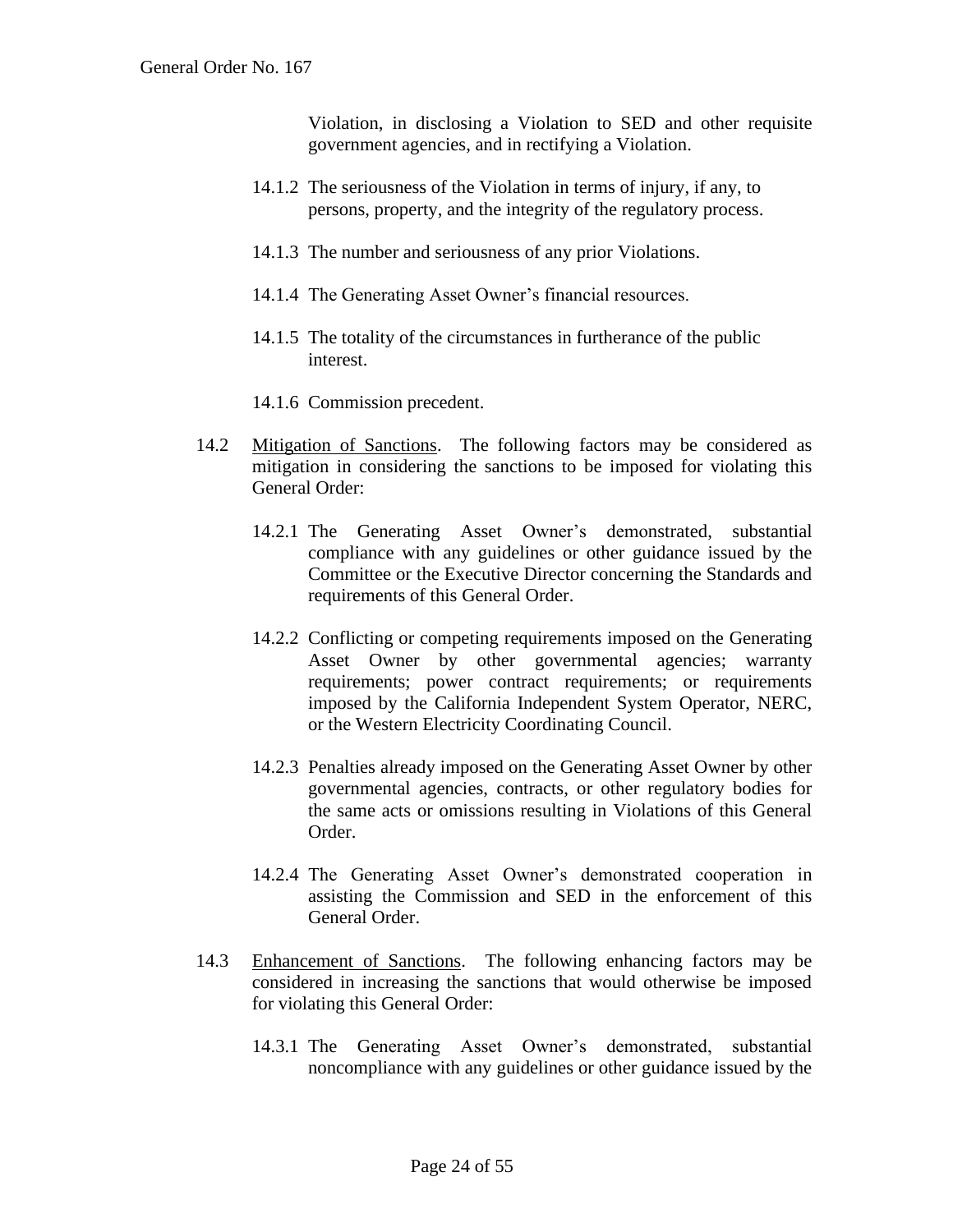Committee or the Executive Director concerning the Standards and requirements of this General Order.

- 14.3.2 The Generating Asset Owner's repetitive violations of the Standards, the Public Utilities Code, or this General Order.
- 14.3.3 The Generating Asset Owner's violations of the Standards or this General Order have resulted in the failure to deliver electricity as scheduled by the Independent System Operator or in actual power outages.
- 14.3.4 The Generating Asset Owner's failure to report, as required, or cooperate with the Commission and SED in any investigation, audit, inspection, test, or technical evaluation.
- 14.3.5 The Generating Asset Owner's efforts to impede or frustrate SED in the enforcement of this General Order. A Generating Asset Owner's lawful and reasonable assertion of its rights under this General Order or state or federal law will not be used to enhance a sanction.

#### <span id="page-24-0"></span>**15.0 MISCELLANEOUS PROVISIONS**

- 15.1 Ongoing Reporting Obligations.
	- 15.1.1. Periodic Recertifications. For each Generating Asset not exempted under subsections 5.2, 6.2, 7.4, or 8.4, the Generating Asset Owner shall file a recertification that it continues to maintain logbooks as required under sections 5.0 or 6.0 of this General Order and continues to implement a Maintenance Plan and an Operation Plan, as described in Sections 7.0. and 8.0. of this General Order, in a manner that complies with the Generator Maintenance Standards and Generator Operation Standards. The recertifications will be filed every other year pursuant to a schedule to be determined by SED.
	- 15.1.2. Notice of Material Change. A Generating Asset Owner shall notify SED of (a) any previously unreported deficiency in its operation or maintenance practices (including logbook practices); or (b) any correction or amendment to the Initial Certification, Recertification, Maintenance Plan Summary or Operation Plan Summary pertaining to a Generating Asset that is required because of a material change in the operation or maintenance of the Generating Asset. A material change is a modification of the characteristics, operation, or maintenance of a Generating Asset when that change reasonably could be expected to significantly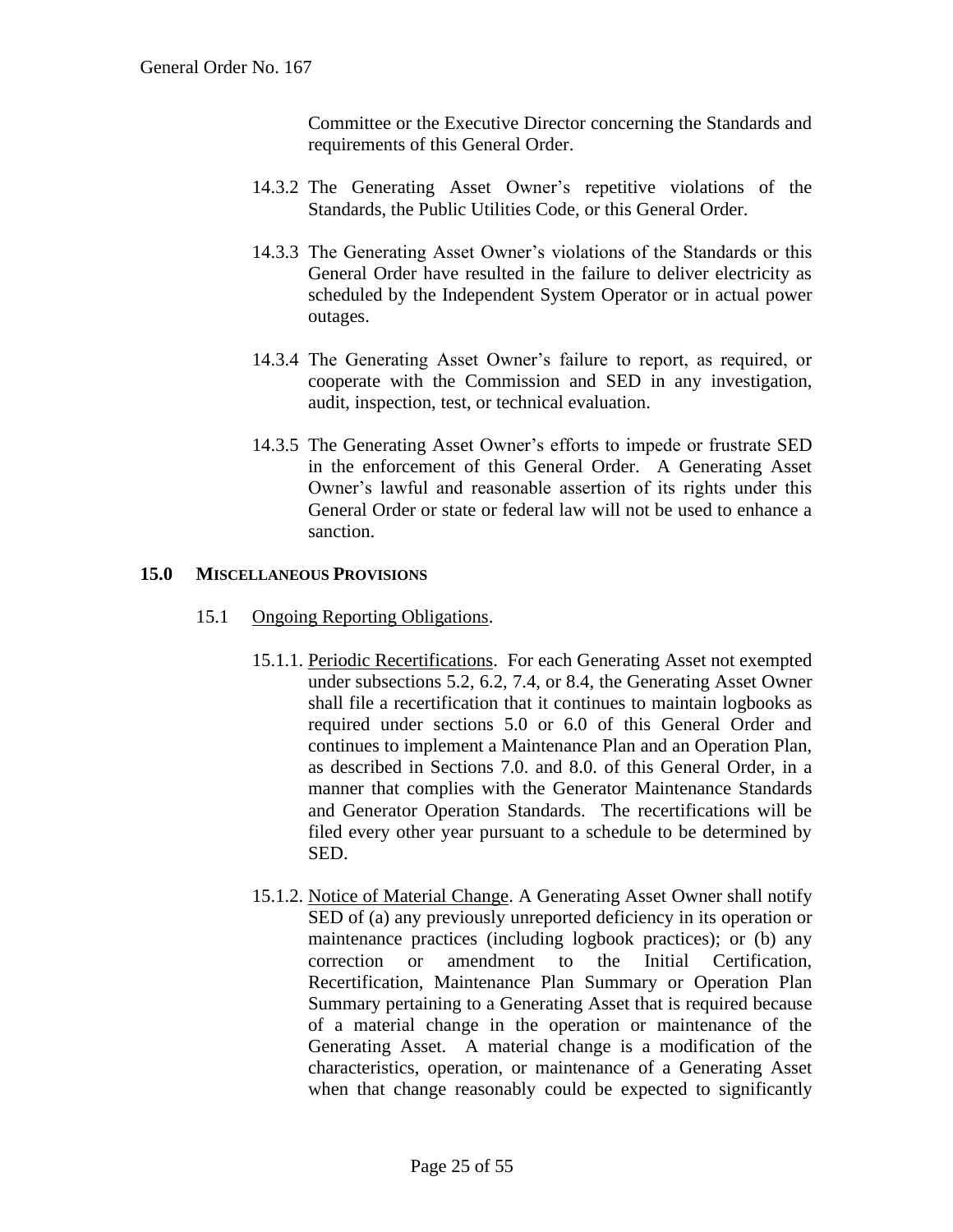improve or degrade the reliability, output, or performance of the Generating Asset. The Generating Asset Owner shall file a Notice of Material Change within 30 days of the known occurrence of the material change.

- 15.2 Filings and Submissions. All Certifications, Recertifications, Notices, or other submissions of information or data in response to Commission requests and the requirements of this General Order will be filed directly with the SED, Electric Generation Performance Program, at 505 Van Ness Ave., San Francisco, CA 94102. Documents must be received by SED on the day they are due. In addition to or instead of paper filings, SED may require electronic submissions of all filings that reasonably can be created in that format.
- 15.3 Oath, Affirmation or Verification. Each formal filing with the Commission (i.e., Certification, Recertification, Notice, Contest, Maintenance Plan Summary, Operation Plan Summary, Updates of Plan Summaries) will be under the written oath, affirmation, or verification of a corporate officer of the Generating Asset Owner.
- 15.4 Confidentiality. All claims of confidentiality related to the implementation and enforcement of this General Order must be based on the provisions of this subsection.
	- 15.4.1 Burden of Establishing Privilege. A Generating Asset Owner has the burden of establishing any privilege that it claims regarding requested documents or information. A Generating Asset Owner has the right to claim an absolute statutory privilege, such as the attorney-client privilege, for information requested. If such a privilege applies, the Generating Asset is not required to provide such information to the Commission. However, the Generating Asset Owner must specify the statutory privilege applicable to particular information. A Generating Asset Owner may also assert a claim of privilege for documents or information provided to the Commission on a confidential basis, such as the trade secret privilege. In such cases, the Generating Asset Owner must assert the specific privilege(s) it believes the Generating Asset Owner and/or the Commission holds and why the document, or portion of document, should be withheld from public disclosure.
	- 15.4.2 Confidentiality Claims Requiring Balancing of Interests. If a confidentiality request is based on a privilege or exemption requiring a balancing of interests for and against disclosure, rather than on a statutory prohibition against disclosure or a privilege held by the Generating Asset Owner, the Generating Asset Owner must demonstrate why the public interest in an open process is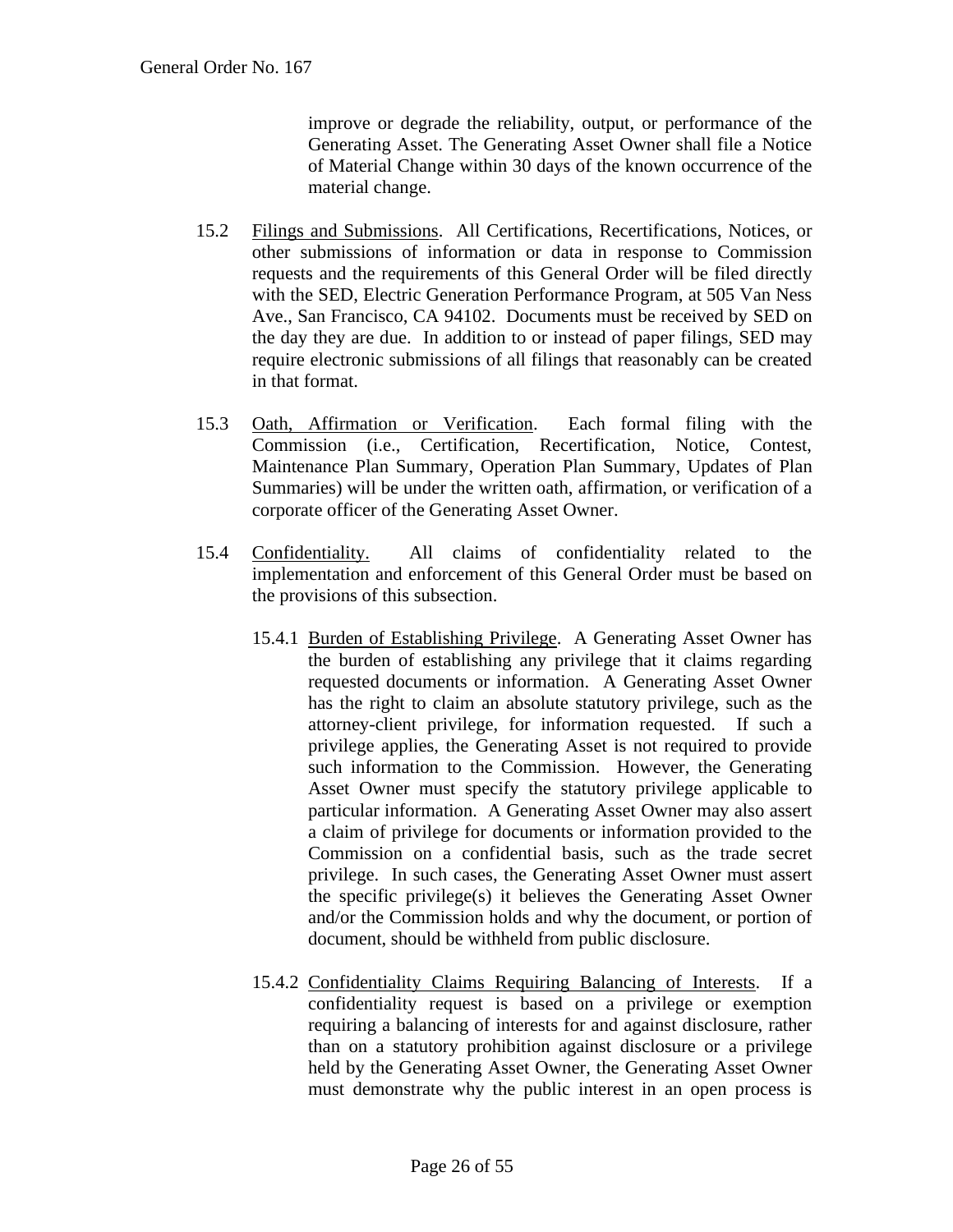clearly outweighed by the need to keep the material confidential. A Generating Asset Owner which is a public utility should not cite Public Utilities Code § 583 as a sole basis for the Commission's nondisclosure of information since, as noted in D.91-12-019, § 583 does not create for a utility any privilege that may be asserted against the Commission's disclosure of information or designate any specific types of documents as confidential.

- 15.4.3 Requirements. A Generating Asset Owner desiring confidential treatment of information provided to the Commission shall at a minimum:
	- 15.4.3.1 Specifically indicate the information that the Generating Asset Owner wishes to be kept confidential, clearly marking each page, or portion of a page, for which confidential treatment is requested.
	- 15.4.3.2 Identify the length of time the Generating Asset Owner believes the information should be kept confidential and provide a detailed justification for the proposed length of time. The business sensitivity of information generally declines over time and the balancing of interests for and against disclosure may change accordingly.
	- 15.4.3.3 Identify any specific provision of state or federal law the Generating Asset Owner believes prohibits disclosure of the information for which it seeks confidential treatment and explain in detail the applicability of the law to that information.
	- 15.4.3.4 Identify any specific privilege the Generating Asset Owner believes it holds and may assert to prevent disclosure of information, and explain in detail the applicability of that law to the information for which confidential treatment is requested. For example, if a Generating Asset Owner asserts that information is subject to a trade secret privilege (Evidence Code § 1060 *et seq.*, the Generating Asset Owner must explain how the information fits the definition of a trade secret (*e.g.*, how the information provides the holder with economic value by virtue of its not being generally known to the public and what steps the Generating Asset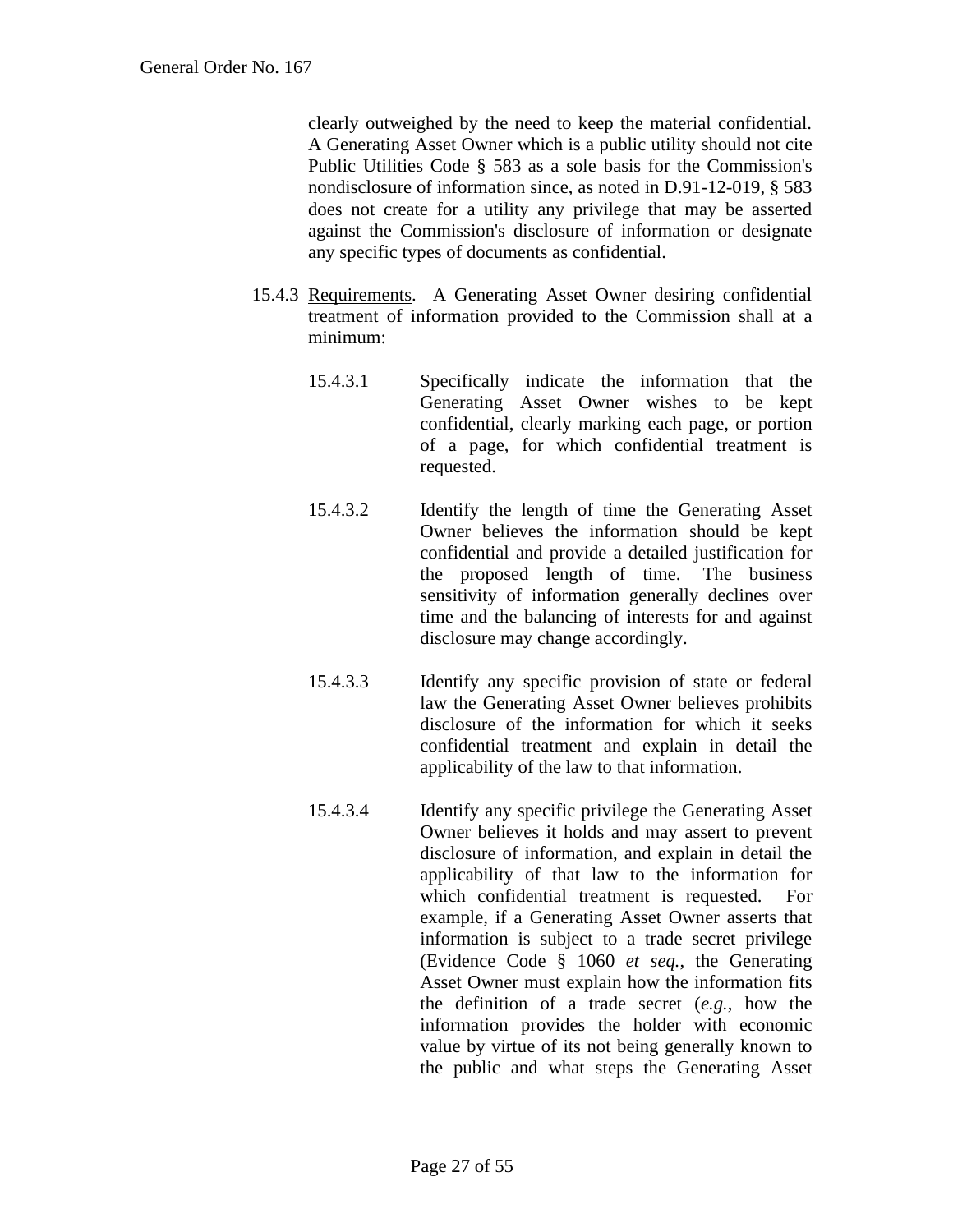Owner has taken to maintain the secrecy of the information.

- 15.4.3.5 Identify any specific privilege the Generating Asset Owner believes the Commission holds and may assert to prevent disclosure of information and explain in detail the applicability of that privilege to the information for which confidential treatment is requested. For example, if the privilege is one that involves a balancing of public interests for and against disclosure, such as the official information privilege in Evidence Code § 1040(b)(2), the Generating Asset Owner must demonstrate that the information at issue falls within the definition of official information and the Commission's disclosure of the information is against the public interest because there is a necessity for preserving the confidentiality of the information that outweighs the necessity for disclosure in the interest of justice.
- 15.4.3.6 State whether the Generating Asset Owner would object if the information were disclosed in an aggregated format.
- 15.4.3.7 State whether and how the Generating Asset Owner keeps the information confidential and whether the information has ever been disclosed to a person other than an employee of the Generating Asset Owner.
- 15.4.4 Duration of Confidentiality Claims. A confidentiality claim, whether or not specifically acted upon by the Commission, expires on the earliest of the following dates: (a) at the end of the period specified by the Generating Asset Owner pursuant to subsection 15.4.3.2; (b) at the end of a period specified in a specific Commission ruling or decision; or (c) two years after the claim was first asserted before the Commission. To reassert the confidentiality claim, the Generating Asset Owner must again satisfy the requirements of this subsection 15.4 before the end of the confidentiality period. Staff may disclose information provided under a claim of confidentiality if the Commission has already authorized disclosure of that class of information.
- 15.5 Disclosure to Other Agencies. If the Commission provides any information to another governmental agency (whether in response to a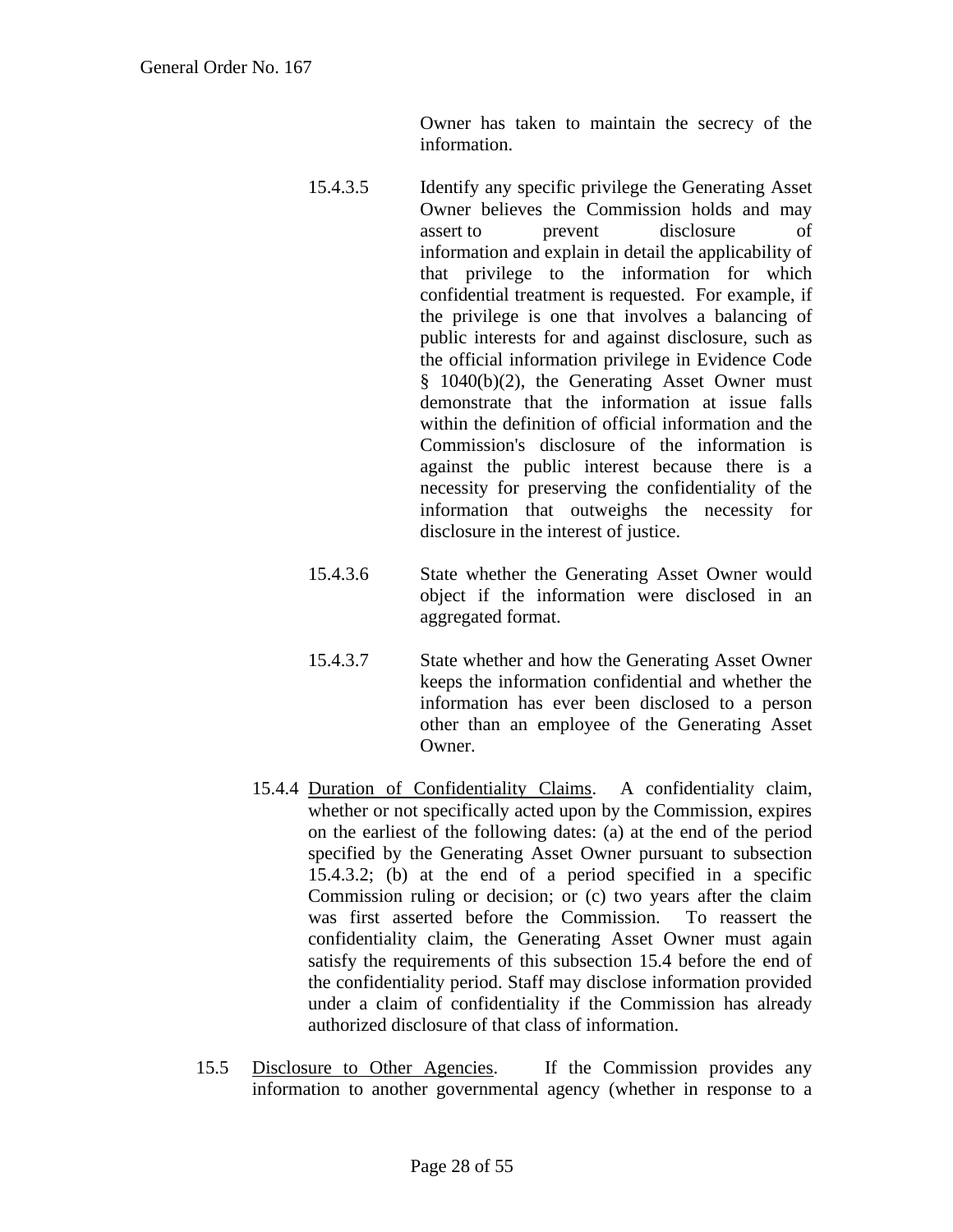request, subpoena, or on the Commission's own initiative), the Commission will ensure that the information is accompanied with a copy of any confidentiality claim that has been submitted pursuant to subsection 15.4 of this General Order. Where appropriate, the Commission may enter into a confidentiality agreement with the other governmental agency. When the Commission obtains information indicating a possible violation of any federal, state, or local law, the Commission may provide that information to the appropriate governmental agency. Even though a claim of confidentiality has been made, the claim of confidentiality will not prevent the Commission from providing that information to the appropriate governmental agency.

- 15.6 Compliance with Other Laws. Pursuant to California Public Utilities Code § 761.3(f), enforcement of any Standard will not modify, delay, or abrogate any deadline, standard, rule or regulation that is adopted by a federal, state, or local agency for the purposes of protecting public health or the environment including, but not limited to, any requirements imposed by the California State Air Resources Board, an air pollution control district, or an air quality management district pursuant to Division 26 (commencing with section 39000) of the California Health and Safety Code.
- 15.7 Committee Amendments. The Committee may file any amendment to the Standards, duly adopted by the Committee, with the Commission's Docket Office. The Committee shall serve the amendment on SED or its successor. The amendment will become enforceable by the Commission under this General Order on the thirtieth day following publication of the notice of filing in the Commission's *Daily Calendar* (or successor publication). In its filing of any amendment, the Committee shall reference this General Order and request publication of the notice of the filing in the Commission's *Daily Calendar* (or any successor publication). In the case of any amendments, the Executive Director will make the appropriate codification revisions to the appendices to this General Order.
- 15.8. Duration of Standards. When the Committee ceases to exist pursuant to Public Utilities Code § 761.3(b)(3), the Standards, as on file with the Commission on the date the Committee ceases to exist, will remain effective and enforceable by the Commission under this General Order. The Commission thereafter may amend the Standards in a rulemaking proceeding and enforce the Standards as amended, all in exercise of its responsibilities under the California Constitution, Public Utilities Code, and this General Order.
- 15.9 Extension of Time. For good cause shown, a Generating Asset Owner may request the extension of any deadline established in or pursuant to this General Order. The request must be in writing and submitted in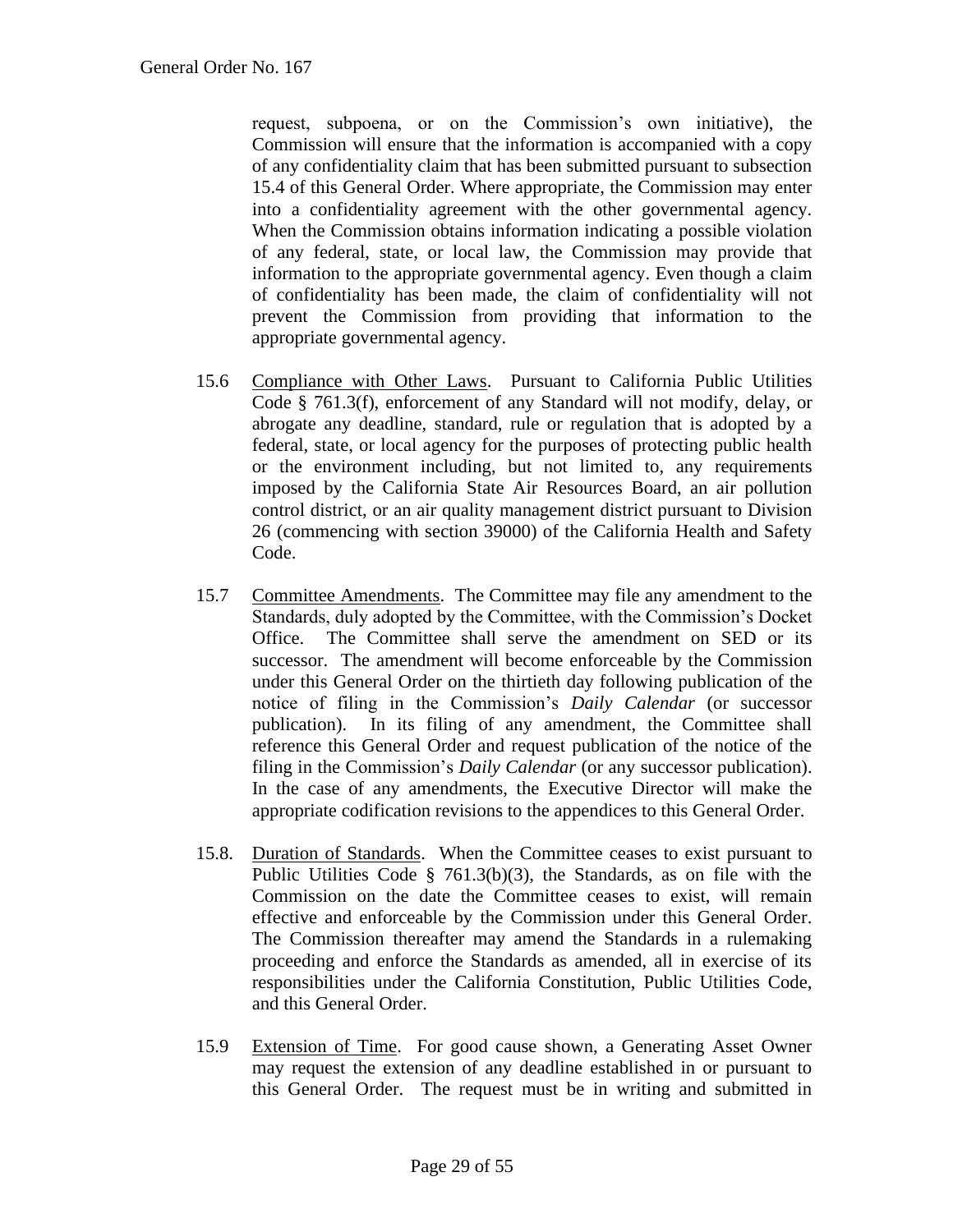advance of the deadline to the Executive Director or the Executive Director's designee. Pursuant to the request, the Executive Director may grant one or more extensions, if the Executive Director determines that a good and sufficient reason exists for the extension. The extension will specifically indicate its duration.

- 15.10 Guidance. The Executive Director may promulgate forms, instructions, advisories, and other guidance to Generating Asset Owners aiding them in achieving compliance with this General Order.
- 15.11 Severability. If a court of competent jurisdiction determines that any provision of this General Order is void or unenforceable, the Commission will continue to enforce the remainder of the General Order without reference to the void or unenforceable provision.
- 15.12 Effective Date. This General Order is effective on the third day following the mailing of the Commission's decision adopting this General Order. The initial Commission decision adopting this General Order was mailed May 7, 2004, and the General Order became effective May 10, 2004. Changes to this General Order are effective on the third day following the mailing of the Commission's decision adopting these changes. This includes changes regarding Generator Maintenance Standards and Generator Operation Standards (Sections 7.0, 8.0, Attachment D and Attachment E, plus related parts in Sections 2, 3, 4 and 15), logbook Electronic Database Minimum Requirements (Section 5.7), and Generating Asset Information (Sections 10.3.5 and 10.3.6.)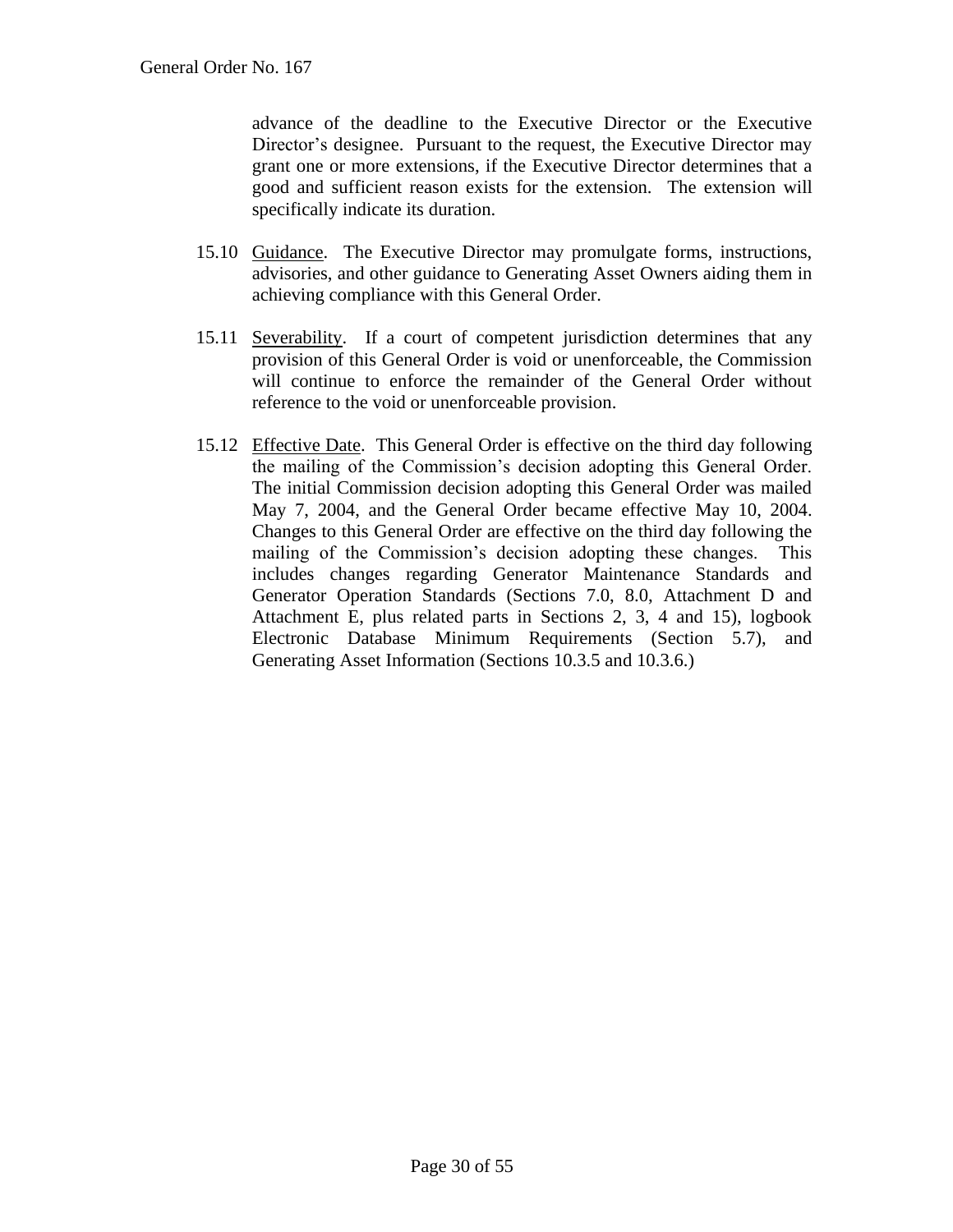# <span id="page-30-0"></span>**APPENDIX A: GENERAL DUTY STANDARDS FOR OPERATIONS AND MAINTENANCE**

<span id="page-30-1"></span>Pursuant to California Public Utilities Code § 761.3, each facility used for the generation of electricity owned by an electrical corporation or located in California (Facility) shall be operated and maintained by its owner(s) and operator(s) in accordance with the following standards:

- 1. Each Facility shall be operated and maintained in a safe, reliable and efficient manner that reasonably protects the public health and safety of California residents, businesses, employees, and the community.
- 2. Each Facility shall be operated and maintained so as to be reasonably available to meet the demand for electricity, and promote electric supply system reliability, in a manner consistent with prudent industry practice.
- 3. Each Facility shall comply with the protocols of the California Independent System Operator for the scheduling of power plant outages.
- 4. [Reserved.]
- 5. Each Facility shall maintain reasonable logs of operations and maintenance in a manner consistent with prudent industry practice.
- 6. Each Facility shall be operated and maintained in a reasonable and prudent manner consistent with industry standards while satisfying the legislative finding that each facility is an essential facility providing a critical and essential good to the California public.

Pursuant to California Public Utilities Code § 761.3(a), the California Public Utilities Commission shall implement and enforce these General Duty Standards for Operation and Maintenance. Pursuant to the provisions of California Public Utilities Code § 761.3(f), nothing in these General Duty Standards for Operations and Maintenance shall modify, delay, or abrogate any deadline, standard, rule or regulation that is adopted by a federal, state, or local agency for the purposes of protecting public health or the environment, including, but not limited to, any requirements imposed by the California State Air Resources Board, an air pollution control district, or an air quality management district pursuant to Division 26 (commencing with Section 39000) of the California Health and Safety Code.

# **(END OF APPENDIX A)**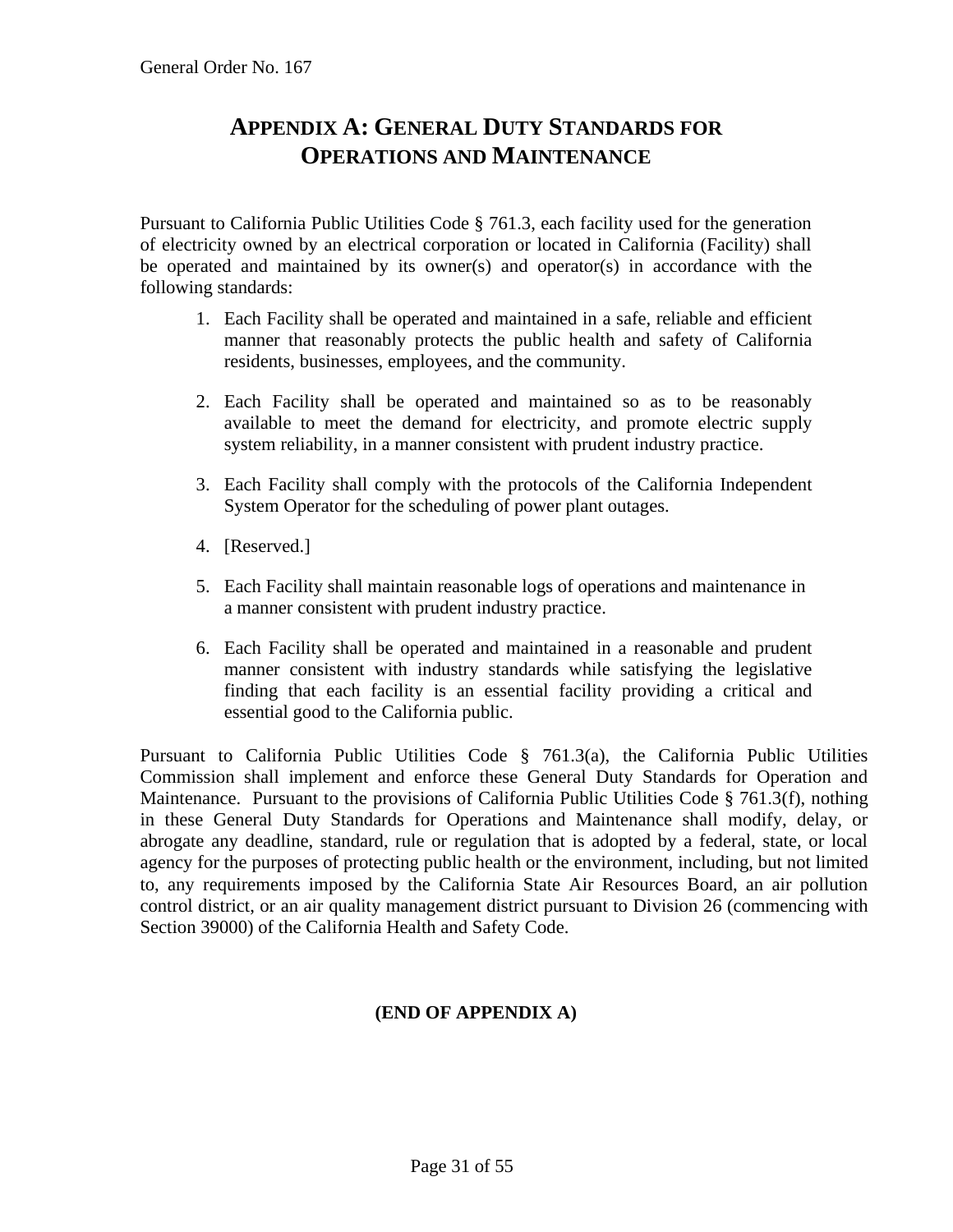# <span id="page-31-0"></span>**APPENDIX B: GENERATOR LOGBOOK STANDARDS (THERMAL ENERGY)**

#### <span id="page-31-1"></span>**I. PURPOSE**

The intent of this document is to define the requirements for facility logs for plants generating electricity by the use of thermal energy.

# **II. GENERAL**

Each generating facility shall maintain a Control Operator Log that contains the chronological history of the facility including detailed entries regarding the operations and maintenance of the facility. Where information is unit specific, information for each unit must be recorded and so identified.

The Control Operator Log is a formal record of real time operating events as well as the overall status of the generating units and auxiliary equipment under the purview of the Control Room Operator. The log shall also contain an accurate and concise record of important and/or unusual events involving operations, maintenance, water chemistry, safety, accidents affecting personnel, fires, contractor activities, environmental matters, and any other pertinent information concerning the operation of the facility. The log shall also record communications between the facility and outside entities including but not limited to the Independent System Operator (ISO), scheduling coordinators or headquarters facilities, regulators, environmental agencies, CalOSHA or similar agencies. The log shall be maintained notwithstanding and in addition to any other similar requirements that mandate that events be recorded. The generator must collect and record all information specified in these standards. All such information must be readily available to operators, California Public Utilities Commission staff, and other authorized personnel at all times.

Notwithstanding the above, generators may elect to record certain kinds of information in separate logs, as authorized by either Exception 1 or Exception 2 below. The information specified in Exception 1 may be recorded in an Equipment Out of Service Log. Similarly, the information specified in Exception 2 may be recorded in a Work Authorization log. Information recorded in these separate logs need not be recorded in the Control Operator log.

All required logs entries shall be retained in hard copy, electronic format, or both for a minimum period of five years from the date of the log entry. Each log entry shall start by recording the time of the event. The Generating Asset Owner (GAO) is responsible for maintaining the integrity of the generating facility logs.

Each facility must record a Plant Status Entry at least once each calendar day. If practicable, the control operator shall make that entry at midnight; however, a facility may for operational reasons elect to make that entry at another time. In any case, the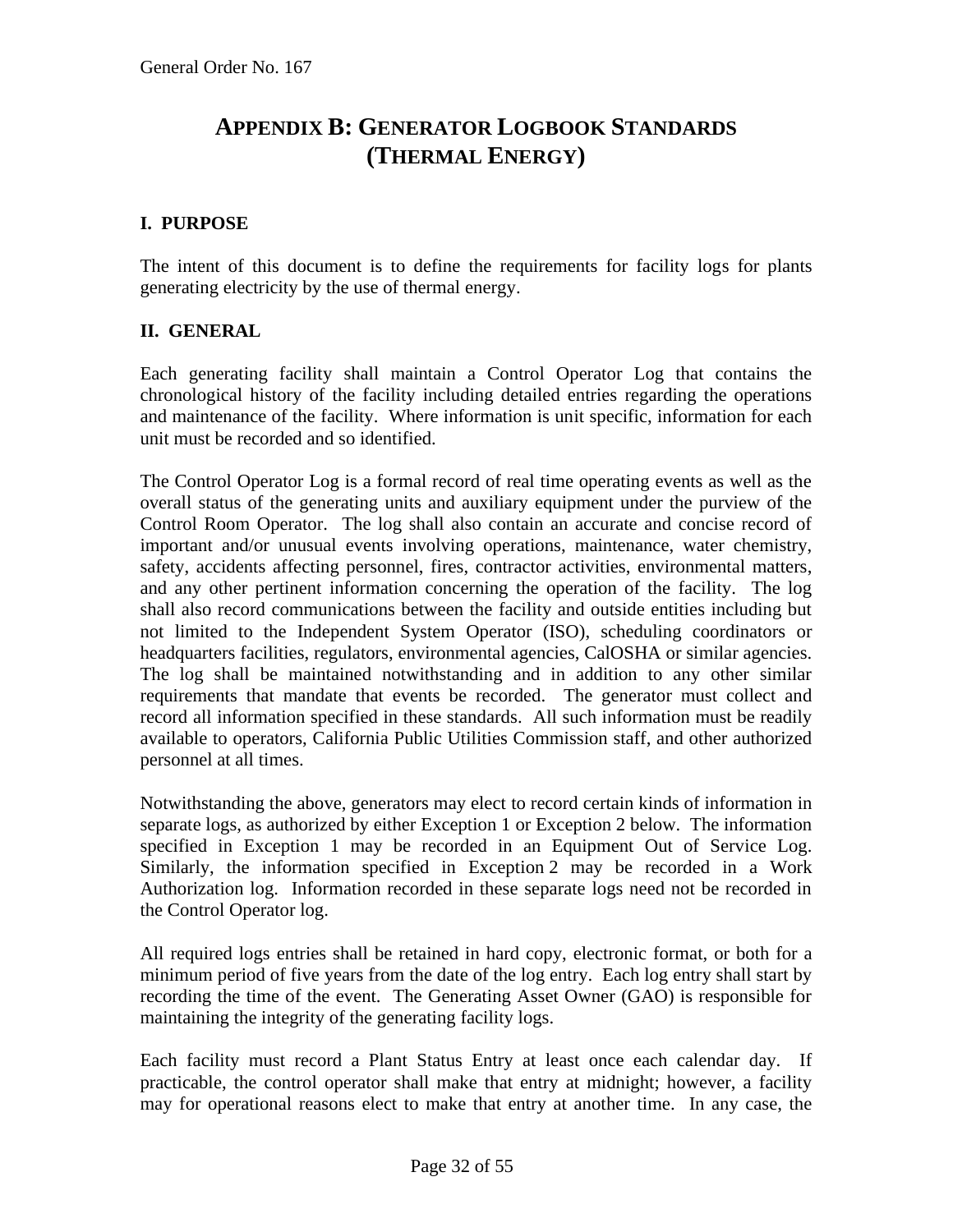Plant Status Entry must be made at the same time each day, except when emergency conditions require a postponement. In the case of such emergency conditions, the entry for that day shall be made as soon as it is safe to do so.

Information in the Plant Status Entry shall include:

- 1) Unit status, if on line, including:
	- Current Mega Watt (MW) load.
	- Generator Kilo Volt (KV) and Mega VAR (MVAR) readings.
	- Fuel type and availability.
	- For units equipped with Automatic Generation Control (AGC), the status of AGC equipment, including the availability of AGC, its operational status (on or off), and the normal range of output possible when the unit is operating under AGC.
	- Condenser water box differential pressures, condenser back pressure/vacuum readings, boiler and pre-boiler water chemistry readings (if applicable).
	- Status of environmental monitoring equipment.

Or if off line:

- Type of outage with expected return date/time (including the ISO outage ID number).
- Any other reason the unit is off line.
- 2) Any unit MW output restrictions (de-rates) including reasons for and expected time/date of release (including the ISO outage ID number).
- 3) Status of any environmental constraints (for example total annual NOx allowable emissions vs. year to date total emissions or, for jet peakers, total allowable run time vs. current year to date actual run time).
- 4) Equipment out of service, including any equipment that has been isolated and prepared for an upcoming work authorization with particular emphasis on redundant equipment that if the primary equipment fails, will result in a load restriction or a unit trip (see Exception 1).
- 5) Any abnormal operating conditions.
- 6) Outstanding work authorizations commonly referred to as clearances (see Exception 2).
- 7) Status of any retention/waste basins.
- 8) Status of any water conditioning equipment such as facility demineralizers and in stream demineralizers.
- 9) The on hand quantities of large consumables including distilled water, hydrogen, nitrogen and hypochlorite, if applicable.
- 10) Any other pertinent information regarding the status and reliability of the facility.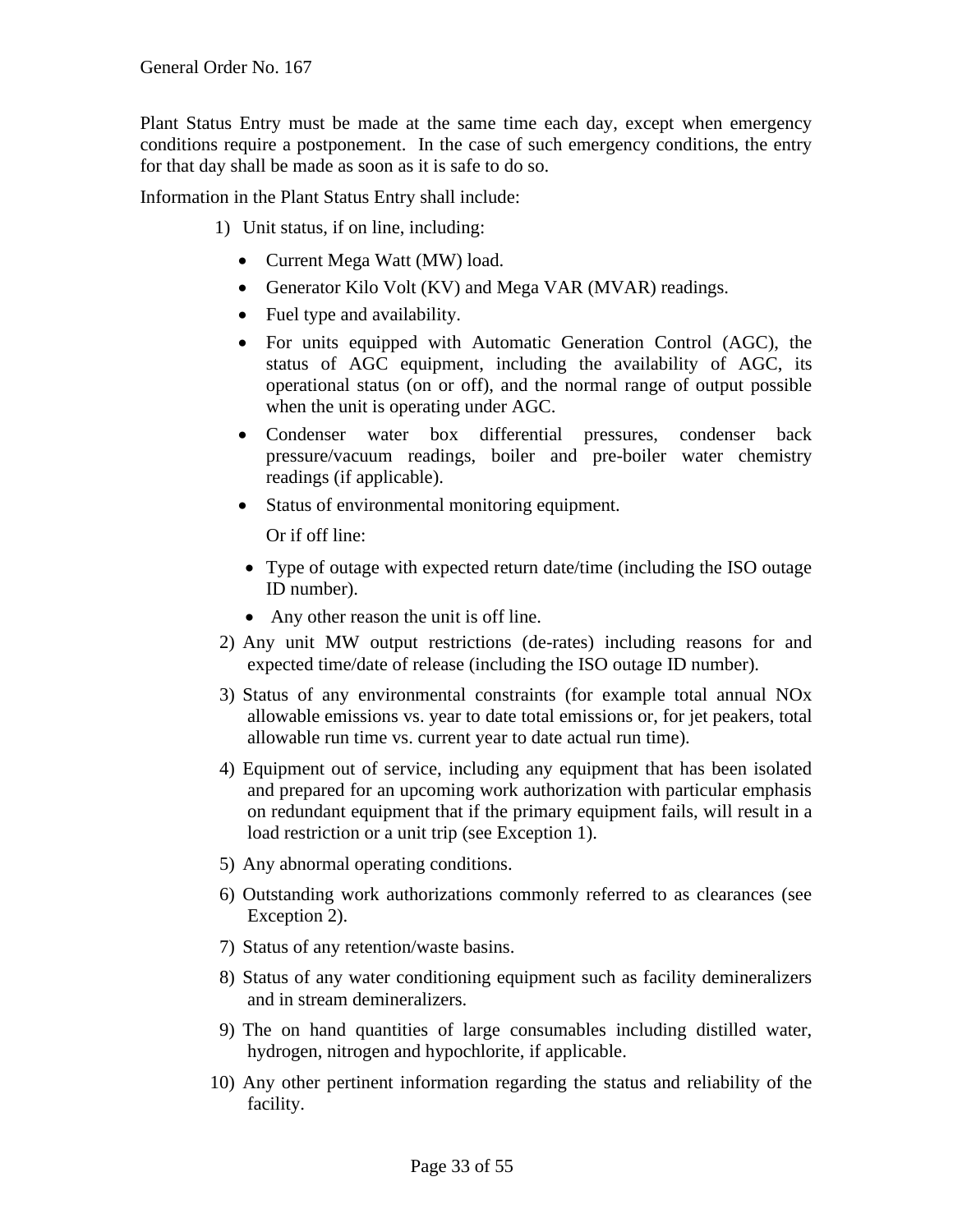The first entry in the Control Operator Log at the start of a shift shall identify each operator on that shift and by some regular means distinguish his/her responsibilities (list in a regular order the identity of the Shift Supervisor(s), Control Operator(s), Assistant Control Operator(s) and Plant Equipment Operator(s)). This initial entry shall indicate that the crew has ascertained the plant status through the shift turnover, review of the log and a check of the indications and alarms in the control room.

Events shall be logged chronologically as they occur. Significant entries will include the control operator's name at the end of the entry preceded by the name(s) of others involved in the activity.

The events recorded in the Control Operator log shall include, but are not limited to, the following:

- 1) Any changes to generator MW output (except when on AGC). The current load of the unit shall be recorded as well as the new target load and the reason for the load change including:
	- a) As directed by the day ahead schedule.
	- b) Deviations from the schedule as directed by a scheduling coordinator.
	- c) Load reductions for scheduled equipment outages (cleaning condensers, pump repairs, etc.).
	- d) ISO directions.
	- e) Unplanned unit equipment problems (forced derates) including load restrictions for environmental causes.
	- f) Reducing to minimum load.
	- g) Any other reason.
- 2) Starting and stopping of equipment and any associated abnormal conditions.
- 3) Significant operations and milestones in the process of major operations such as start-ups, shutdowns and heat-treats.
- 4) During a unit start up, once on line, each generator load increment released to the scheduling coordinator.
- 5) Each instance where a unit is placed on or removed from AGC, including a notation if the AGC limits are set for a different value than the normal AGC range for that unit.
- 6) Any changes to the future schedule for generator output.
- 7) Detailed account of unit trips including any known or suspected causes and remedial action taken.
- 8) Load limit position anytime it is placed at any value less than full load and reason for such action.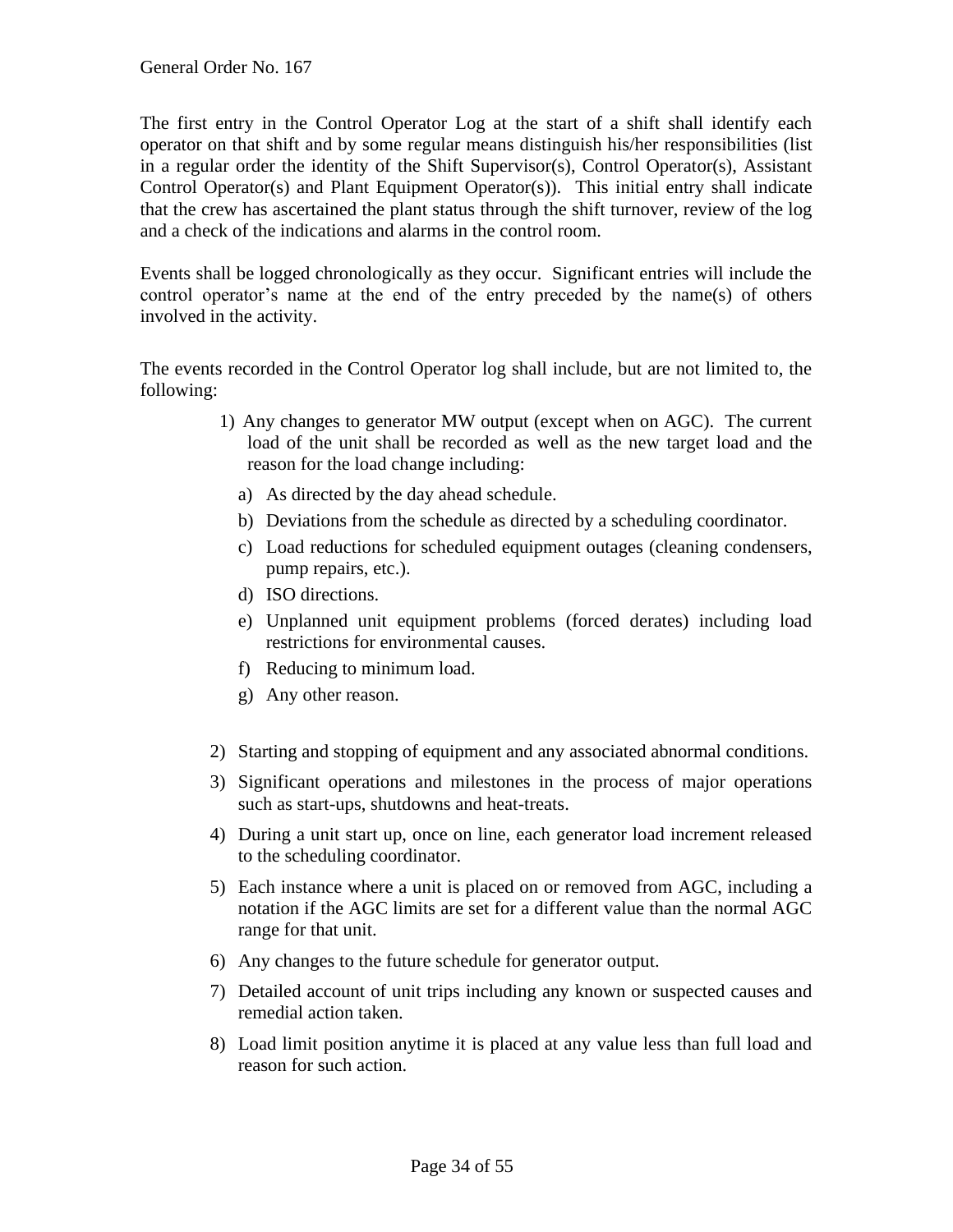- 9) All information related to planned outages or de-rates, including but not limited to communications with scheduling coordinators, headquarters, or the ISO regarding such outages (including requests to take an outage; and notification to the facility that such outages have been approved or denied), the nature of the work to be completed during the outage, initial and revised return-to-service dates, completion of milestones in such work, requests to the ISO or others for extension of such outages including the reason for that extension, and completion of such outages. All entries shall include the date, time, duration, reason or explanation and the identities of all involved.
- 10) All information related to forced outages or de-rates, including but not limited to communications with scheduling coordinators, headquarters, or the ISO regarding such outages; the nature of the problem; progress reports on further diagnosis of the problem or on ongoing repairs; estimated and revised return-to-service dates; the nature of any extended work to be completed during the outage; completion of milestones in such work; and completion of such outages. All entries shall include the date, time, duration, reason or explanation and the identities of all involved.
- 11) All work authorizations issued and released and the reason for such work.
- 12) Equipment placed in a not normal status.
- 13) Equipment declared out of service (OOS) including date and time of initial OOS declaration.
- 14) Any current or potential fuel-supply problems.
- 15) Results of performance tests including heat rate tests, hotwell drop tests, turbine stop valve tests, etc.
- 16) Equipment outages of environmentally sensitive equipment or environmental monitoring devices.
- 17) All out-of-limit water chemistry conditions including duration and remedial actions, as well as all boiler chemical feeds and boiler drum blowdowns where applicable.
- 18) Changes in equipment/systems status (such as a suspected boiler tube leak, fouled condensers, or a feedwater heater tube leak).
- 19) Detailed information regarding environmental limitations exceeded, including the date, time, duration, amount, and any known or suspected cause.
- 20) Detailed reports of observations related to transmission system or facility trouble involving frequency or voltage deviations.
- 21) Report of any industrial accident including all details of the incident and the names of all parties involved.
- 22) All other pertinent information concerning the operation of the facility including names of all individuals involved.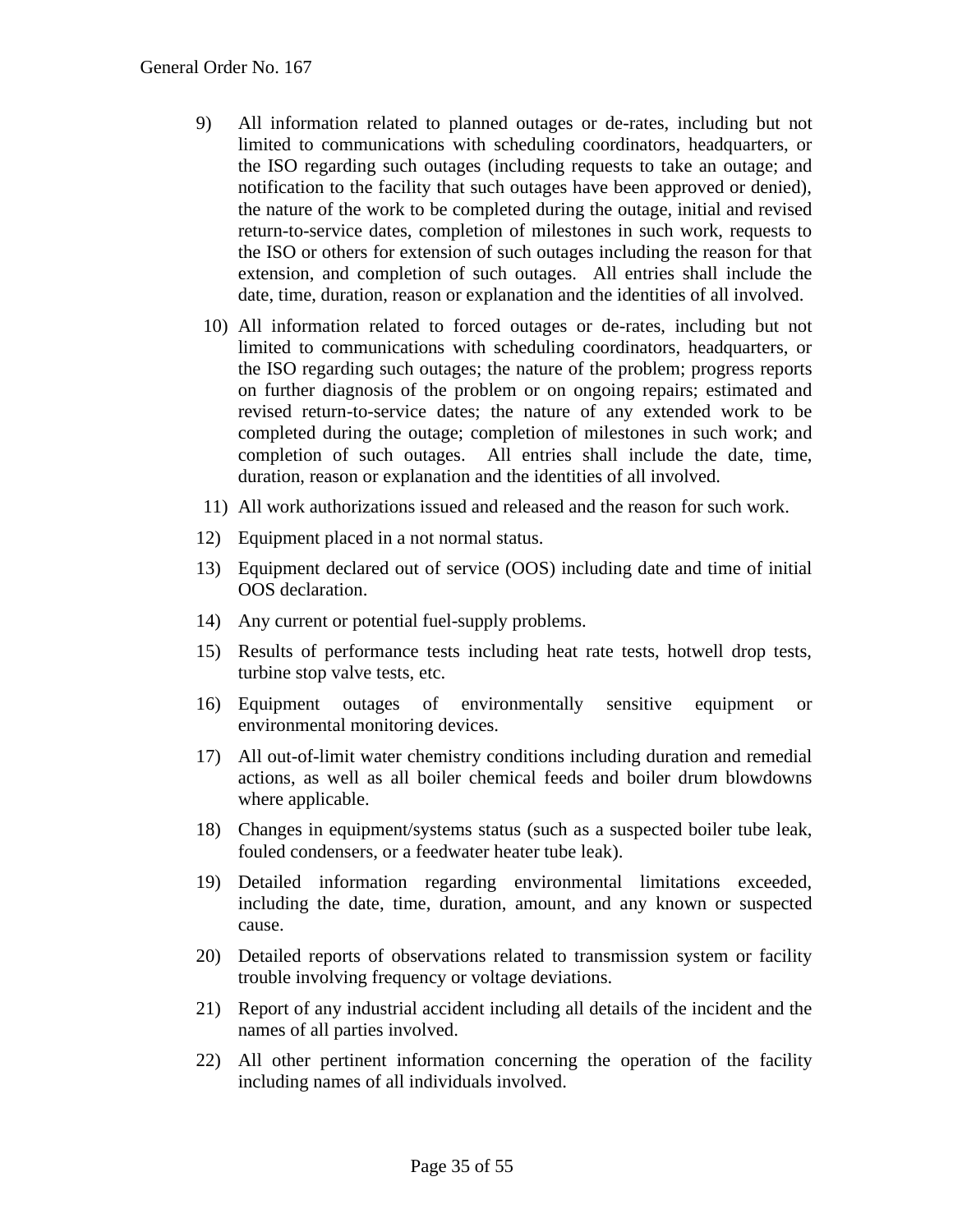# Exceptions:

- 1. In lieu of logging equipment out of service information in the plant status entry, an Equipment OOS Log may be utilized, at the discretion of the GAO, to track equipment declared out of service. The work authorization program is intended to provide a safe work environment for current maintenance activities. If a delay is encountered in the repair process, the work authorization should be released and the equipment declared OOS. If the OOS designation is expected to be of short duration (five days or less), the OOS entry should be carried forward in the plant status Control Operator Log entry. If a longer period is anticipated, the OOS entry can be recorded in the OOS log to avoid carrying it forward repeatedly in the CO log. Information in the OOS log shall include the following:
	- Equipment description
	- Date declared OOS
	- Reason for being declared OOS
	- Estimated time for equipment to return to service
	- Name of person declaring equipment OOS
	- Maintenance order number or similar tracking mechanism
	- Contact person(s)
	- Date equipment is returned to service
- 2. In lieu of logging outstanding work authorizations in the plant status entry, a Work Authorization log book may be utilized, at the discretion of the GAO, during periods of construction, overhauls, or major work; and contains work authorizations*,*  commonly referred to as clearances issued, released, and associated with the special activity. All other entries pertaining to the special activity shall be entered in the Control Operator log. Work authorization log entries do not need to be carried forward for each plant status but may remain for the duration of the special activity. Information in the Work Authorization log shall include the following:
	- Date and time the clearance was issued.
	- Name of the Control Operator or Assistant Control Operator issuing the clearance.
	- Identification of clearance.
	- Name of person the clearance is issued to.

# **III. THERMAL PLANTS TO WHICH THESE STANDARDS ARE APPLICABLE**

Thermal Logbook Standards are applicable to each facility that generates electric energy by the use of thermal resources owned by an electrical corporation or located in California that is 50 MW or larger. Thermal Logbook Standards are not applicable in the following cases (see California Pub. Util. Code §§ 761.3(d), 761.3(h)):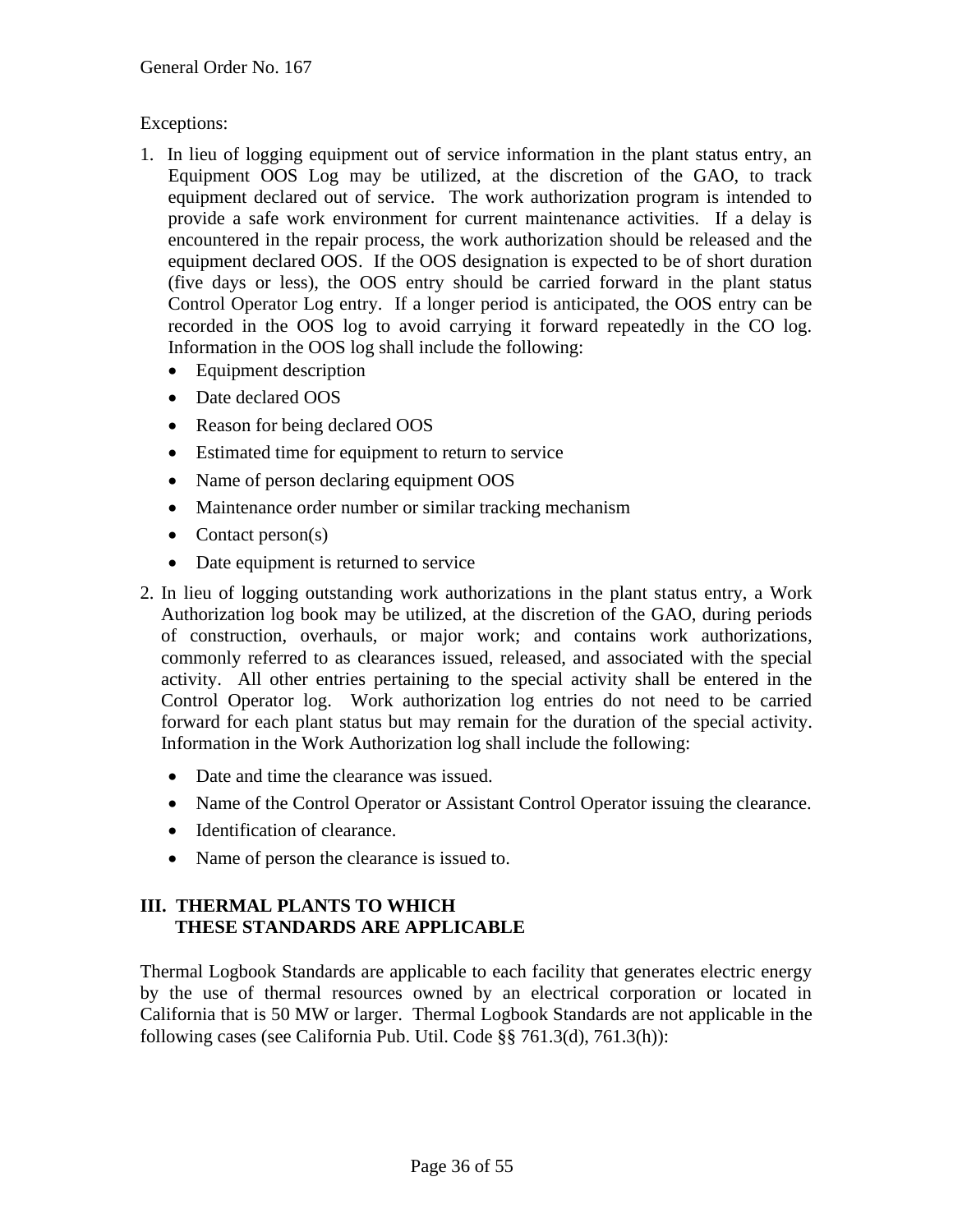- 1. Nuclear-powered generating facilities that are federally regulated and subject to standards developed by the Nuclear Regulatory Commission, and that participate as members of the Institute of Nuclear Power Operations.
- 2. Qualifying small power production facilities or qualifying cogeneration facilities within the meaning of §§ 201 and 210 of Title 11 of the federal Public Utility Regulatory Policies Act of 1978 (16 U.S.C. Secs. 796(17), 796(18), and 824a-3), and the regulations adopted pursuant to those sections by the Federal Energy Regulatory Commission (18 C.F.R. Secs. 292.101 to 292.602, inclusive).
- 3. Generation units installed, operated, and maintained at a customer site, exclusively to serve that customer's load.
- 4. Facilities owned by a local publicly owned electric utility as defined in California Pub. Util. Code § 9604(d).
- 5. Any public agency that may generate electricity incidental to the provision of water or wastewater treatment.
- 6. Facilities owned by a city and county operating as a public utility, furnishing electric service as provided in California Pub. Util. Code § 10001.

Electrical corporation does not include electric plant:

- a. where electricity is generated on or distributed by the producer through private property solely for its own use or the use of its tenants and not for sale or transmission to others  $(\S 218(a))$ ,
- b. employing cogeneration technology or producing power from other than a conventional power source solely for one or more of three named purposes (§ 218(b)),
- c. employing landfill gas technology for one or more of three named purposes  $(\S 218(c))$ ,
- d. employing digester gas technology for one or more of three named purposes (§ 218(d)), and
- e. employing cogeneration technology or producing power from other than a conventional power source for the generation of electricity that physically produced electricity prior to January 1, 1989, and furnished that electricity to immediately adjacent real property for use thereon prior to January 1, 1989 (§ 218(e)).

# **(END OF APPENDIX B)**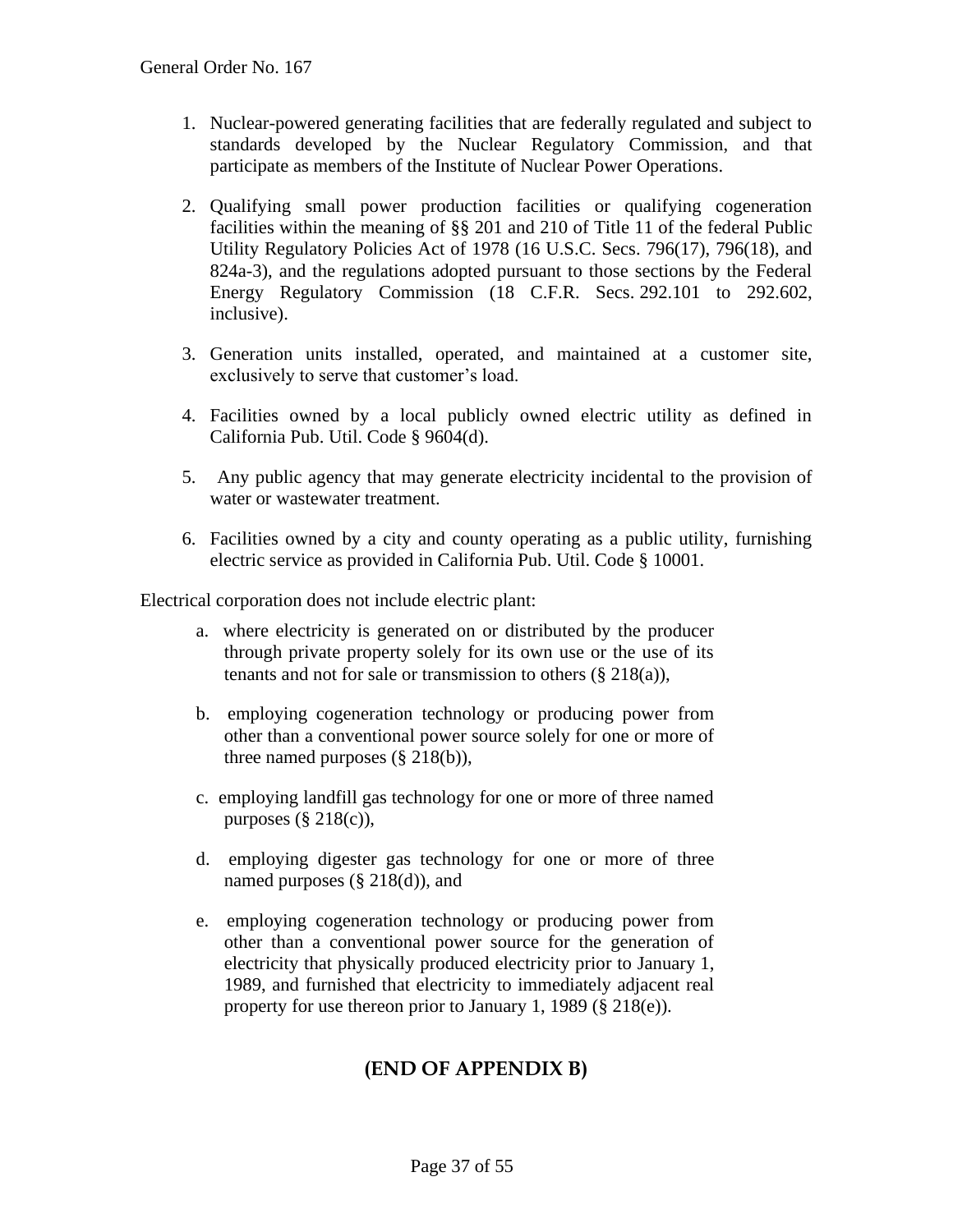# <span id="page-37-0"></span>**APPENDIX C: GENERATOR LOGBOOK STANDARDS (HYDROELECTRIC ENERGY)**

# **I. PURPOSE**

The intent of this document is to define requirements for operation logs for attended and unattended hydroelectric generating facilities. These standards are intended to ensure that operating information associated with normal operation, maintenance, and abnormal activities are properly recorded and available for review and analysis by regulatory agencies

#### **II. GENERAL**

Owners of hydroelectric generating facilities shall maintain logbooks or other data collection systems that contain the chronological, real-time operational history of the facilities. Logbooks shall include accurate and concise entries regarding the operations and maintenance of the facility and overall status of the generating units and auxiliary equipment. Logbooks shall be maintained at attended facilities, control centers for unattended facilities, and unattended facilities, as described more fully below.

Logbooks shall include, as appropriate, entries of important and/or unusual events relating to safety, accidents, environmental matters, and any other information pertinent to operations. Where information is unit specific, information for each unit must be recorded and so identified**.** Logbooks shall also contain entries noting operations and maintenance communications between the facility operator and outside entities, including but not limited to the Independent System Operator (ISO), scheduling coordinators or headquarters facilities, regulators, environmental agencies, CalOSHA or similar agencies. The logbooks shall be maintained notwithstanding and in addition to any other similar requirements that mandate that events be recorded.

Owners of hydroelectric generating facilities must collect and record, either through automated data collection systems, written logbooks, or both, all information specified in this standard. Such information must be readily available to operators, California Public Utilities Commission staff, and other authorized personnel at all times, and must be kept for a minimum period of five years from the date of collection. The owner of the hydroelectric facility is responsible for maintaining the integrity of the information collected and recorded. Any corrections to logbook entries shall be made in a manner that preserves the legibility or integrity of the original entry, and identifies the date and time of the correction. Each utility (and facility) will maintain a list of any approved abbreviations used by operators in that utility (and that particular facility), along with a definition of each abbreviation.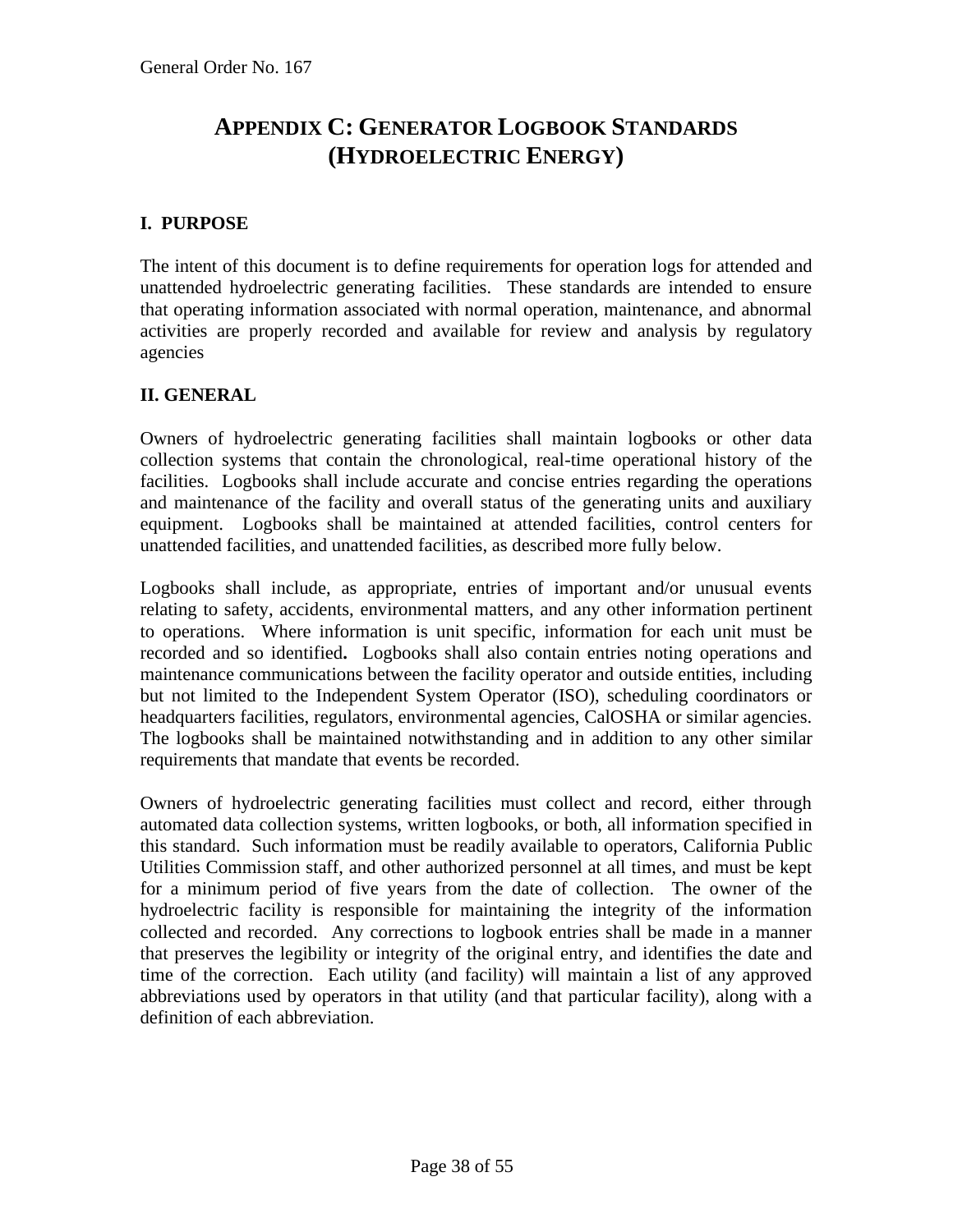# **III. REQUIRED INFORMATION**

#### A. Attended Facilities and Control Centers for Unattended Facilities

Logbooks at attended facilities and control centers for unattended facilities shall be the chronological, real-time record of the operation and maintenance activities that occur either at the attended facility or the unattended facilities within the jurisdiction of the control center, respectively.

Information collected and recorded by automatic devices may be maintained separately and need not be entered in the logbook itself, provided that the information is available for review and shall be maintained in accordance with the standards set forth herein for the daily operations logbooks.

Each logbook shall consist of accurate, concise entries and shall contain at least the information specified below. To the extent any of the information below is not available to the control center operator, it shall be captured either by automated systems or recorded in the Unattended Facilities Log.

- 1. Orders and other communications received and transmitted by the operator, as appropriate, including but not limited to those from or to the Independent System Operator (ISO); scheduling coordinators, headquarters facilities and/or dispatchers; transmission operating centers; regulators; environmental agencies; CalOSHA; or similar agencies;
- 2. Actions taken by the operator to change load, derate the unit, or take the unit off line,
- 3. Operational data, including power production (load) levels, water flows, the availability and operation of automatic generation control (AGC), and any generation limits applicable to AGC operation other than the normal limits specified in the Participating Generator Agreement with the California Independent System Operator;
- 4. Operation of system protection relays;
- 5. Water regulation (e.g., downstream water requirements, FERC license requirements);
- 6. Unit separation and parallel times;
- 7. Clearances/Work authorizations;
- 8. Reporting on and off clearances;
- 9. Start and completion of switching operations;
- 10. The application, removal, moving, or change in location and/or number of grounding devices;
- 11. Site emergency activities; including but not limited to accidents, spills and earthquakes;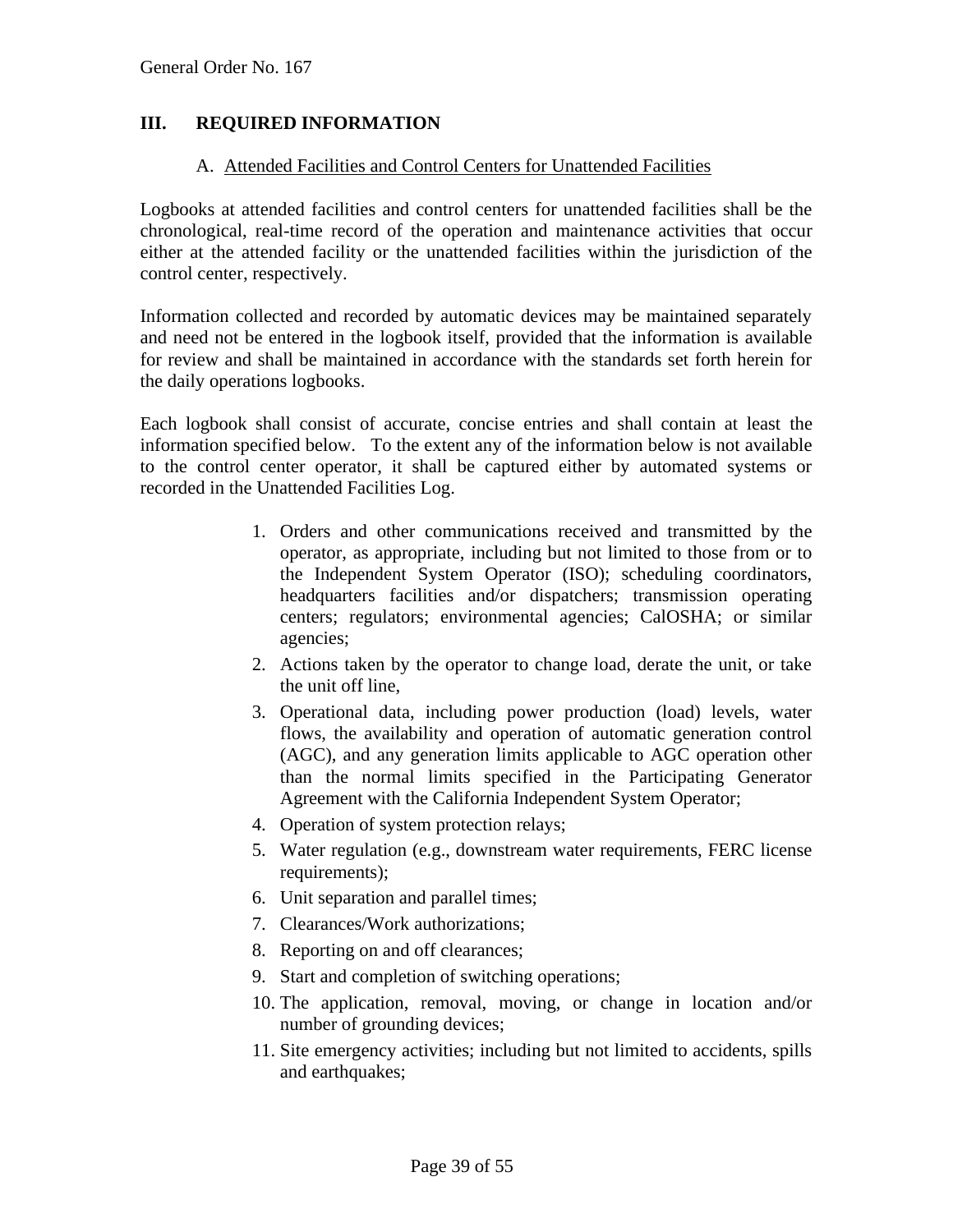- 12. Trouble reports; including but not limited to those involving equipment failures and those from outside persons or entities;
- 13. Daily operations, including unit outages and de-ratings, Automatic Voltage Regulator/Power System Stabilizer operations, voltage operations, governor operations, and black-start operations, if applicable;
- 14. Special system setups for hydraulic, mechanical, electrical or pneumatic systems.

Each entry shall include the time, location and description of event, including, as relevant, the equipment involved, loads and other readings, voltage orders, directed load changes, deviations from generation schedules, weather, annunciator alarms or other indications, relay target information including device number, limitations, notifications, and corrective actions. Entries noting communications between the operator and outside parties shall include the names of the persons involved in the communication.

#### B. Unattended Facilities

Logbooks at unattended facilities shall be the chronological record of operation and maintenance activities that occur when personnel visit an unattended facility. Entries in logbooks at unattended facilities shall be made consecutively and shall include the following information, as applicable:

- 1. Time and date of entry and exit;
- 2. Name(s) of personnel entering/exiting the station;
- 3. Location of event;
- 4. Text description of event/reason for entering station;
- 5. All information pertinent to event, including but not limited to equipment involved, loads and other readings, voltage orders, directed load changes, deviations, weather, annunciator alarms or other indications, relay target information including device number, curtailments, limitations, notifications, corrective actions;
- 6. The application, removal, moving, or change in location and/or number of grounding devices;
- 7. Clearances/Work authorizations.

# **(END OF APPENDIX C)**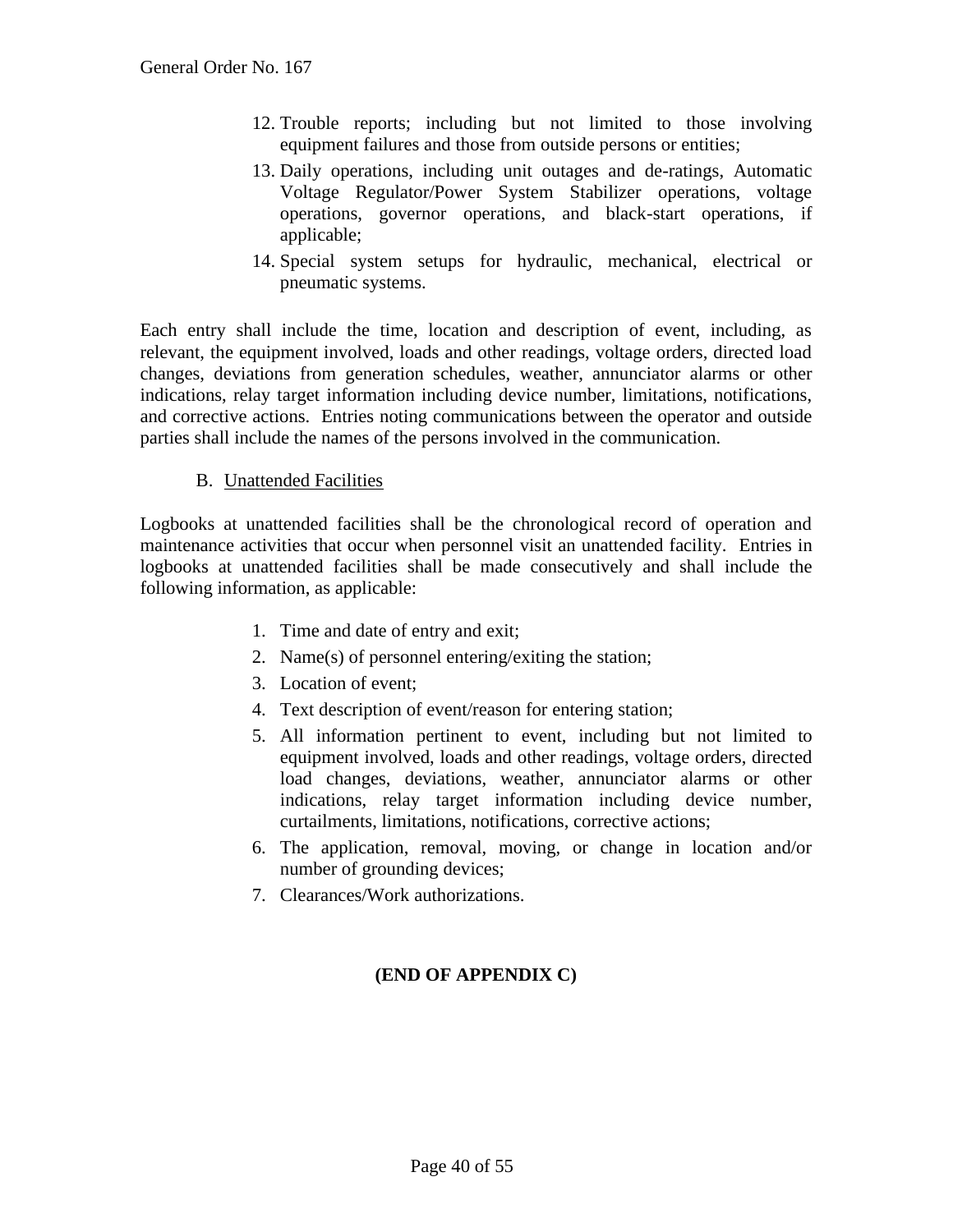# **APPENDIX D: MAINTENANCE STANDARDS FOR GENERATING ASSET OWNERS**

<span id="page-40-1"></span><span id="page-40-0"></span>Maintenance Standards (MS) 1 through 18 apply to each covered generating asset. (See GO 167, §§ 3 and 7.) A separate document containing recommended guidelines may be obtained from the Commission's Safety and Enforcement Division (or successor entity). (See GO 167 § 15.2.) The guidelines are intended to assist each generating asset owner determine how it may comply with these MS.

# **1. MS 1 – Safety**

The protection of life and limb for the work force is paramount. The company behavior ensures that individuals at all levels of the organization consider safety as the overriding priority. This is manifested in decisions and actions based on this priority. The work environment, and the policies and procedures foster such a safety culture, and the attitudes and behaviors of individuals are consistent with the policies and procedures.

#### **2. MS 2 - Organizational Structure and Responsibilities**

The organization with responsibility and accountability for establishing and implementing a maintenance strategy to support company objectives for reliable station operation is clearly defined, communicated, understood and is effectively implemented. Reporting relationships, control of resources, and individual authorities support and are clearly defined and commensurate with responsibilities.

#### **3. MS 3 – Maintenance Management and Leadership**

Maintenance managers establish high standards of performance and align the maintenance organization to effectively implement and control maintenance activities.

#### **4. MS 4 – Problem Resolution and Continuing Improvement**

The company values and fosters an environment of continuous improvement and timely and effective problem resolution.

# **5. MS 5 - Maintenance Personnel Knowledge and Skills**

Maintenance personnel are trained and qualified to possess and apply the knowledge and skills needed to perform maintenance activities that support safe and reliable plant operation.

#### **6. MS 6 - Training Support**

A systematic approach to training is used to achieve, improve, and maintain a high level of personnel knowledge, skill, and performance.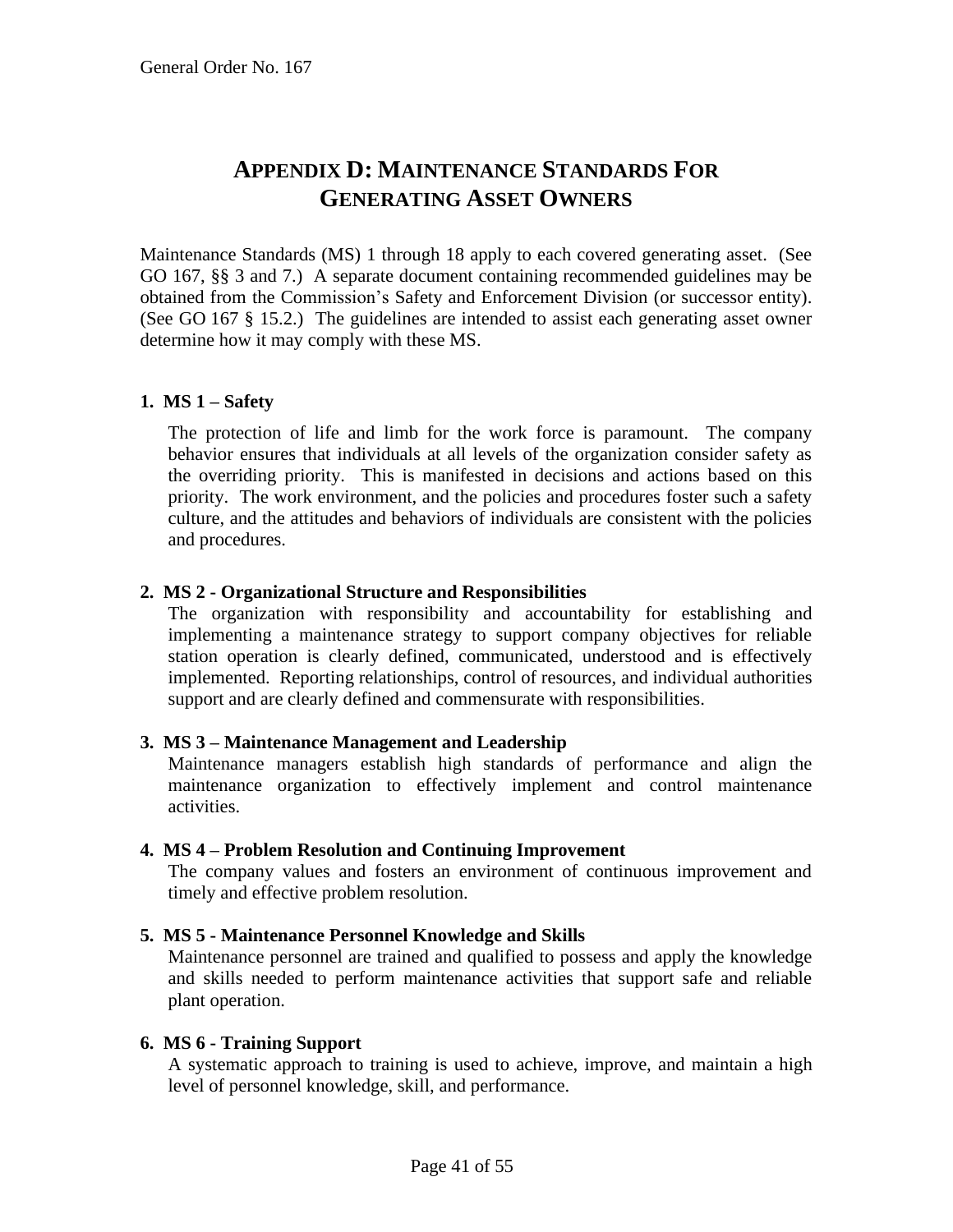#### **7. MS 7 – Balance of Maintenance Approach**

The maintenance program includes the proper balance of the various approaches to maintenance, e.g., preventive, predictive, or corrective. The approach is adequately documented with consideration of economics and reliability of equipment or components, and their affect on reliable operation of the unit. Operating experience is factored into the program. Maintenance procedures and documents should include the generation equipment and all those components owned by the generation owner directly connected to the plant that are an integral part of delivering power to the grid including fuel supply systems, electrical switchyards, transmissions lines, penstocks, flumes, exhaust system, etc.

#### **8. MS 8 – Maintenance Procedures and Documentation**

Maintenance procedures and documents are clear and technically accurate, provide appropriate direction, and are used to support safe and reliable plant operation. Procedures must be current to the actual methods being employed to accomplish the task and are comprehensive to ensure reliable energy delivery to the transmission grid.

#### **9. MS 9 – Conduct of Maintenance**

Maintenance is conducted in an effective and efficient manner so equipment performance and materiel condition effectively support reliable plant operation.

#### **10. MS 10 – Work Management**

Work is identified and selected based on value to maintaining reliable plant operation. Work is planned, scheduled, coordinated, controlled, and supported with resources for safe, timely, and effective completion.

#### **11. MS 11 – Plant Status and Configuration**

Station activities are effectively managed so plant status and configuration are maintained to support reliable and efficient operation.

#### **12. MS 12 – Spare Parts, Material and Services**

Correct parts and materials in good condition, are available for maintenance activities to support both forced and planned outages. Procurement of services and materials for outages are performed in time to ensure materials will be available without impact to the schedule. Storage of parts and materials support maintaining quality and shelf life of parts and materials.

#### **13. MS 13 - Equipment Performance and Materiel Condition**

Equipment performance and materiel condition support reliable plant operation. This is achieved using a strategy that includes methods to anticipate, prevent, identify, and promptly resolve equipment performance problems and degradation.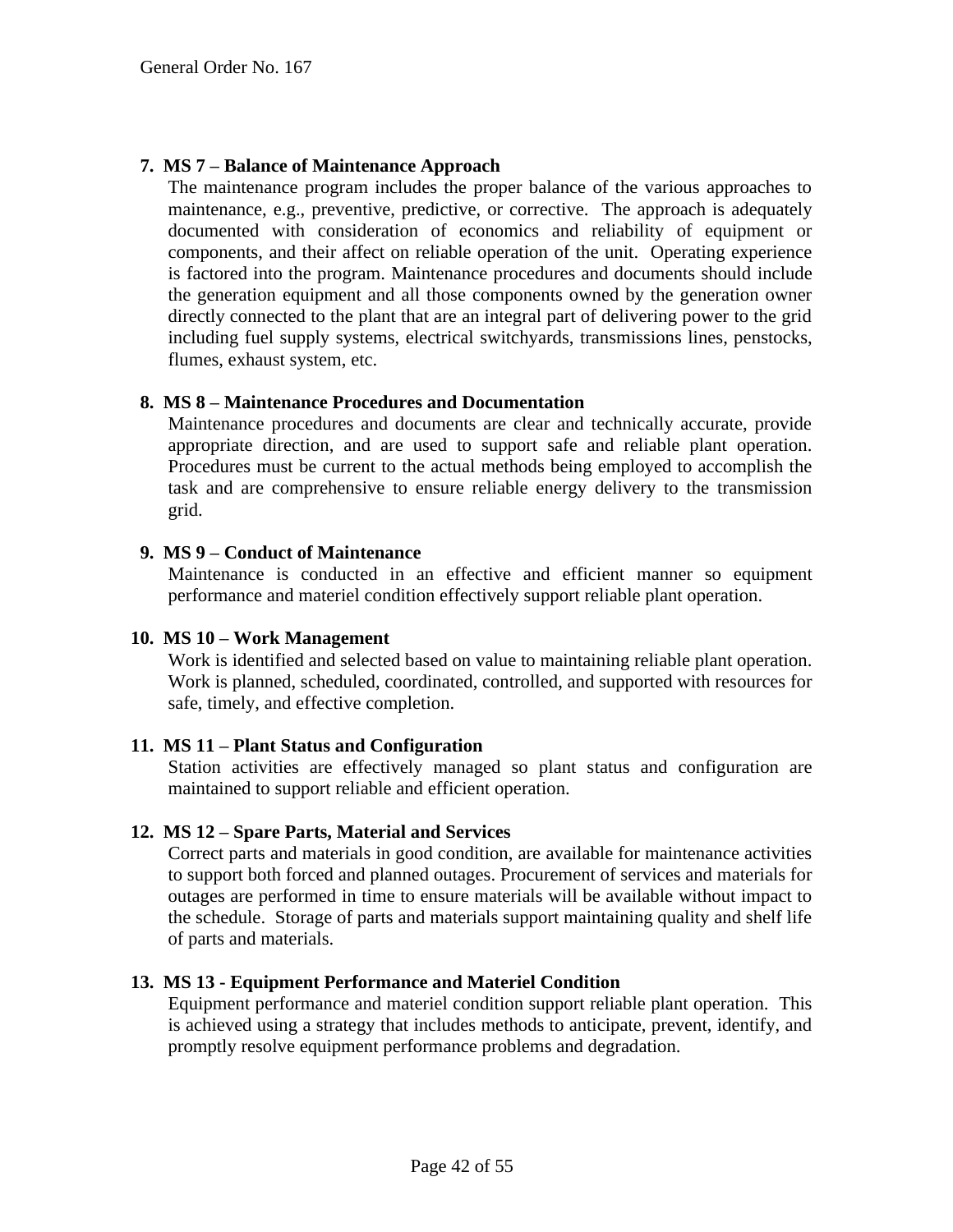#### **14. MS 14 – Engineering and Technical Support**

Engineering activities are conducted such that equipment performance supports reliable plant operation. Engineering provides the technical information necessary for the plant to be operated and maintained within the operating parameters defined by plant design.

#### **15. MS 15 – Chemistry Control**

Chemistry controls optimize chemistry conditions during all phases of plant operation and system non-operational periods.

#### **16. MS 16 – Regulatory Requirements**

Regulatory compliance is paramount in the operation of the generating asset. Each regulatory event is properly identified, reported and appropriate action taken to prevent recurrence.

#### **17. MS 17 – Equipment History**

Maintenance standards or procedures clearly define requirements for equipment history for the systems and equipment, including, what information or data to collect, how to record data, and how the data is to be used.

#### **18. MS 18 – Maintenance Facilities and Equipment**

Facilities and equipment are adequate to effectively support maintenance activities.

# **(END OF APPENDIX D)**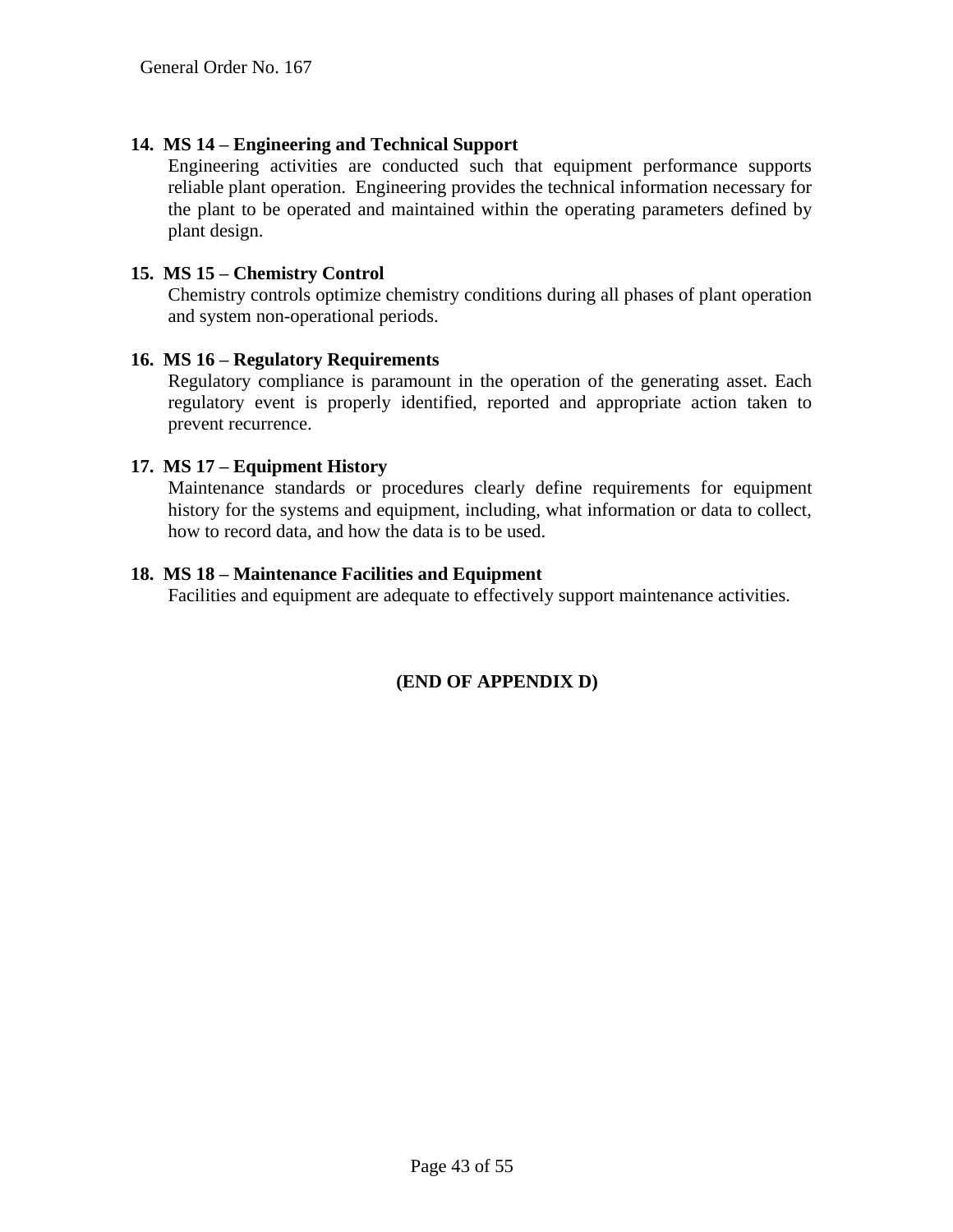# **APPENDIX E: OPERATION STANDARDS FOR GENERATING ASSET OWNERS**

<span id="page-43-1"></span><span id="page-43-0"></span>Operating Standards (OS) 1 through 28 apply to each covered generating asset. (See GO 167, §§ 3 and 8.) A separate document containing recommended guidelines may be obtained from the Commission's Safety and Enforcement Division (or successor entity). (See GO 167 § 15.2.) The guidelines are intended to assist each generating asset owner determine how it may comply with these OS.

# **1. OS 1 - Safety**

The protection of life and limb for the work force is paramount. GAOs have a comprehensive safety program in place at each site. The company behavior ensures that personnel at all levels of the organization consider safety as the overriding priority. This is manifested in decisions and actions based on this priority. The work environment and the policies and procedures foster such a safety culture, and the attitudes and behaviors of personnel are consistent with the policies and procedures.

# **2. OS 2 - Organizational Structure and Responsibilities**

The organization with responsibility and accountability for establishing and implementing an operation strategy to support company objectives for reliable plant operation is clearly defined, communicated, understood and is effectively implemented. Reporting relationships, control of resources, and individual authorities support and are clearly defined and commensurate with responsibilities.

# **3. OS 3 - Operations Management and Leadership**

Operations management establishes high standards of performance and aligns the operations organization to effectively implement and control operations activities.

# **4. OS 4 - Problem Resolution and Continuing Improvement**

The GAO values and fosters an environment of continuous improvement and timely and effective problem resolution.

# **5. OS 5 - Operations Personnel Knowledge and Skills**

Operations personnel are trained and qualified to possess and apply the knowledge and skills needed to perform operations activities that support safe and reliable plant operation.

# **6. OS 6 - Training Support**

A systematic approach to training is used to achieve, improve, and maintain a high level of personnel knowledge, skill, and performance. Each GAO provides a site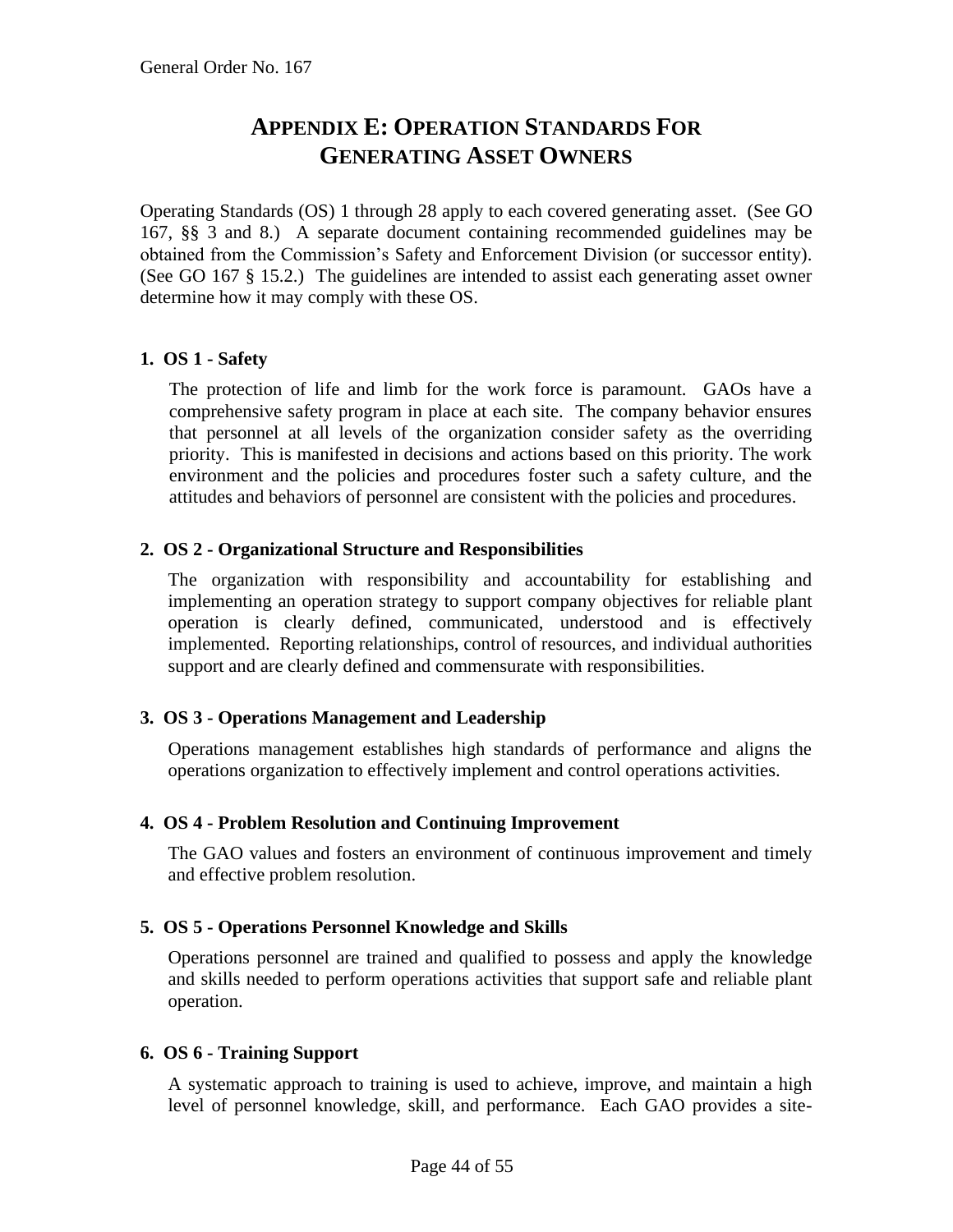specific training program including on-the-job training, covering operations, including reasonably anticipated abnormal and emergency operations. Personnel are trained commensurate with their duties.

# **7. OS 7 - Operation Procedures and Documentation**

Operation procedures exist for critical systems and states of those systems necessary for the operation of the unit including startup, shutdown, normal operation, and reasonably anticipated abnormal and emergency conditions. Operation procedures and documents are clear and technically accurate, provide appropriate direction, and are used to support safe and reliable plant operation. Procedures are current to the actual methods being employed to accomplish the task and are comprehensive to ensure reliable energy delivery to the transmission grid.

# **8. OS 8 - Plant Status and Configuration**

Station activities are effectively managed so plant status and configuration are maintained to support safe, reliable and efficient operation.

# **9. OS 9 - Engineering and Technical Support**

Engineering activities are conducted such that equipment performance supports reliable plant operation. Engineering provides the technical information necessary for the plant to be operated and maintained within the operating parameters defined by plant design. Engineering provides support, when needed, to operations and maintenance groups to resolve operations and maintenance problems.

# **OS 10 - Environmental Regulatory Requirements**

Environmental regulatory compliance is paramount in the operation of the generating asset. Each regulatory event is identified, reported and appropriate action taken to prevent recurrence.

# **OS 11 - Operations Facilities, Tools and Equipment**

Facilities and equipment are adequate to effectively support operations activities.

# **OS 12 - Operations Conduct**

To ensure safety, and optimize plant availability, the GAO conducts operations systematically, professionally, and in accordance with approved policies and procedures. The GAO takes responsibility for personnel actions, assigns personnel to tasks for which they are trained, and requires personnel to follow plant and operation procedures and instructions while taking responsibility for safety. Among other things: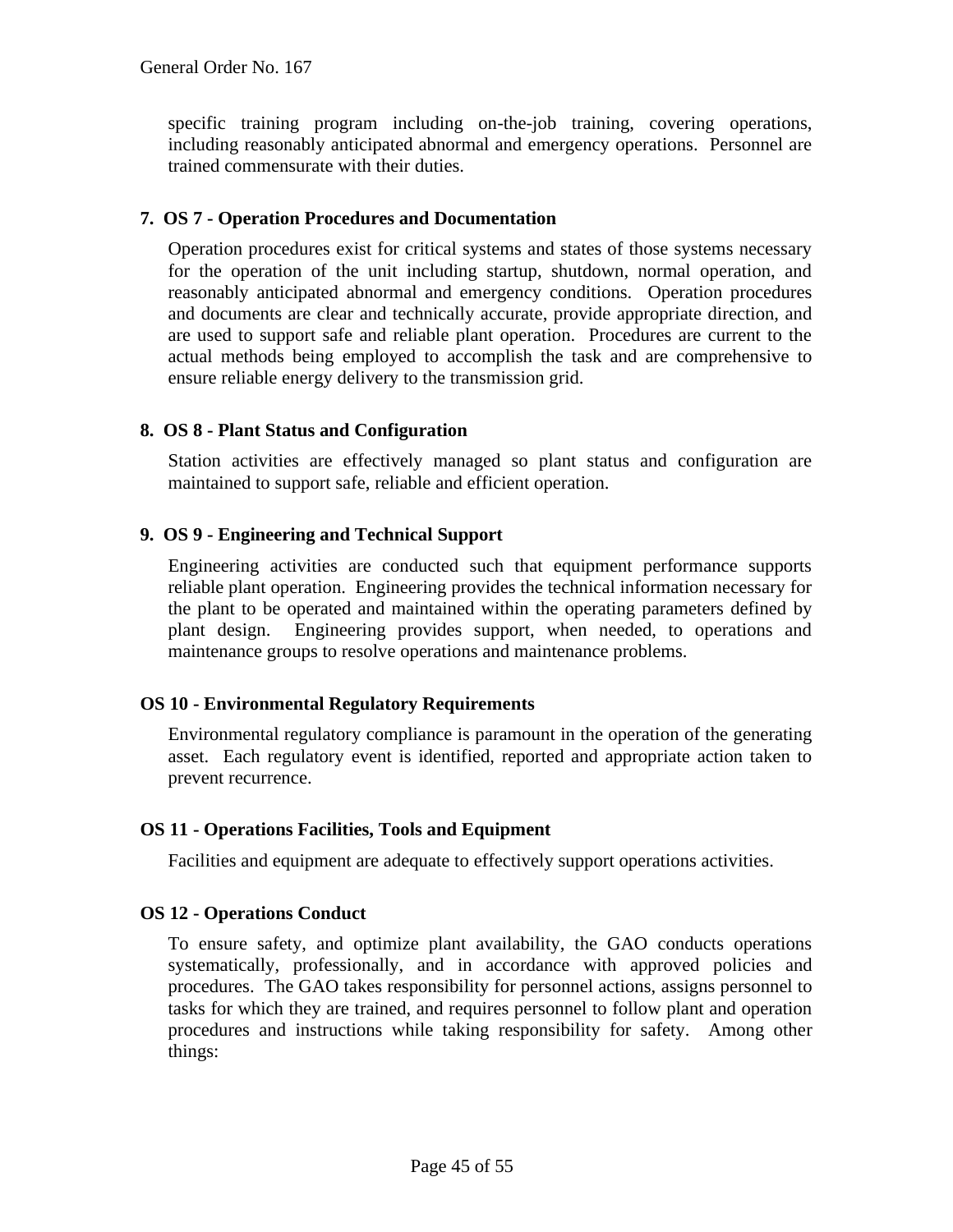- A. All personnel follow approved policies and procedures. Procedures are current, and include a course of action to be employed when an adopted procedure is found to be deficient.
- B. All operations are performed in a professional manner. Basic rules of conduct apply throughout the plant at all times.
- C. All personnel on-duty are trained, qualified, and capable of performing their job functions. Personnel are assigned only to duties for which they are properly trained and qualified.
- D. Personnel take immediate actions to prevent or correct unsafe situations.

#### **13. OS 13 - Routine Inspections**

Routine inspections by plant personnel ensure that all areas and critical parameters of plant operations are continually monitored, equipment is operating normally, and that routine maintenance is being performed. Results of data collection and monitoring of parameters during routine inspections are utilized to identify and resolve problems, to improve plant operations, and to identify the need for maintenance. All personnel are trained in the routine inspections procedures relevant to their responsibilities. Among other things, the GAO creates, maintains, and implements routine inspections by:

- A. Identifying systems and components critical to system operation (such as those identified in the guidelines to Standard 28).
- B. Establishing procedures for routine inspections that define critical parameters of these systems, describe how those parameters are monitored, and delineate what action is taken when parameters meet alert or action levels.
- C. Training personnel to conduct routine inspections.
- D. Monitoring routine inspections.

#### **OS 14 - Clearances**

Work is performed on equipment only when safe. When necessary**,** equipment is taken out of service, de-energized, controlled, and tagged in accordance with a clearance procedure. Personnel are trained in the clearance procedure and its use, and always verify that equipment is safe before any work proceeds. Among other things:

- A. The GAO prepares and maintains a clearance procedure. The clearance procedure contains requirements for removing a component from service and/or placing a component back into service.
- B. The GAO ensures that personnel are trained in and follow the clearance procedure.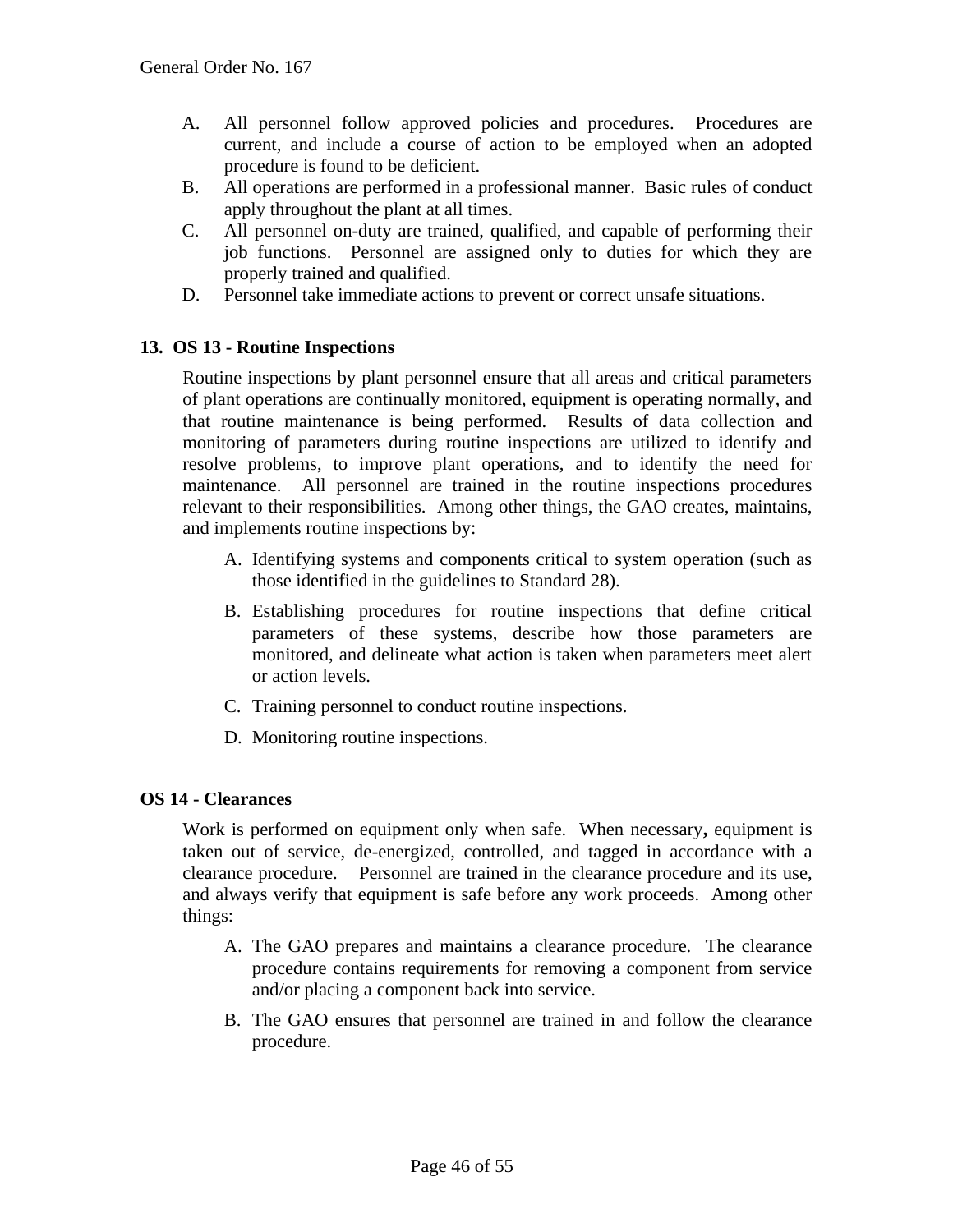#### **15. OS 15 - Communications and Work Order Meetings**

The availability of the generating asset and safety of personnel is ensured during the execution of work orders by adequate communications and meetings, which may be scheduled or as needed, to review work plans with all affected personnel before work begins. Clear lines of communication exist between personnel responsible for operations, maintenance and engineering groups. Among other things:

- A. The GAO prepares and maintains a procedure for review of work plans through communications and work order meetings at the facility.
- B. Work is analyzed to determine what personnel, components, and systems are affected.
- C. Affected personnel meet before work begins to define the work, identify safety issues, to minimize the impact on plant operation, and to determine the need for further meetings.
- D. Personnel are trained in and follow the procedure.

#### **16. OS 16 - Participation by Operations Personnel in Work Orders**

Operations personnel identify potential system and equipment problems and initiate work orders necessary to correct system or equipment problems that may inhibit or prevent plant operations. Operations personnel monitor the progress of work orders affecting operations to ensure timely completion and closeout of the work orders, so that the components and systems are returned to service. Among other things:

- A. Operations personnel identify problems requiring work orders, and initiate work orders to correct those problems
- B. The operations manager or other appropriate operating personnel periodically review work orders that affect operations to ensure timely completion and closeout of the work orders, so that components and systems are returned to service.
- C. Personnel responsible for prioritizing work orders consult operations personnel to assure that work orders affecting the operations of the plant are properly prioritized.
- D. Appropriate personnel are trained in and follow procedures applicable to work orders.

#### **17. OS 17 - Records of Operation**

The GAO assures that data, reports and other records reasonably necessary for ensuring proper operation and monitoring of the generating asset are collected by trained personnel and retained for at least five years, and longer if appropriate.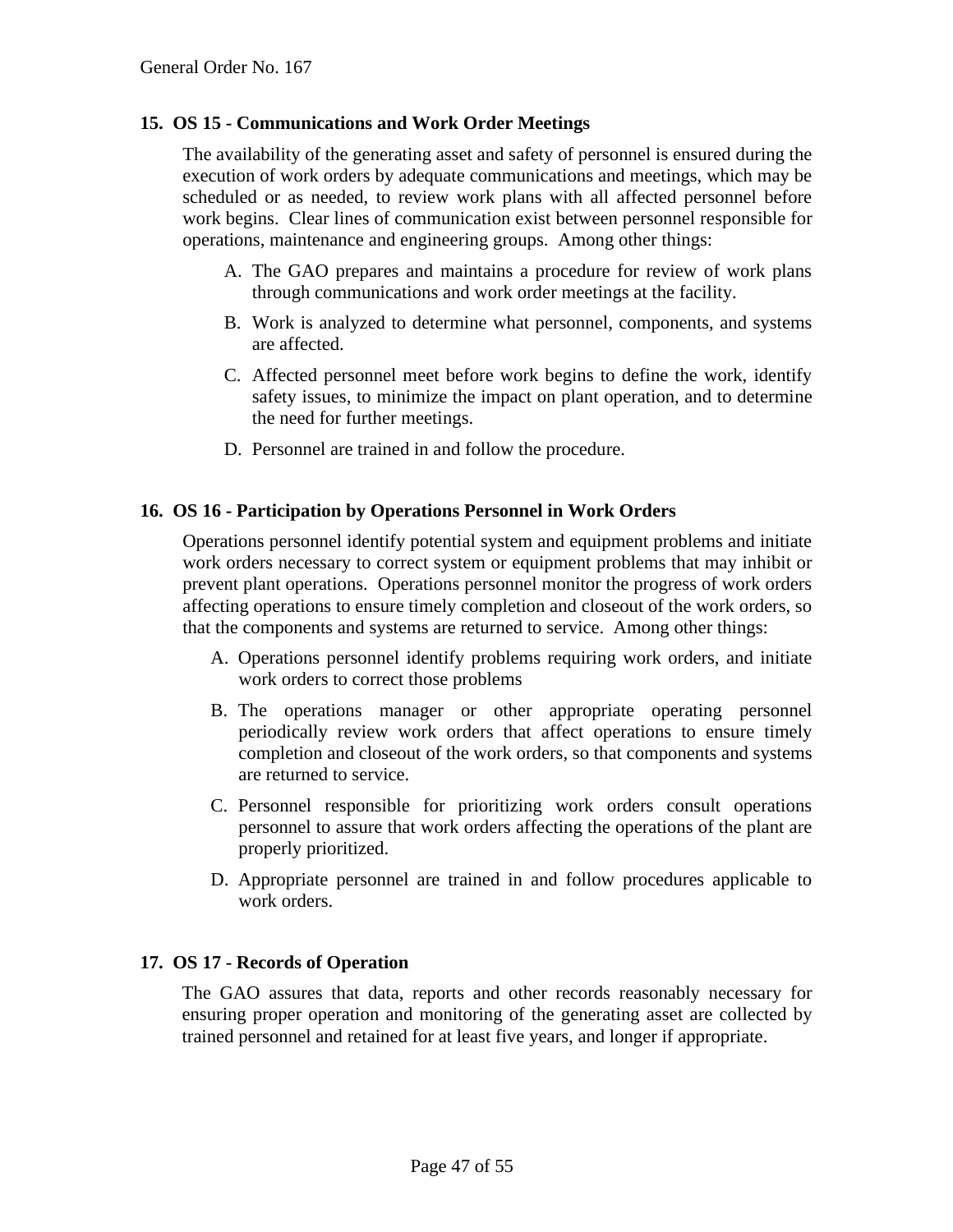#### **18. OS 18 - Unit Performance Testing**

The GAO conducts periodic performance tests as appropriate to identify trends and possible improvements in unit operation. The GAO responds to test results with changes to equipment, policies, routines, or procedures necessary to maintaining unit availability and the unit's ability to support grid operations consistent with the Unit Plan.

#### **19. OS 19 - Emergency Grid Operations**

The GAO prepares for conditions that may be reasonably anticipated to occur during periods of stress or shortage on the state's electric grid. During such periods of stress or shortage, the GAO makes operational decisions to maximize each unit's availability and ability to support grid operations. Among other things the GAO:

- A. Takes reasonable steps to maintain the ability to communicate with the Control Area Operator all times.
- B. In preparing for periods of stress or shortage, takes steps to clarify the regulatory requirements, such as emissions, water discharge temperature, etc., which will apply during emergencies.
- C. When emergencies appear imminent, seeks regulatory relief from those regulatory requirements that reduce output.
- D. Assists the Control Area Operator in responding to the various kinds of possible problems on the electrical grid, including restoration of service after a disturbance.
- E. When practical, during periods of stress or shortage, consults with the Control Area Operator before derating a unit or taking a unit off line and defers outages and derates at the Control Area Operator's request when continued operation is
	- 1. Possible and practical,
	- 2. Safe to plant personnel and to the public,
	- 3. In accordance with applicable law and regulations, and
	- 4. Will not cause major damage to the plant.

#### **20. OS 20 - Preparedness for On-Site and Off-Site Emergencies**

The GAO plans for, prepares for, and responds to reasonably anticipated emergencies on and off the plant site, primarily to protect plant personnel and the public, and secondarily to minimize damage to maintain the reliability and availability of the plant. Among other things, the GAO:

- A. Plans for the continuity of management and communications during emergencies, both within and outside the plant,
- B. Trains personnel in the emergency plan periodically, and
- C. Ensures provision of emergency information and materials to personnel.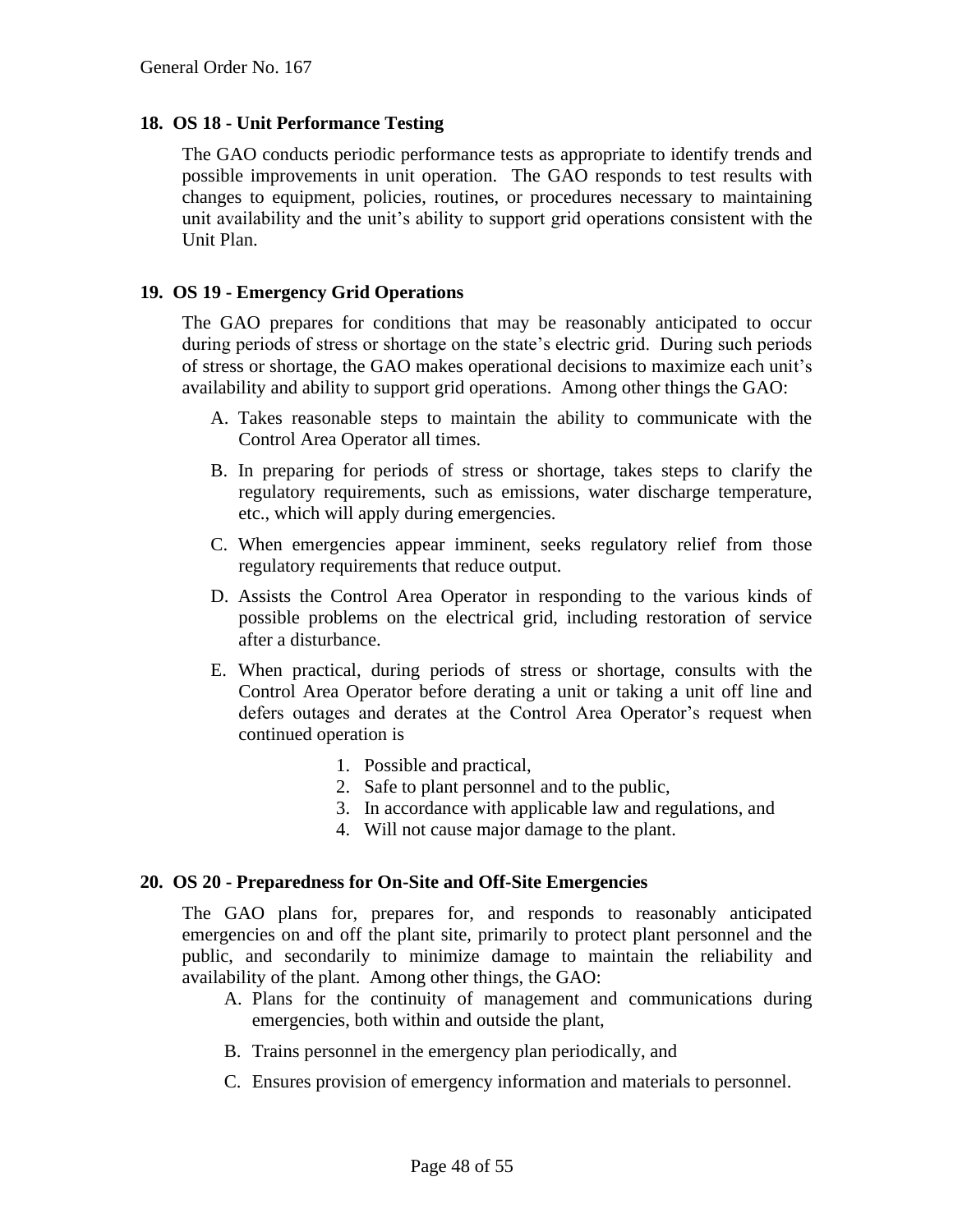#### **21. OS 21 - Plant Security**

To ensure safe and continued operations, each GAO provides a prudent level of security for the plant, its personnel, operating information and communications, stepping up security measures when necessary.

#### **22. OS 22 - Readiness**

Until a change in a unit's long-term status, except during necessary maintenance or forced outages, the GAO is prepared to operate the unit at full available power if the Control Area Operator so requests, after reasonable notice, when such operation is permitted by law and regulation. Among other things, the GAO:

- A. Maintains contingency plans to secure necessary personnel, fuel, and supplies, and
- B. Prepares facilities for reasonably anticipated severe weather conditions.

#### **23. OS 23 - Notification of Changes in Long-Term Status of a Unit**

The GAO notifies the Commission and the Control Area Operator in writing at least 90 days prior to a change in the long-term status of a unit. The notification includes a description of the planned change.

#### **24. OS 24 - Approval of Changes in Long-Term Status of a Unit**

The GAO maintains a unit in readiness for service in conformance with Standard 22 unless the Commission, after consultation with the Control Area Operator, affirmatively declares that a generation facility is unneeded during a specified period of time. This standard is applicable only to the extent that the regulatory body with relevant ratemaking authority has instituted a mechanism to compensate the GAO for readiness services provided.

#### **25. OS 25 - Transfer of Ownership**

The GAO notifies the Commission and the Control Area Operator in writing at least 90 days prior to any change in ownership.

#### **26. OS 26 - Planning for Long-Term Unit Storage**

At least 90 days before a change in the long-term status of an electric generation unit, other than permanent shutdown and/or decommissioning, the GAO shall submit to the Commission plans and procedures for storage, reliable restart, and operation of the unit.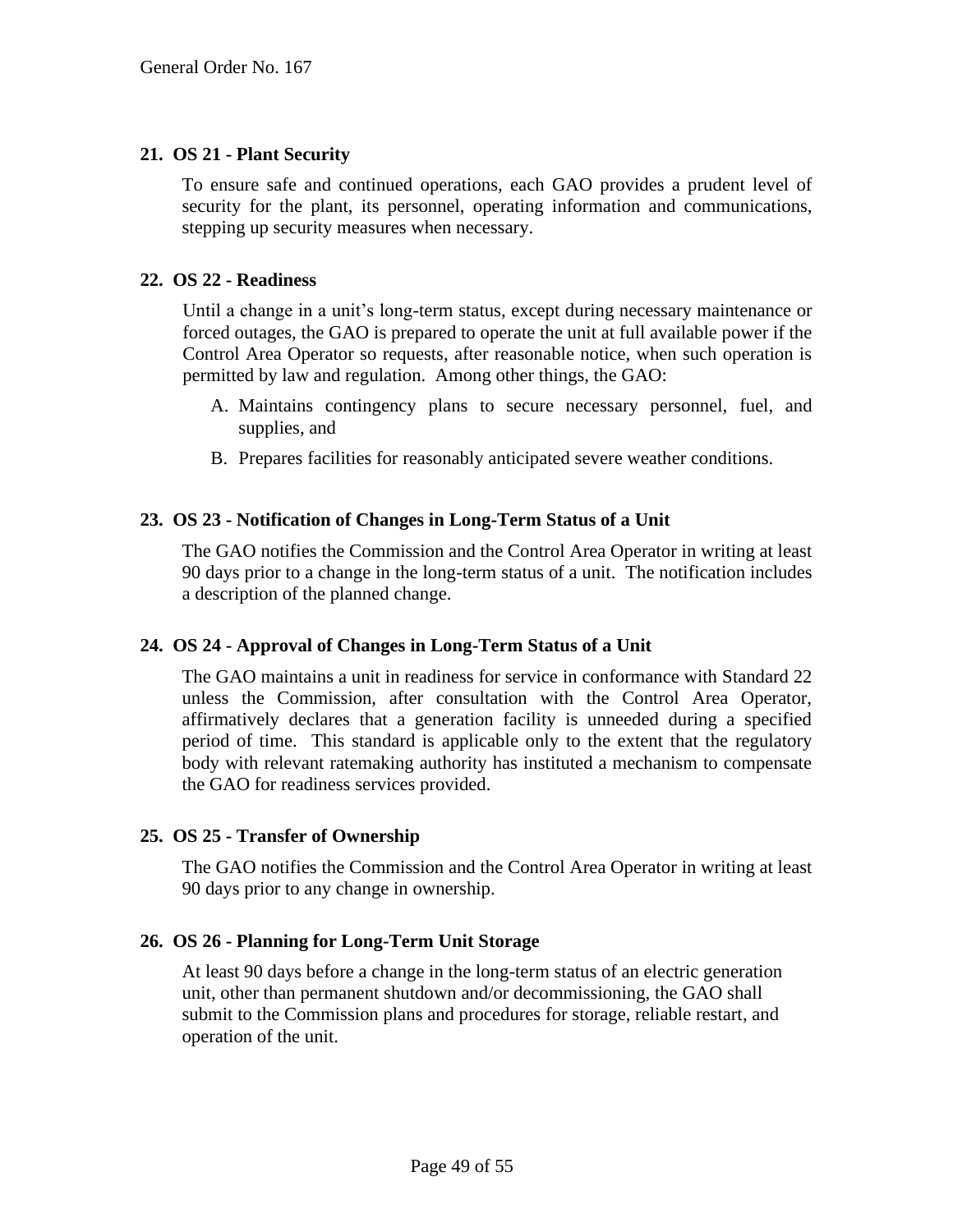#### **27. OS 27 - Flow Assisted Corrosion**

Where circumstances require it, the GAO has a flow-assisted corrosion program, which identifies vulnerable equipment, provides for regular testing of that equipment, and responds appropriately to prevent high energy pipe failures.

#### **28. OS 28 - Equipment and Systems**

GAO complies with these Operation Standards (1-27) considering the design bases (as defined in the Appendix) of plant equipment and critical systems. The GAO considers the design basis of power plant equipment when as required by other standards it, among other things:

- A. Establishes procedures for the operation of critical systems at each unit (Ref. Standard No. 7).
- B. For each system, identifies critical parameters that require monitoring (Ref. Standard No. 8 and 13).
- C. For each critical parameter, establishes values at which to increase observation of the system or take actions to protect it (Ref. Standard No. 8 and 13).
- D. Assures that systems are monitored and actions are taken (Ref. Standard 8 and 13).
- E. Establishes parameters for operation during periods of stress or shortage on the state's electric grid (Ref. Standard No. 9 and 19).
- F. Assures that personnel operating critical systems are trained and qualified (Ref. Standard No. 6).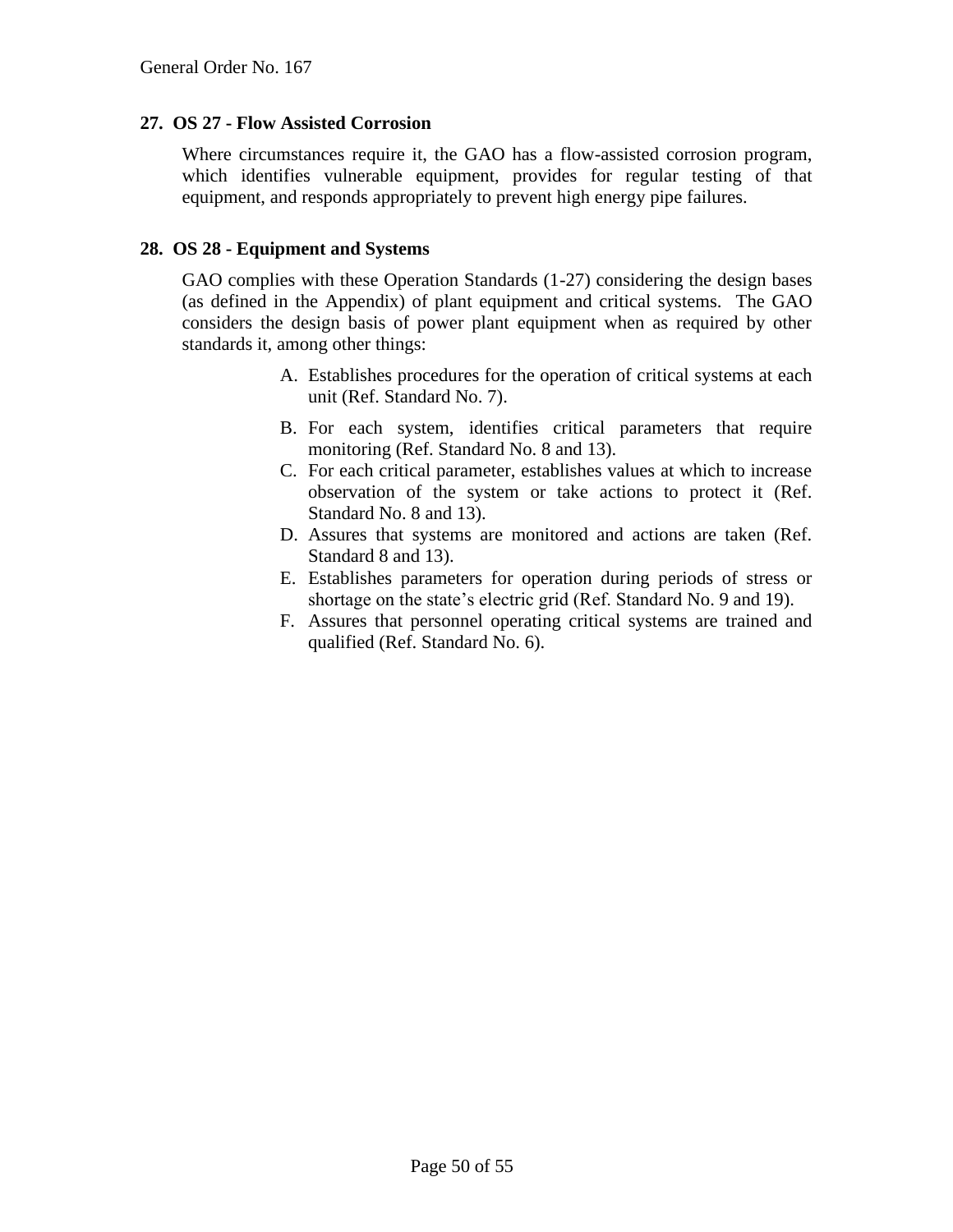# **Appendix**

#### **A. Definitions**

Design Basis Documents – Vendor and engineering documents used in the design, or used to instruct in the correct operation and maintenance, of the systems and equipment used in the power plant. Design basis documents consist of OEM Manuals, vendor documents, industry standards, codes and documented engineering assessments.

Documented deviations from the above documents are also considered part of the design basis documents provided there is documented reasoning for those deviations. Documented reasoning includes the benefit of the deviation and why the deviation is consistent with the Unit Plan.

#### **B. Industry Codes Standards and Organizations**

ASME Boiler and pressure vessel code, Section 1, (including all amendments)

ASME Boiler and pressure vessel code, Section V111

#### ANSI/ASME B 31.1 Power Piping

Note on Codes: Any boiler designed and approved to an earlier issue and amendment of these standards is maintained and repaired to the design as originally issued. However, advances in engineering knowledge and experience reflected in the subsequent issues of the codes are taken into consideration in operation and maintenance of the boiler.

Weld repairs and alterations of boilers designed to ASME Boiler and Pressure Vessel Code, Section 1, is carried out in accordance with the rules of the National Board Inspection Code, published by the National Board of Boiler and Pressure Vessel Inspectors.

These standards are intended to augment and not conflict with other standards, which are pertinent to specific components and systems at each facility such as standards issued by organizations including but not limited to:

| A& WMA      | Air & Waste Management Association                |
|-------------|---------------------------------------------------|
| AAQS        | <b>Ambient Air Quality Standard</b>               |
| ABMA        | <b>American Boiler Manufacturer's Association</b> |
| AMCA        | Air Movement and Control Association              |
| ANSI        | <b>American National Standards Institute</b>      |
| <b>APCD</b> | <b>Air Pollution Control District</b>             |
| API         | American Petroleum Institute                      |
| ARB         | Air Resources Board (see CARB)                    |
| <b>ASME</b> | American Society of Mechanical Engineers          |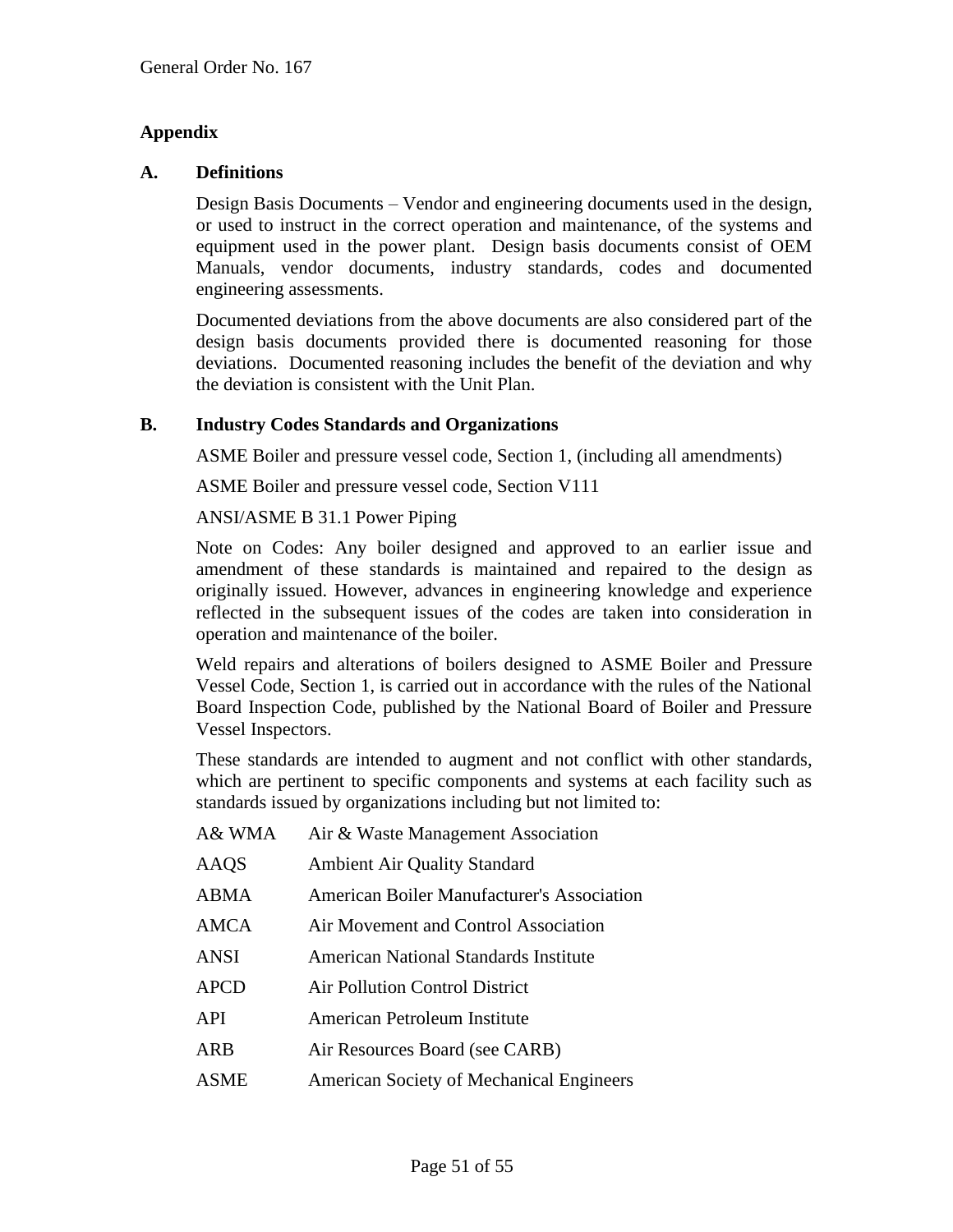| <b>ASNT</b>     | American Society for Nondestructive Testing                                                     |
|-----------------|-------------------------------------------------------------------------------------------------|
| <b>ASTM</b>     | American Society for Testing and Materials                                                      |
| AWS             | <b>American Welding Society</b>                                                                 |
| CAISO           | California Independent System Operator                                                          |
| <b>CAL OSHA</b> | California Occupational Safety and Health Administration                                        |
| <b>CAPCOA</b>   | California Air Pollution Control Officers Association                                           |
| <b>CARB</b>     | California Air Resources Board                                                                  |
| <b>CPUC</b>     | California Public Utilities Commission                                                          |
| <b>CEC</b>      | California Energy Commission                                                                    |
| <b>CCR</b>      | California Code of Regulations                                                                  |
| CSA             | <b>Canadian Standards Association</b>                                                           |
| <b>EPA</b>      | <b>Environmental Protection Administration</b>                                                  |
| GAO             | <b>Generating Asset Owner</b>                                                                   |
| <b>HEI</b>      | Heat Exchange Institute                                                                         |
| HI              | Hydraulic Institute                                                                             |
| <b>IEEE</b>     | Institute of Electrical and Electronics Engineers                                               |
| <b>ISA</b>      | The Instrumentation, Systems, and Automation Society                                            |
| <b>NEC</b>      | <b>National Electrical Code</b>                                                                 |
|                 | NERC ES-IC North American Reliability Council Information Sharing and<br><b>Analysis Center</b> |
| <b>NEMA</b>     | <b>National Electrical Manufacturer's Association</b>                                           |
| <b>NIPC</b>     | <b>National Infrastructure Protection Center</b>                                                |
| <b>NFPA</b>     | <b>National Fire Protection Association</b>                                                     |
| <b>NRTL</b>     | Nationally Recognized Testing Laboratories                                                      |
| <b>OSHA</b>     | Occupational Safety and Health Administration                                                   |
| PFI             | Pipe Fabrication Institute                                                                      |
| <b>SSPC</b>     | <b>Steel Structures Painting Council</b>                                                        |
| <b>TEMA</b>     | Tubular Exchanger Manufacturer's Association                                                    |
| <b>UBC</b>      | <b>Uniform Building Code</b>                                                                    |
| UL              | <b>Underwriters' Laboratories</b>                                                               |
| <b>UPC</b>      | <b>Uniform Plumbing Code</b>                                                                    |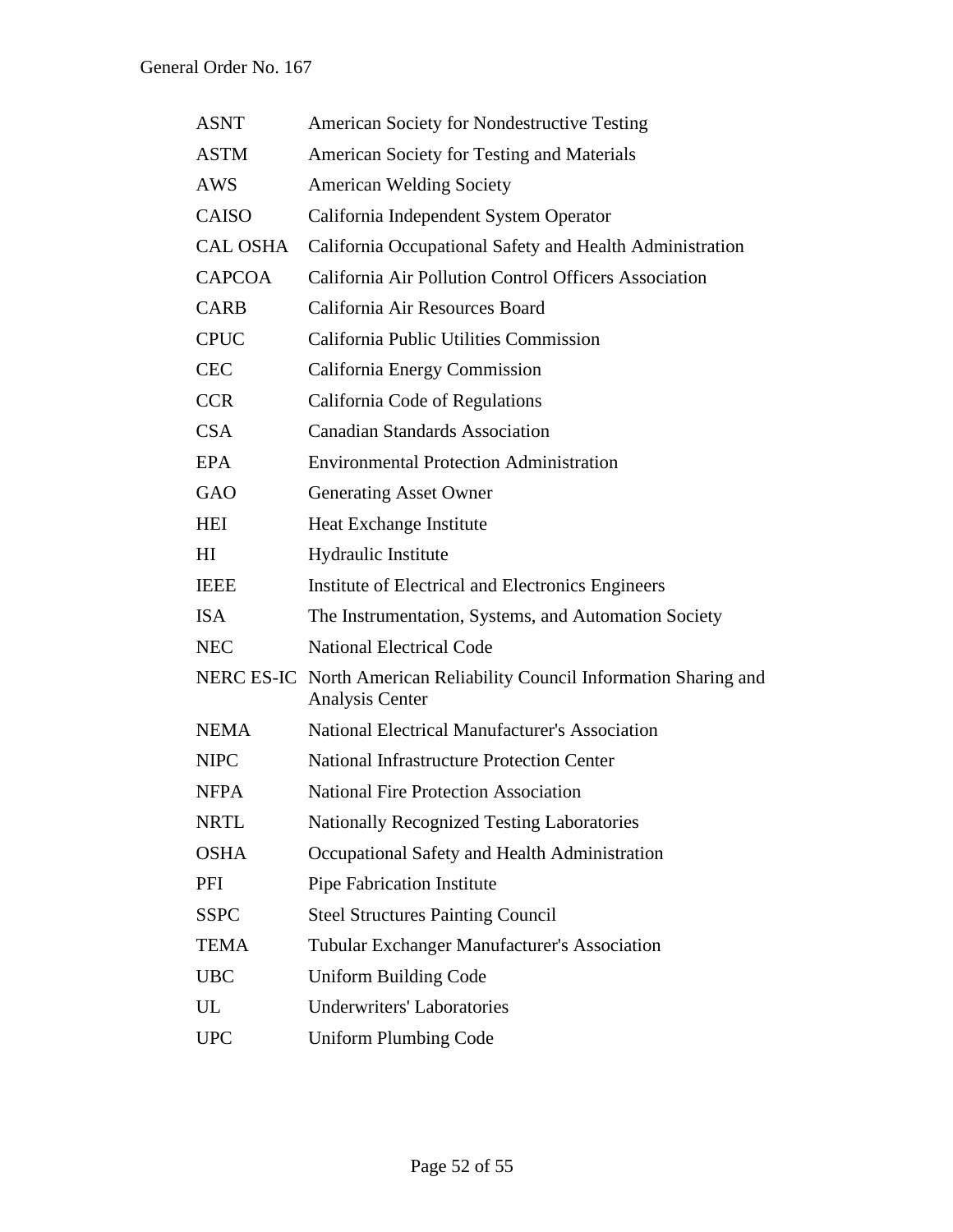# **C. Summary of Abbreviations and Acronyms**

| <b>ACC</b>      | Air-Cooled Condenser                                                              |
|-----------------|-----------------------------------------------------------------------------------|
| <b>AODTM</b>    | A trademark of Environmental Elements Corporation for a urea to<br>ammonia system |
| AVG, avg        | Average                                                                           |
| <b>BACT</b>     | <b>Best Available Control Technology</b>                                          |
| <b>BMS</b>      | <b>Burner Management System</b>                                                   |
| <b>BTA</b>      | <b>Best Technology Available</b>                                                  |
| BTU, Btu        | <b>British Thermal Unit</b>                                                       |
| <b>BCW</b>      | <b>Bearing Cooling Water</b>                                                      |
| CA              | California                                                                        |
| <b>CAM</b>      | <b>Compliance Assurance Monitoring</b>                                            |
| CEM, CEMS       | Continuous Emissions Monitoring System (also referred to as<br>CEM <sub>s</sub> ) |
| <b>CFR</b>      | Code of Federal Regulations                                                       |
| CO <sub>2</sub> | <b>Carbon Dioxide</b>                                                             |
| CO              | Carbon Monoxide                                                                   |
| <b>CT</b>       | Combustion turbine                                                                |
| <b>CTM</b>      | <b>Conditional Test Method</b>                                                    |
| CWP, CWS        | Circulating Water Pump, Circulating Water System                                  |
| DC              | <b>Direct Current</b>                                                             |
| <b>DLN</b>      | Dry Low-Nox                                                                       |
| <b>EOH</b>      | <b>Equivalent Operating Hour</b>                                                  |
| $\rm ^{o}F$     | Degree Fahrenheit                                                                 |
| ft3             | <b>Cubic Feet</b>                                                                 |
| <b>GAO</b>      | <b>Generation Asset Owner</b>                                                     |
| gpm             | Gallons per minute                                                                |
| <b>H2SO4</b>    | Sulfuric Acid                                                                     |
| <b>HAP</b>      | Hazardous Air Pollutant                                                           |
| <b>HHV</b>      | <b>High Heating Value</b>                                                         |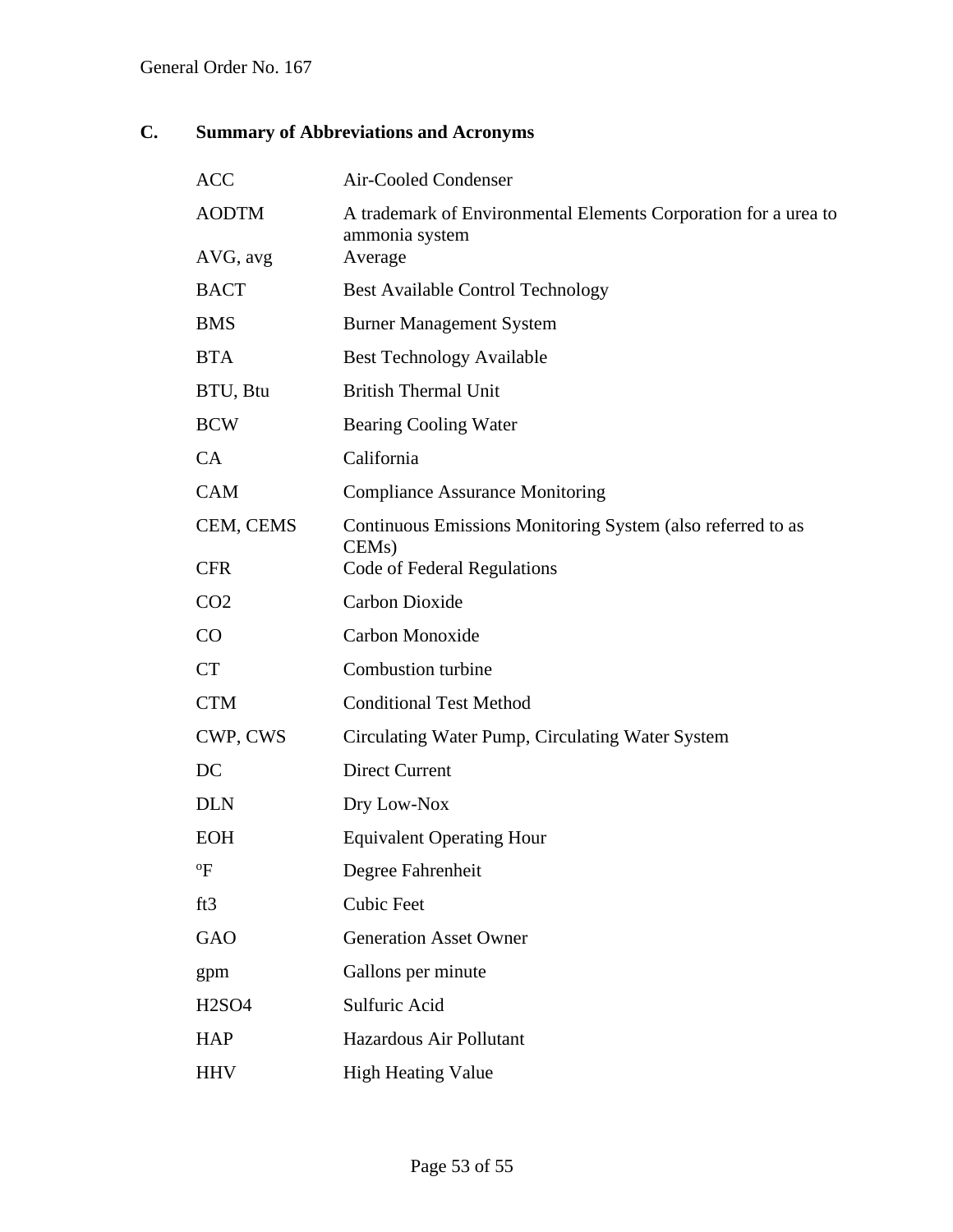| Hp                    | Horsepower                                      |
|-----------------------|-------------------------------------------------|
| HR, hr                | Hour                                            |
| Inj                   | Injection                                       |
| kWe                   | Kilowatt electrical                             |
| <b>LAER</b>           | <b>Lowest Achievable Emission Rate</b>          |
| <b>LEC</b>            | <b>Low Emission Combustor</b>                   |
| LB, LBs, lbs          | Pound, Pounds                                   |
| <b>MACT</b>           | Maximum Achievable Control Technology           |
| <b>MMBtu</b>          | <b>Million British Thermal Units</b>            |
| <b>MW</b>             | Megawatt                                        |
| <b>MWe</b>            | Megawatt electrical                             |
| <b>MWh</b>            | Megawatt-hour                                   |
| NH <sub>3</sub>       | Ammonia                                         |
| Nm                    | Nanometer                                       |
| NO                    | Nitric Oxide                                    |
| NO <sub>2</sub>       | Nitrogen Dioxide                                |
| <b>NO<sub>x</sub></b> | Oxides of Nitrogen or Nitrogen Oxides           |
| <b>NPDES</b>          | National Pollutant Discharge Elimination System |
| O&M                   | Operation & Maintenance                         |
| O <sub>2</sub>        | Oxygen                                          |
| <b>OEM</b>            | <b>Original Equipment Manufacturer</b>          |
| PM10, PM10            | Particulate Matter (10 microns or less)         |
| PM2.5 or PM2.5        | Particulate Matter (2.5 microns or less)        |
| PM                    | <b>Particulate Matter</b>                       |
| Ppm                   | Parts per Million                               |
| ppmyd                 | Parts per Million by Volume, Dry                |
| <b>PSD</b>            | Prevention of Significant Deterioration         |
| QA/QC                 | <b>Quality Assurance/Quality Control</b>        |
| <b>RATA</b>           | <b>Relative Accuracy Test Audit</b>             |